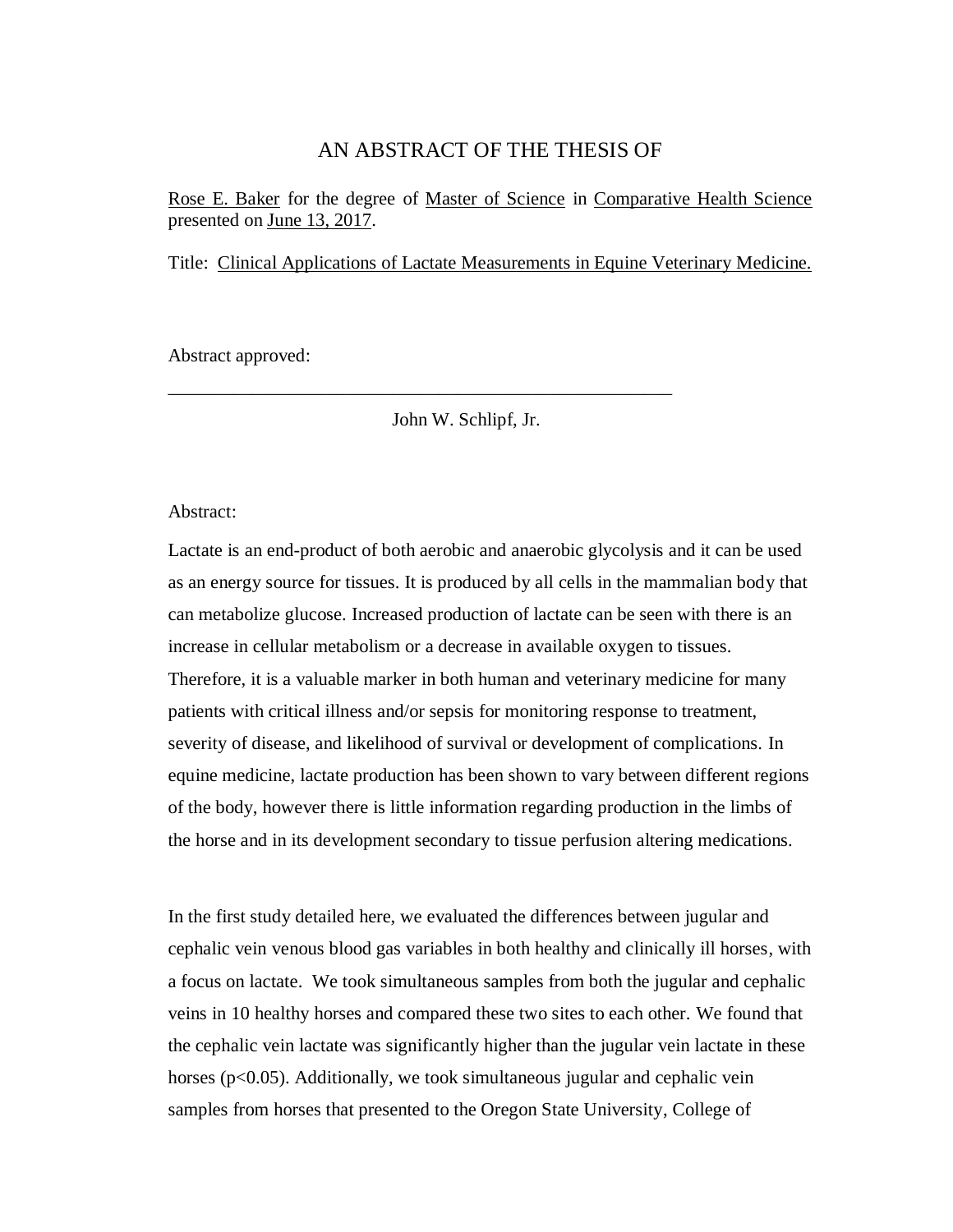Veterinary Medicine for potential colitis. With these horses, additional samples were obtained during the first 24-hours of hospitalization to monitor how these variables change with treatment. For all sick horses, the cephalic vein lactate was significantly higher than the jugular vein lactate at presentation and during all time points sampled after  $(p<0.05)$ . When the sick horses were investigated for specific outcomes (survivors vs. non-survivors and laminitis vs. non-laminitis) the cephalic vein was significantly higher in survivors and horses that did not develop laminitis  $(p<0.05)$ however no significant difference was found in non-survivors or horses that developed laminitis. Additionally, no significant difference was seen in the rate of change in lactate over time when survivors were compared to non-survivors and when horses who developed laminitis were compared to those that did not.

In the second study, the main objective was to establish how perfusion parameters change in horses that undergo prolonged sedation with the  $\alpha$ -2 agonist, detomidine. The primary variable examined was lactate, however attention was also given to venous oxygen and carbon dioxide content as well as to blood glucose. Statistically significant differences ( $p<0.05$ ) were seen in all variables examined, however the only variable that changed in a manner that would be considered clinically significant was glucose, with a mean increase in circulating blood glucose of 156 mg/dL. This represents an almost 3-fold increase in circulating blood glucose measurements, which remained elevated throughout the course of the four-hour infusion. While lactate did not elevate above the normal threshold value  $(>2.0 \text{ mmol/L})$ , these horses also did not achieve a clinically relevant plane of sedation for standing surgical procedures. Therefore, further study is warranted to assess how lactate may change in a more clinically relevant setting.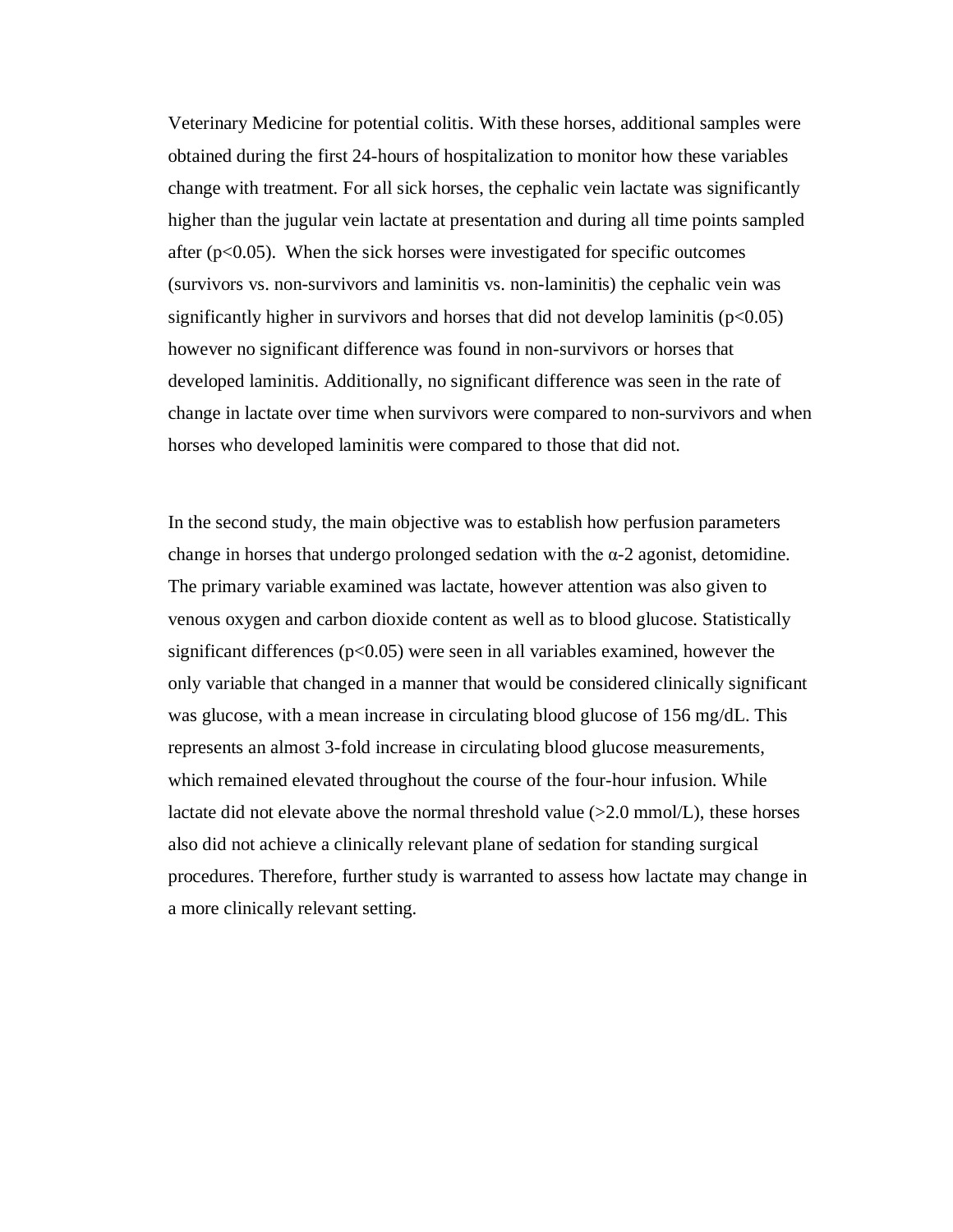©Copyright by Rose E. Baker June 13, 2017 All Rights Reserved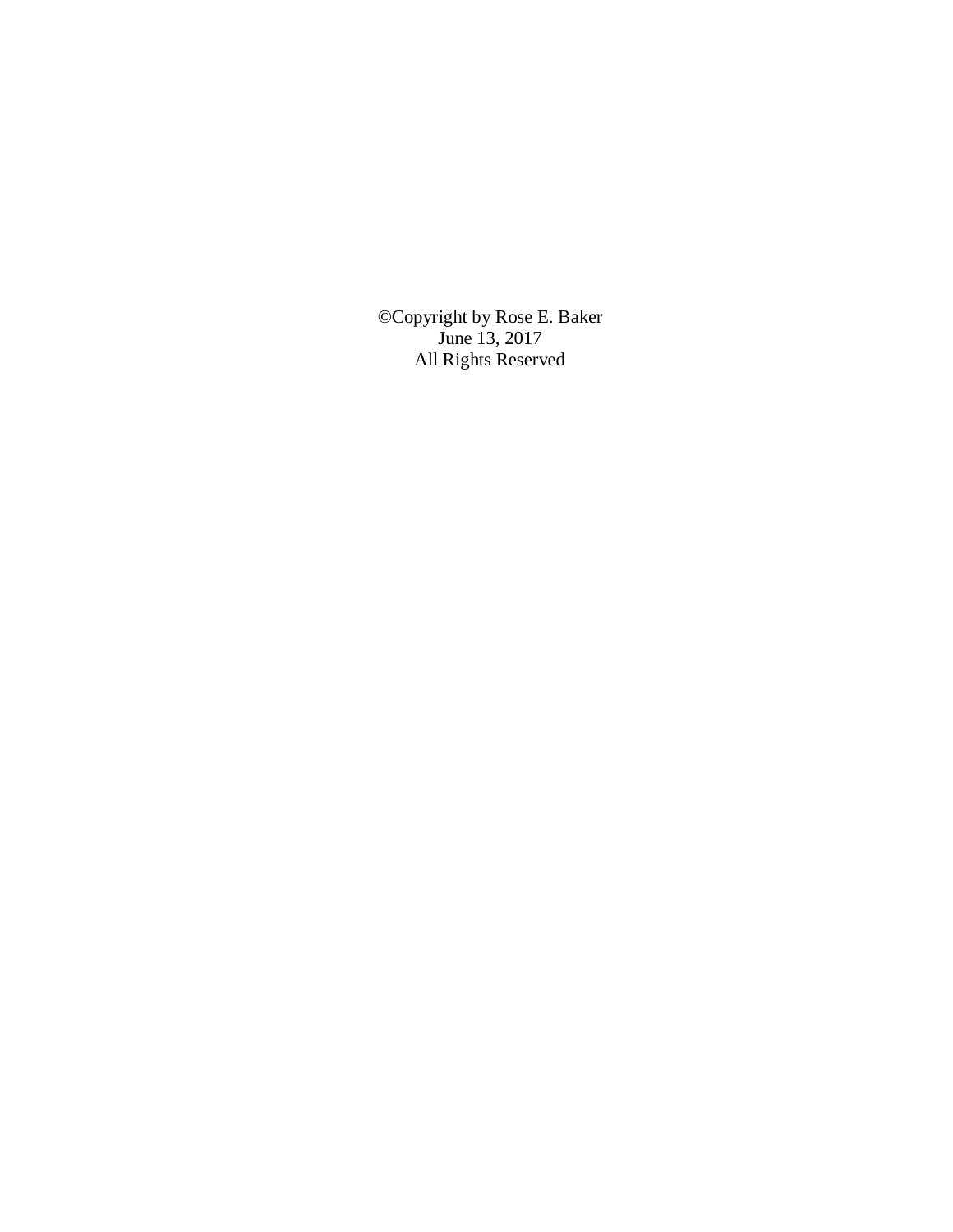Clinical Applications of Lactate Measurements in Equine Veterinary Medicine.

by Rose E. Baker

### A THESIS

submitted to

Oregon State University

in partial fulfillment of the requirements for the degree of

Master of Science

Presented June 13, 2017 Commencement June 2017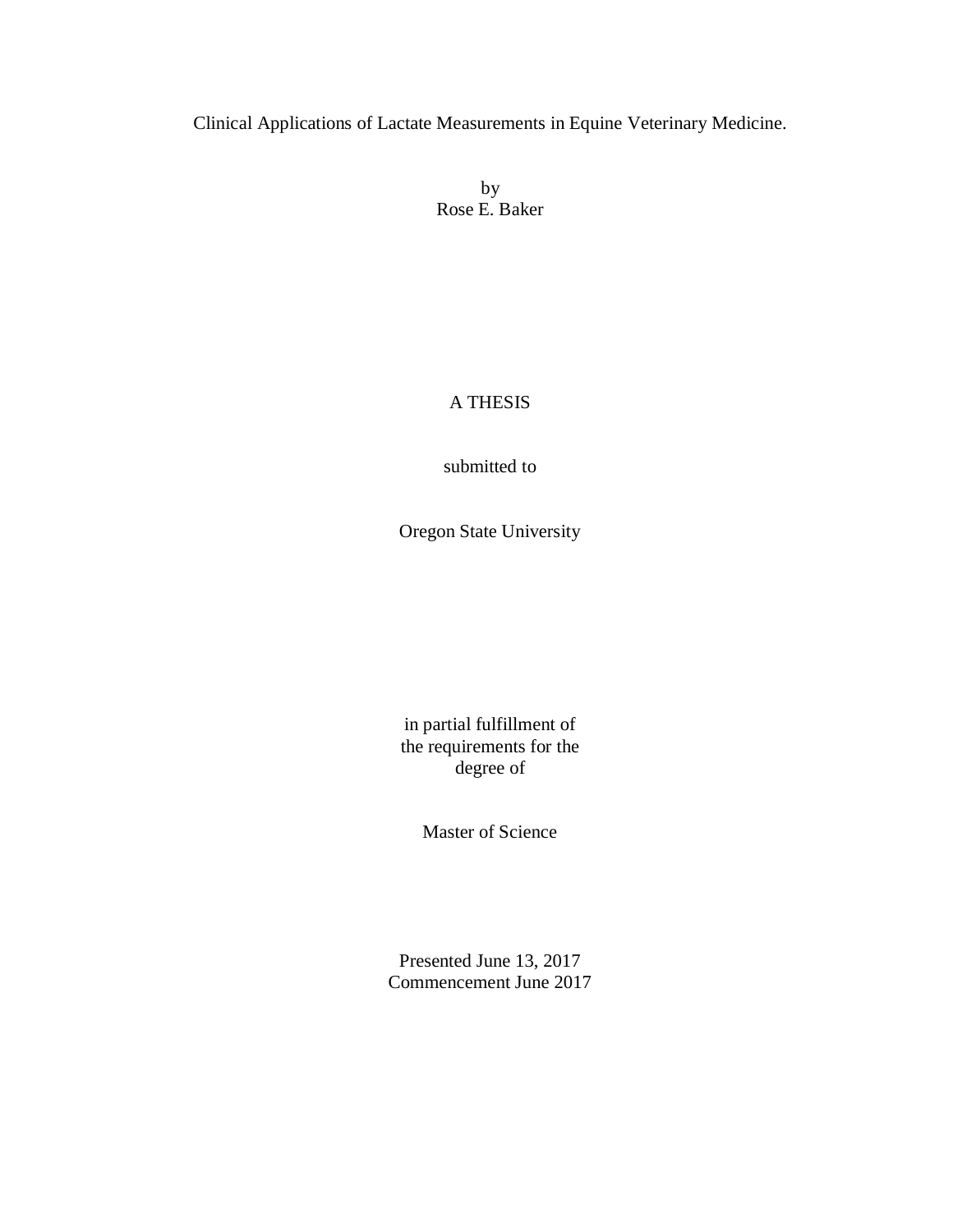Master of Science thesis of Rose E. Baker presented on June 13, 2017.

APPROVED:

Major Professor, representing Comparative Health Sciences

Dean of the College of Veterinary Medicine

Dean of the Graduate School

I understand that my thesis will become part of the permanent collection of Oregon State University libraries. My signature below authorizes release of my thesis to any reader upon request.

Rose E. Baker, Author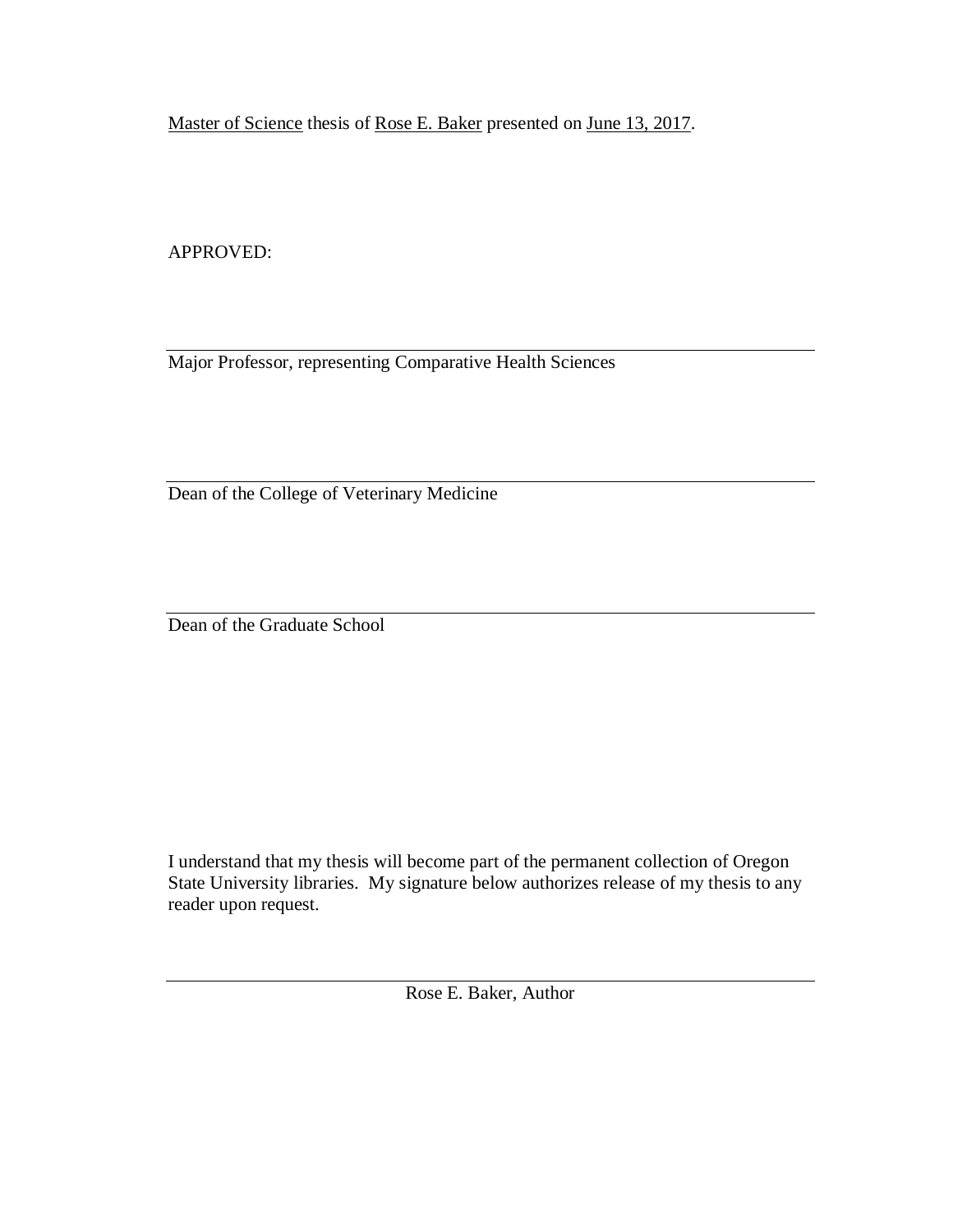### ACKNOWLEDGEMENTS

The author expresses sincere appreciation and gratitude to my graduate advisor, Dr. John W. Schlipf, Jr, for his outstanding mentorship, friendship, support and encouragement throughout the research process, as well as his assistance in study design, data interpretation, and manuscript preparation. I would also like to thank the other members of my graduate committee, Dr. Keith Poulsen, Dr. Chris Cebra, and Dr. James Hermes for their help and guidance during my Master's program.

I would also like to thank both Dr. Kirsty Husby and Dr. Emma Gordon for their emotional support throughout my residency and for their assistance in sample collection from clinical cases in my cephalic vein lactate study. Also, I am eternally grateful to Dr. Gordon for her willing participation as my research assistant in the detomidine CRI study. Without their efforts, my clinical case sample size would have been significantly smaller, these projects would not have been successful, and my sanity would not have remained intact.

I also would like to thank my parents and my grandparents for their unconditional love for me and their support of my educational endeavors throughout my entire life. If not for them, I would not be where I am today.

Lastly, I would like to thank the clients who allowed me to include their horses in my study. Without them, I would not have been able to do this project and further our veterinary knowledge.

Financial support was provided by internal funding through Oregon State University.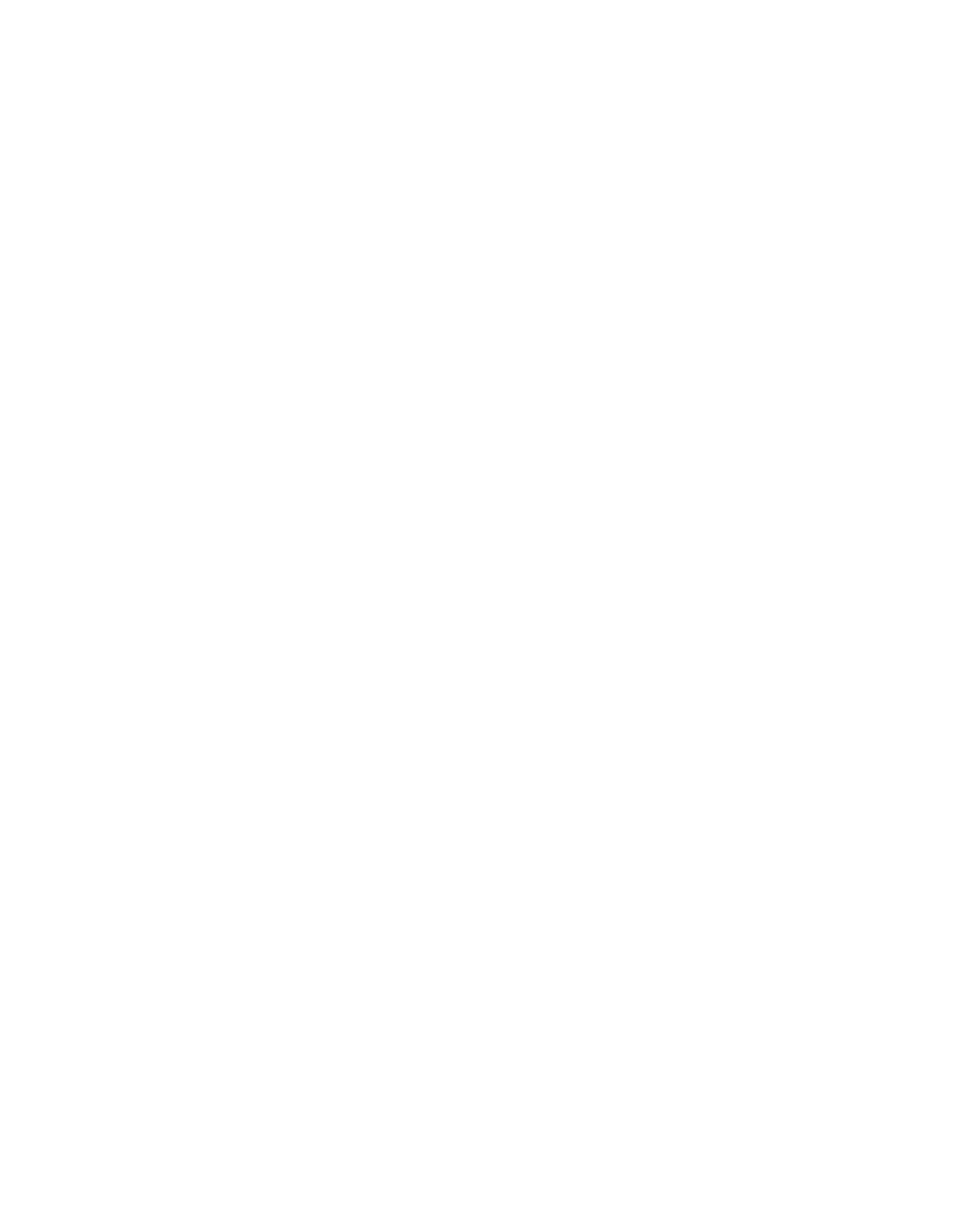## CONTRIBUTION OF AUTHORS

All written work was undertaken by the author, Rose E. Baker.

In Chapter 2, the statistical analysis and assistance with statistical interpretation was provided by Heather Kitada, (Ph.D candidate in Statistics at Oregon State University). I cannot thank her enough for all of help during this process, without her there would not be a Chapter 2.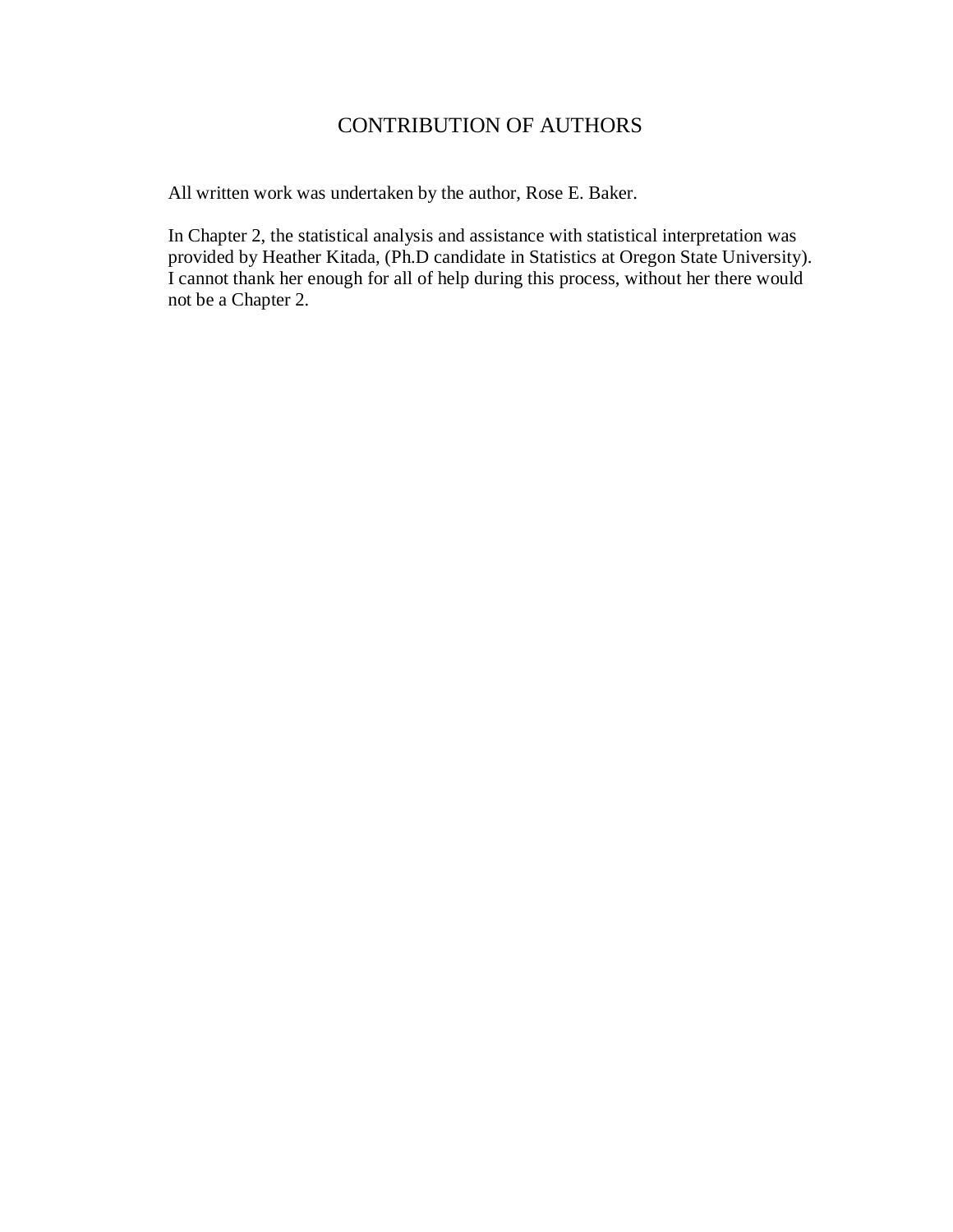# TABLE OF CONTENTS

| 1.1.2 Lactic Acid Production in Cellular Metabolism3                            |
|---------------------------------------------------------------------------------|
|                                                                                 |
|                                                                                 |
| 1.1.5 Lactate as a Measure of Treatment Response12                              |
|                                                                                 |
|                                                                                 |
|                                                                                 |
| 1.2.2 Comparative Blood Sampling in Veterinary Medicine20                       |
|                                                                                 |
| 2 Comparison of Cephalic to Jugular Venous Blood Gas Analysis in Clinically Ill |
|                                                                                 |
|                                                                                 |
|                                                                                 |
|                                                                                 |
|                                                                                 |
|                                                                                 |
|                                                                                 |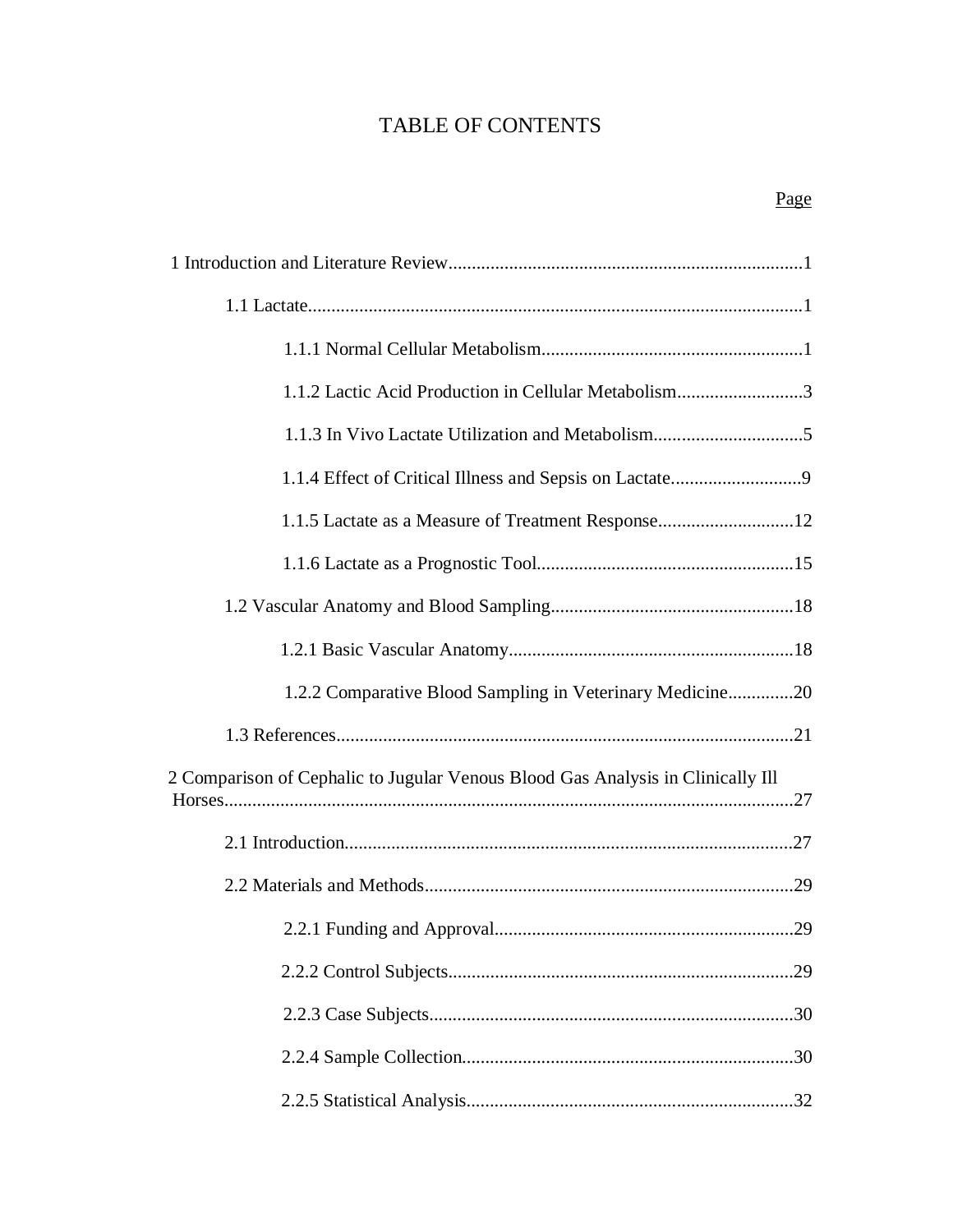# TABLE OF CONTENTS

|                                                                         | Page |
|-------------------------------------------------------------------------|------|
|                                                                         |      |
|                                                                         |      |
|                                                                         |      |
| 2.3.3 Effect of Clinical Disease on Lactate Difference34                |      |
|                                                                         |      |
|                                                                         |      |
|                                                                         |      |
|                                                                         |      |
|                                                                         |      |
| 3 Changes in Lactate in Horses Undergoing Prolonged Standing Sedation47 |      |
|                                                                         |      |
|                                                                         |      |
|                                                                         |      |
|                                                                         |      |
|                                                                         |      |
|                                                                         | 52   |
|                                                                         |      |
|                                                                         |      |
|                                                                         |      |
|                                                                         |      |
|                                                                         |      |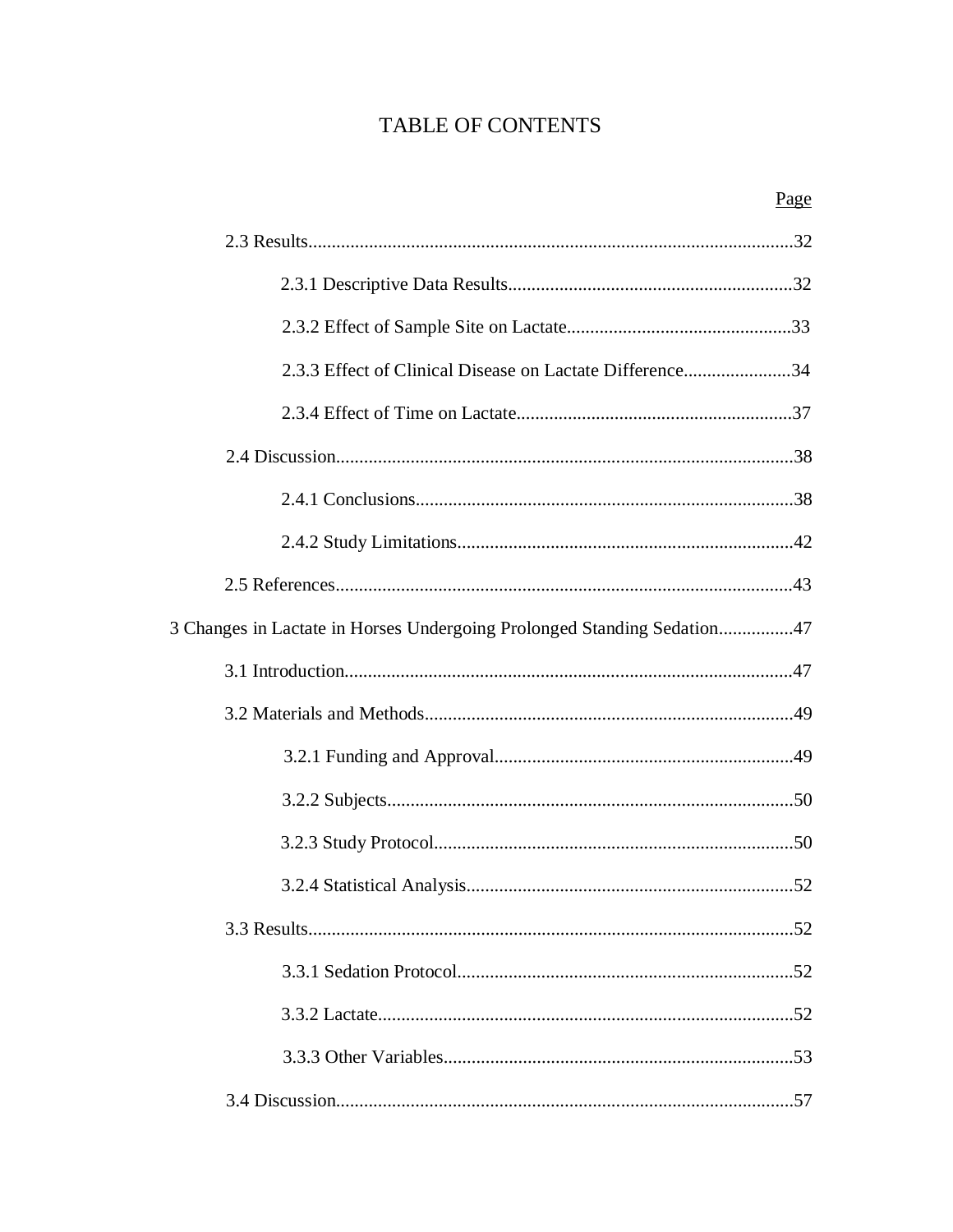# TABLE OF CONTENTS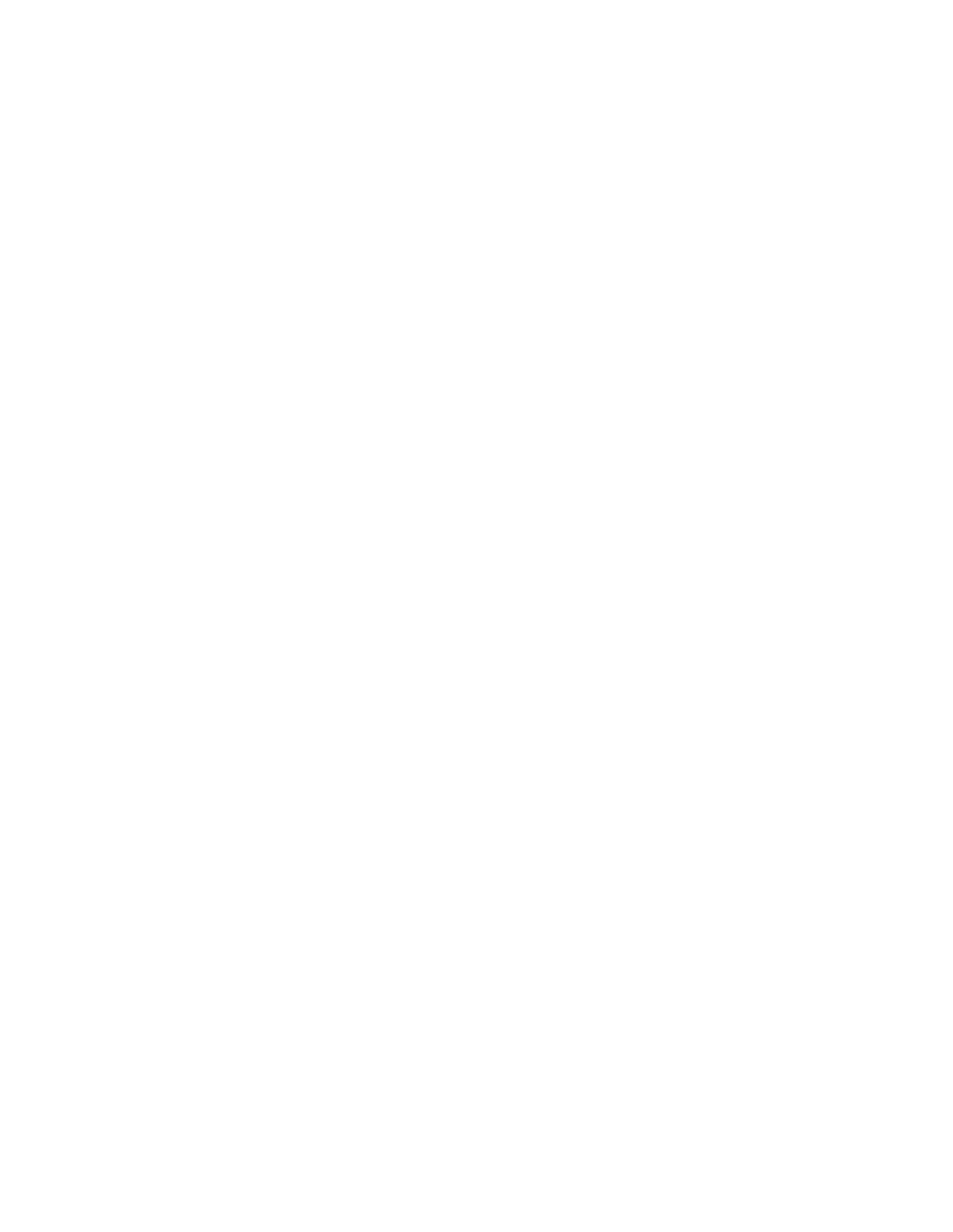## LIST OF FIGURES

| Figure | <u>Page</u>                                                                   |
|--------|-------------------------------------------------------------------------------|
| 1.     |                                                                               |
| 2.     |                                                                               |
| 3.     | Difference at Presentation in Juglar and Cephalic Vein Lactate in Healthy and |
| 4.     | Difference at Presentation in Juglar and Cephalic Vein Lactate in Survivors   |
| 5.     | Difference at Presentation in Juglar and Cephalic Vein Lactate in Horses with |
| 6.     | Lactate Levels in Cephalic Samples Over Time in Systemically Ill Horses       |
| 7.     |                                                                               |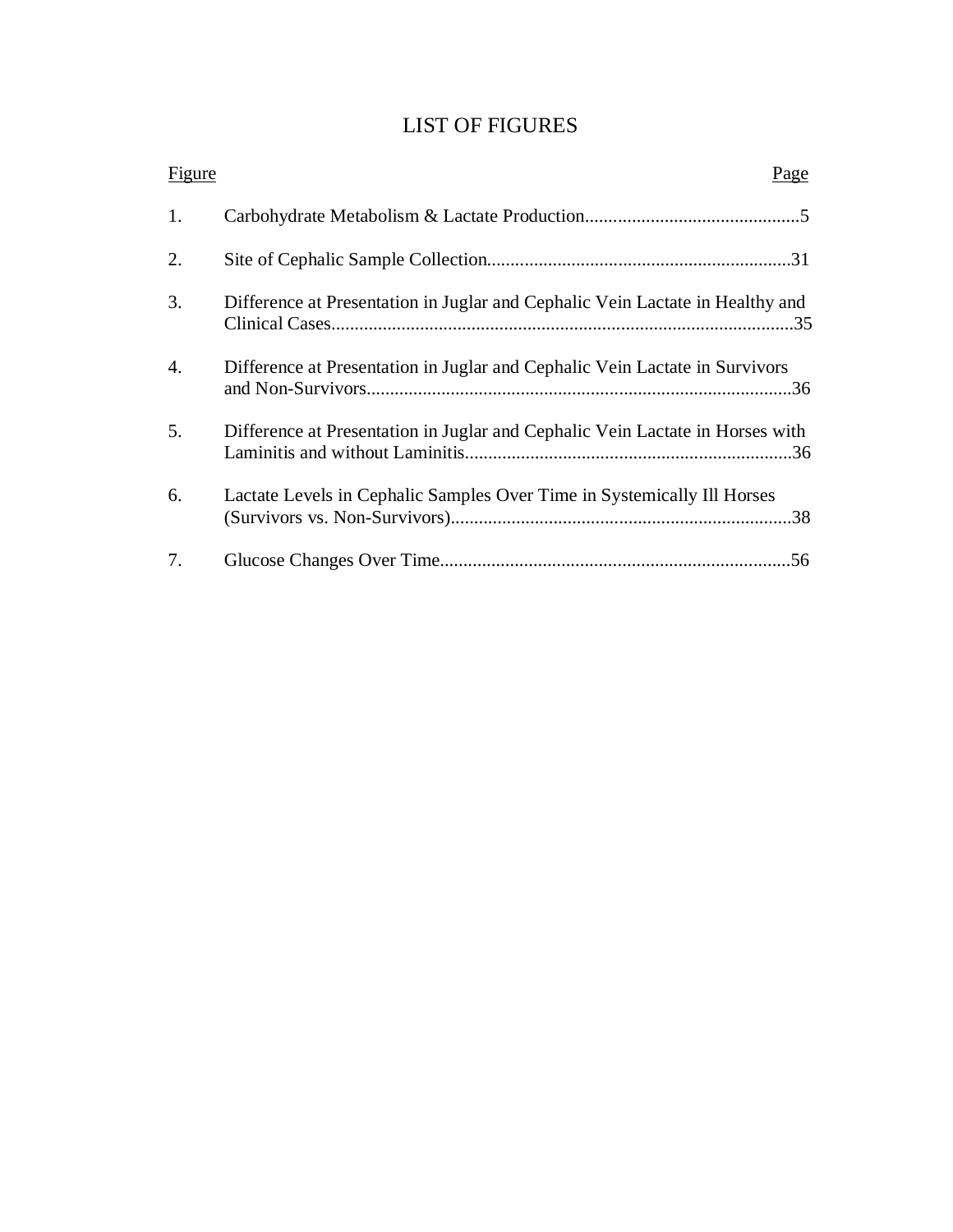# LIST OF TABLES

| Table |                                                                    | Page |
|-------|--------------------------------------------------------------------|------|
| 2.1   |                                                                    |      |
| 2.2   | Mean Jugular and Cephalic Lactate Values and Associated P-Values33 |      |
| 3.1   |                                                                    |      |
| 3.2   |                                                                    |      |
| 3.3   |                                                                    |      |
| 3.4   |                                                                    |      |
| 3.5   |                                                                    |      |
| 3.6   |                                                                    |      |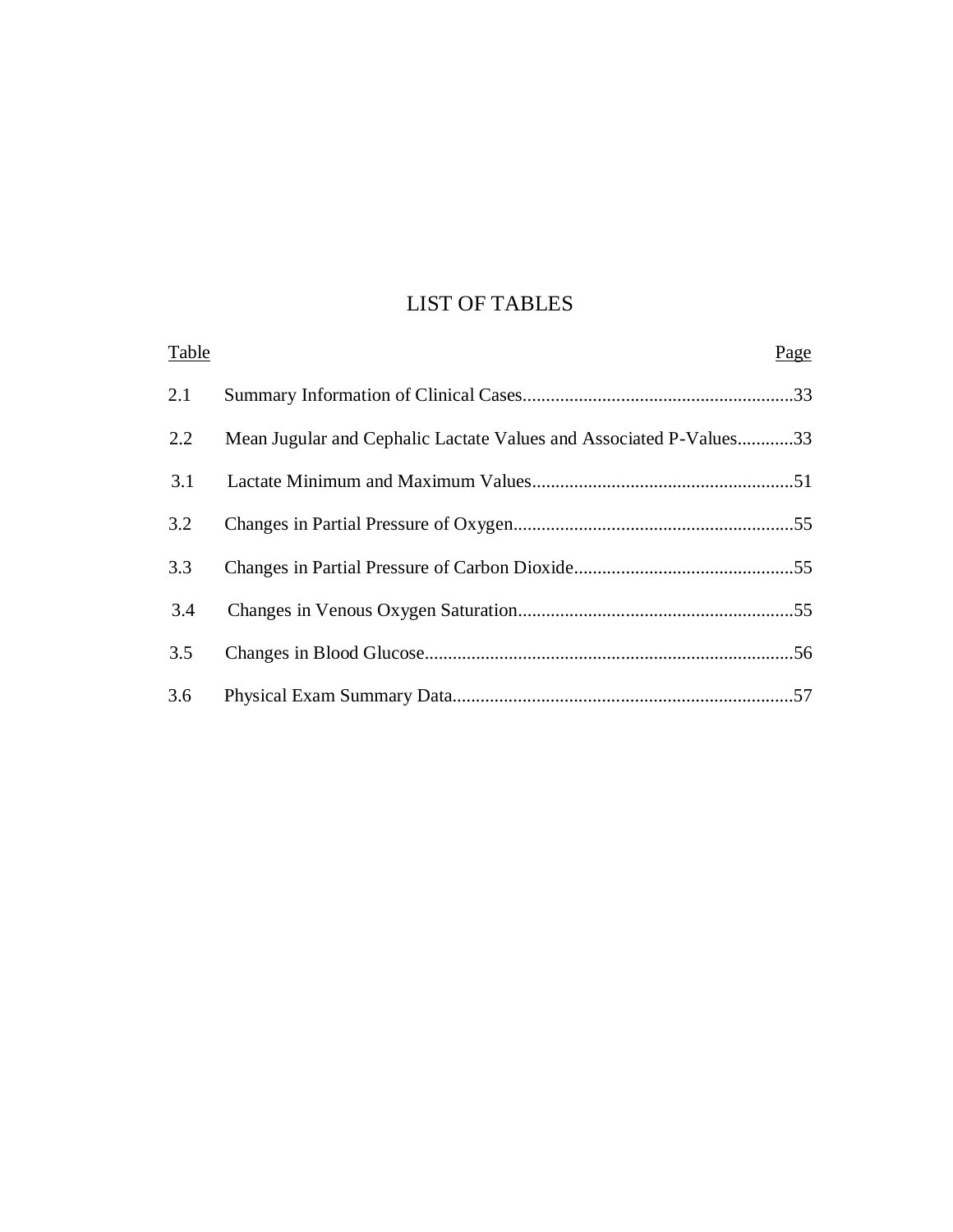### 1. INTRODUCTION AND LITERATURE REVIEW

#### 1.1 Lactate

### 1.1.1 Normal Cellular Metabolism

The primary products of carbohydrate digestion in horses and ruminants are glucose, galactose and fructose with glucose comprising approximately 80% of the total breakdown product<sup>1</sup>. Glucose is utilized intracellularly to generate adenosine triphosphate (ATP). If it is not utilized immediately upon entering the cell, it can be stored in the form of glycogen, a large glucose polymer <sup>1</sup>. All cells are capable of glycogen storage, but the primary cells responsible for this storage are found in skeletal muscle and the liver <sup>1</sup>.

Glycogen is formed through the process of glycogenesis, starting when glucose in the blood stream enters the cell and is rapidly converted to glucose-6 phosphate. From there it undergoes a series of enzyme mediated reactions within the cell to form glycogen. Additionally, glycogen can be formed from other molecules including lactic acid, glycerol, pyruvic acid and deaminated amino acids via conversion into glucose or related compounds  $<sup>1</sup>$ . These pathways become more</sup> important during periods of excess or hypoglycemia<sup>1</sup>.

Glycogen is broken down to form intracellular glucose by the process of glycogenolysis. This process involves phosphorylation of each individual glucose molecule on the glycogen polymer. Phosphorylase, the enzyme responsible for this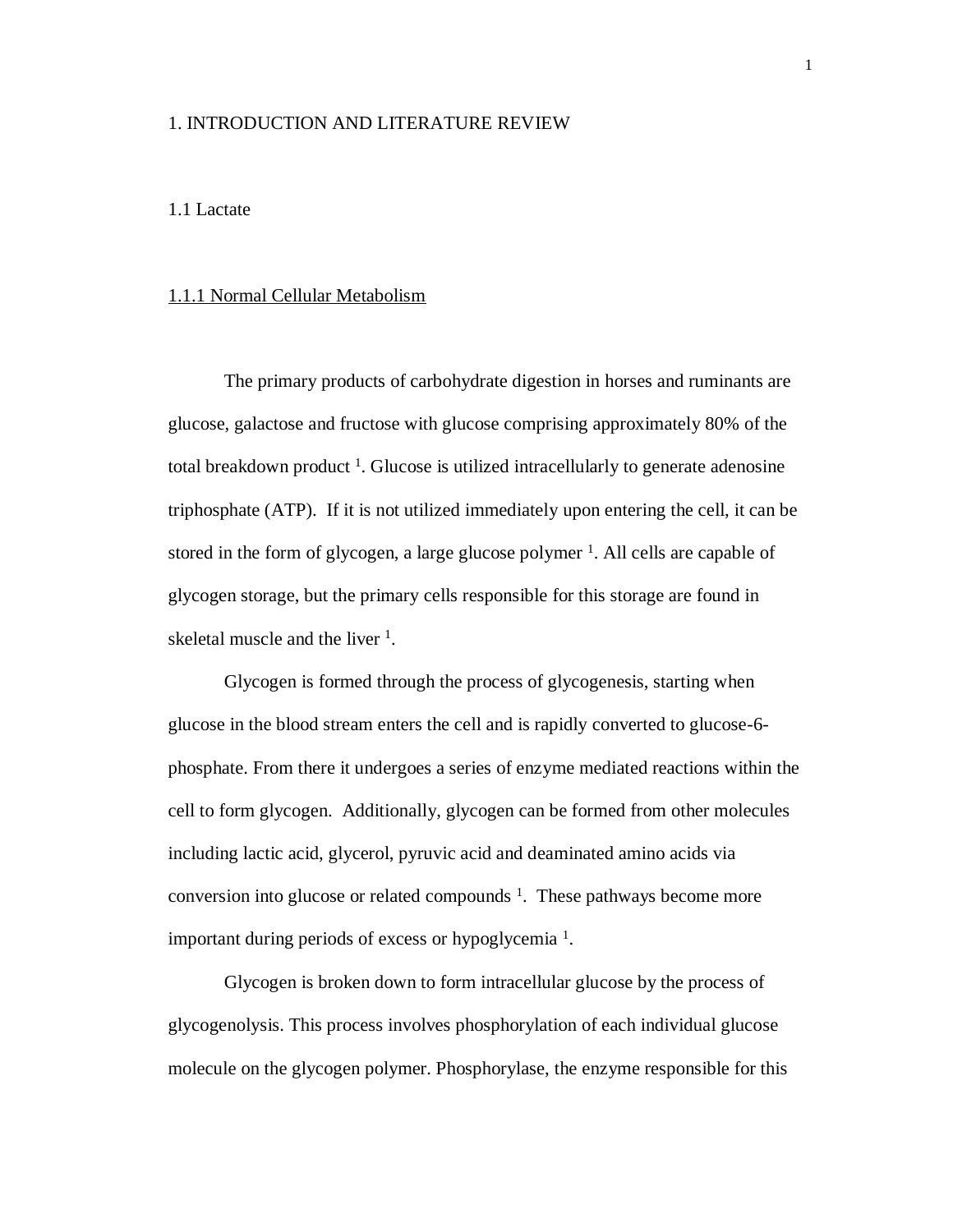process, is activated by epinephrine or glucagon  $<sup>1</sup>$ . Epinephrine is released from the</sup> adrenal medulla in response to stimulation of the sympathetic nervous system and glucagon is released by alpha cells of the pancreas in response to hypoglycemia<sup>1</sup>. Both hormones result in formation of cyclic AMP, which activates the phosphorylase enzyme and initiates release of glucose from the polymer  $<sup>1</sup>$ .</sup>

The freed glucose molecules then undergo glycolysis in the cytosol, the process by which a molecule of glucose is broken down into two molecules of pyruvic acid. Glycolysis results in the production of four moles of ATP for every one mole of glucose utilized. However, there is a net gain of only two moles of ATP due to utilization of ATP in the pathway<sup>1</sup>. The two molecules of pyruvic acid may be reversibly converted to lactate or migrate into the mitochondrion, where they combine with two molecules of coenzyme-A, forming acetyl coenzyme A (acetyl-CoA), two molecules of carbon dioxide and four molecules of hydrogen<sup>1</sup>. These four hydrogen molecules become important for generating ATP.

Acetyl-CoA then enters the Krebs cycle (citric acid cycle) in the mitochondrial matrix <sup>1</sup>. In this cycle, the acetyl portion of acetyl-CoA is broken down into carbon dioxide and hydrogen atoms. The hydrogen atoms are important in downstream reactions for the generation of ATP. The Krebs cycle is responsible for a net gain of two moles of ATP<sup>1</sup>.

The main generation of ATP comes from oxidative phosphorylation. This is the pathway where previously liberated hydrogen atoms play a vital role in the production of almost 90% of the ATP generated through glucose metabolism  $<sup>1</sup>$ . In this</sup> process, pairs of hydrogen atoms previously released become ionized through binding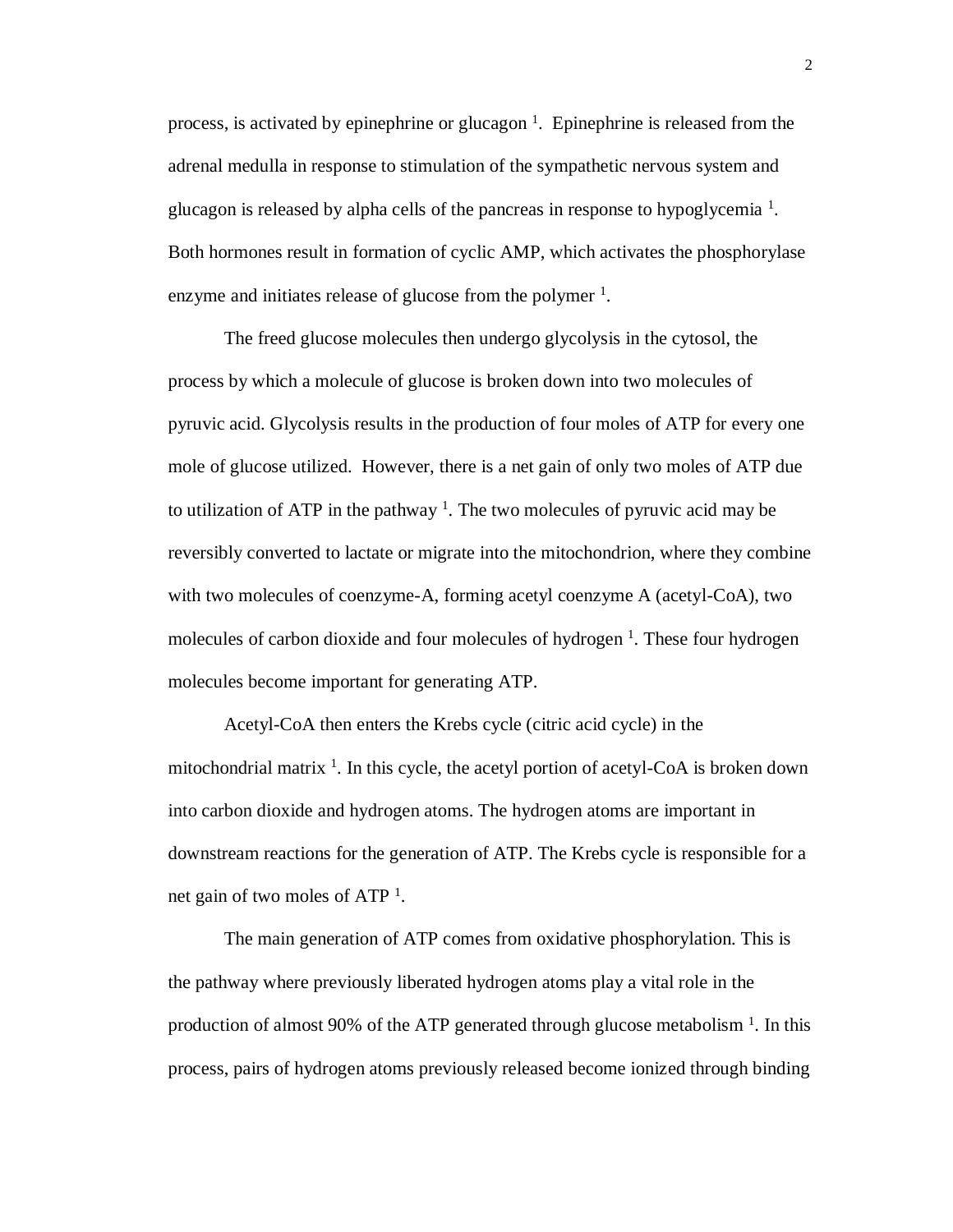of one atom with NAD<sup>+</sup>, forming NADH and ionic hydrogen<sup>1</sup>. The free hydrogen and the hydrogen ion in the NADH each release an electron. The two electrons then enter the electron transport chain along the inner membrane of the mitochondria<sup>1</sup>. The electrons are shuttled downstream until they reach cytochrome A3 (cytochrome oxidase), which releases two electrons in order to reduce elemental oxygen, followed by combination with the previously formed hydrogen ions to form water <sup>1</sup>. The transport of the electrons along the electron transport chain results in a large release of energy at each step that is used to move hydrogen ions from the inner matrix of the mitochondria into the outer chamber (between the inner and outer mitochondrial membranes)<sup>1</sup>. This establishes a strong electrical gradient between these two potential spaces. The hydrogen ions then flow down their electrical gradient through a large transmembrane protein molecule, ATP synthetase (ATPase), and then back into the inner matrix  $<sup>1</sup>$ . The energy derived from the flow of these ions through ATPase is</sup> used to form ATP from ADP and free ionic phosphate radical  $(Pi)^1$ . The combined effort of all of these steps results in a net formation of 36 moles of ATP for every mole of glucose degraded <sup>1</sup>.

#### 1.1.2 Lactic Acid Production in Cellular Metabolism

The previously described oxidative phosphorylation pathway, where much of the cells ATP is produced, is reliant on oxygen as the final electron accepter. When there is insufficient oxygen for this pathway, ATP generation relies solely on the glycolytic pathways without the addition of oxidative phosphorylation  $<sup>1</sup>$ . This is an</sup>

3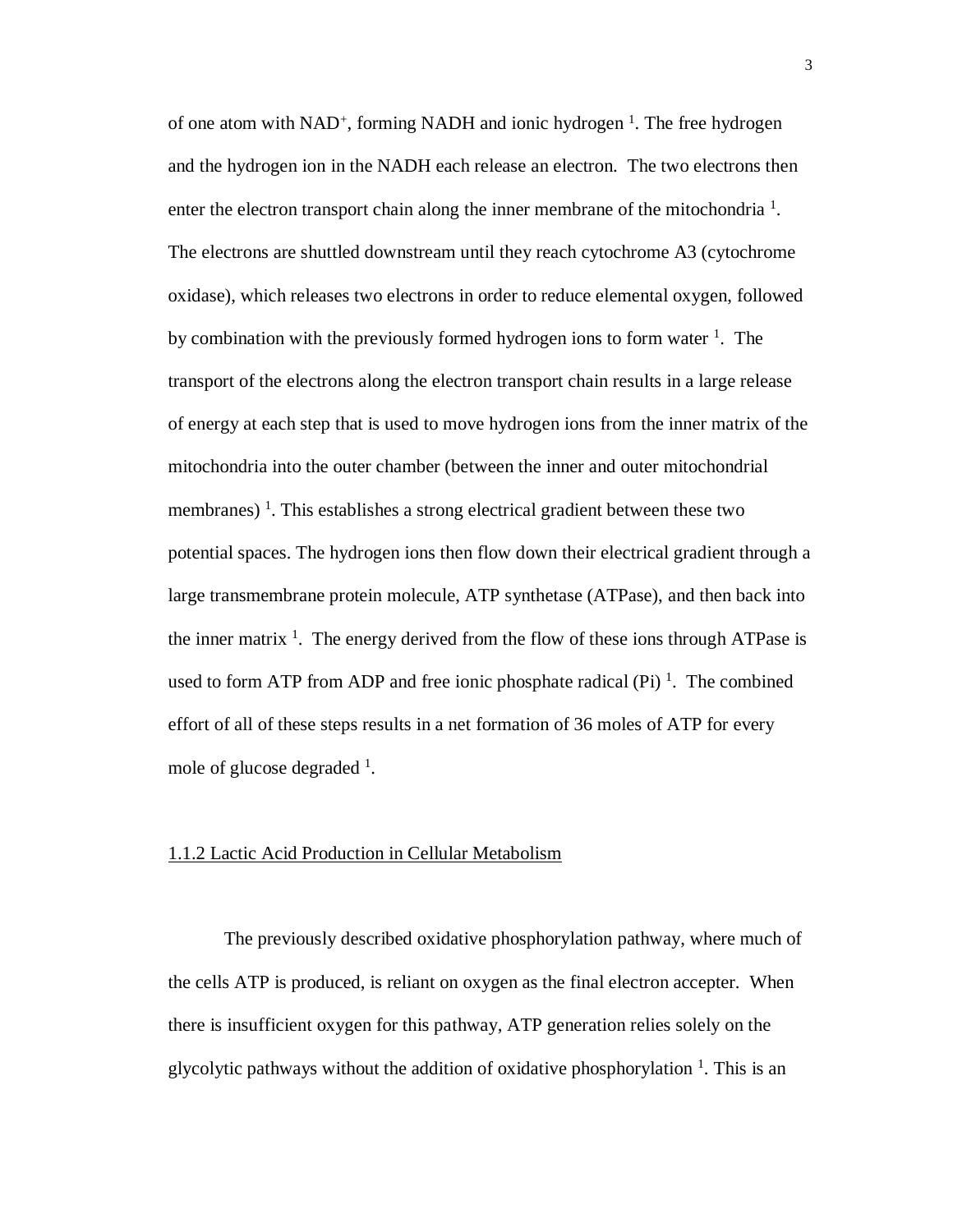inefficient process, however, in that only 3% of the total potential energy from a glucose molecule is used to generate  $ATP<sup>1</sup>$ . As discussed earlier, the end products of glycolysis are two molecules of pyruvic acid and two hydrogen atoms, with the hydrogen atoms combining with  $NAD<sup>+</sup>$  to form  $NADH$  and  $H<sup>+</sup>$ <sup>1</sup>. If oxidative phosphorylation is impaired, excessive amounts of these glycolytic end products accumulate. In order to prevent slowing of glycolysis due to an accumulation of substrate pyruvate will combine with NADH and  $H^+$ , in the presence of lactate dehydrogenase to form lactic acid  $<sup>1</sup>$ . Therefore, lactic acid is the major end product of</sup> anaerobic glycolysis and it is freely diffusible from the cells of production into the extracellular fluid and other cells  $<sup>1</sup>$ . This prevents the accumulation of glycolysis</sup> substrates, allowing the reactions to continue. It is important to note that lactic acid is also an intermediate product of both aerobic glycolysis, and that some cells (mainly erythrocytes) are incapable of oxidative phosphorylation, so even in normal, healthy mammals a small amount of lactate is consistently produced  $2,3$ . The normal rate of lactic acid production in humans is estimated at  $0.8-1$  mmol/kg/hr<sup>2,4</sup>. Under conditions of anaerobic glycolysis, lactic acid production is increased. This product readily dissociates into lactate and hydrogen ions, with the hydrogen ions ultimately entering the oxidative phosphorylation pathway<sup>3</sup>. The concentration of lactate in the cytosol of a cell at any given time is controlled primarily by the NADH:NAD<sup>+</sup> ratio, the concentration of pyruvic acid and the concentration of hydrogen ions  $3$ . Increases in NADH or pyruvic acid and decreases in hydrogen ions will generate an increase in production of lactic acid<sup>3</sup>. The primary sites of lactic acid production under normal conditions in humans include the skeletal muscle, brain, and erythrocyte mass <sup>2</sup>.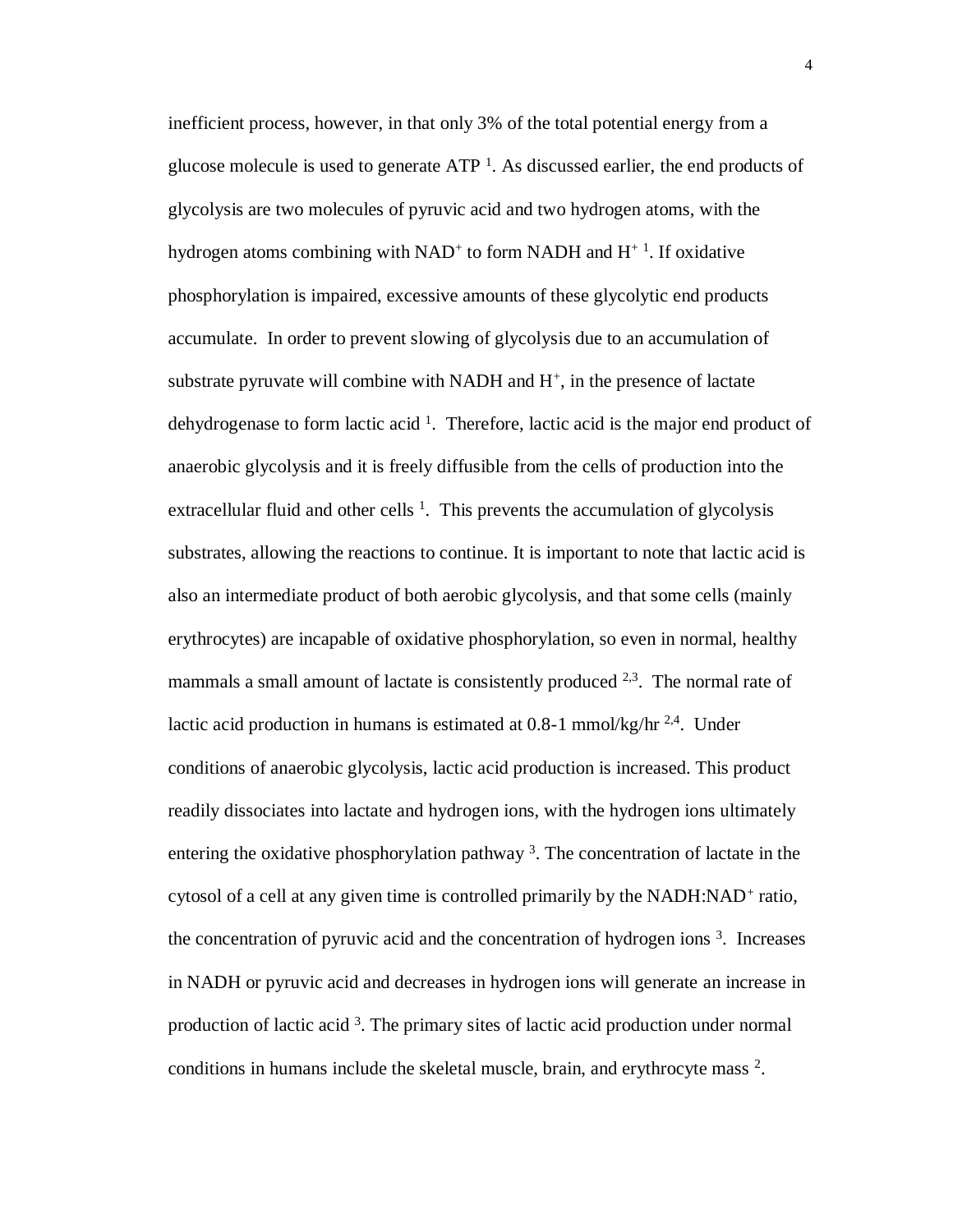Other, sites of production include leukocytes, platelets, and the renal medulla <sup>2</sup>.

Figure 1 summarizes the flow of carbohydrate metabolism.



Figure 1: Carbohydrate Metabolism & Lactate Production

### 1.1.3 In Vivo Lactate Utilization and Metabolism

From an in vivo perspective, the terms lactic acid and pyruvic acid are inappropriate. This is because, under normal physiologic conditions, the pK of both compounds is significantly lower than the body's pH, so these two compounds will readily dissociate into a hydrogen ion and lactate and pyruvate, respectively  $^{2,3}$ . More than 99% of the lactic acid produced in the body dissociates, roughly to a ratio of about  $3,000:1$  <sup>2,3,5</sup>. Therefore, the correct terminology for each molecule under physiologic conditions will be utilized for the remainder of the discussion.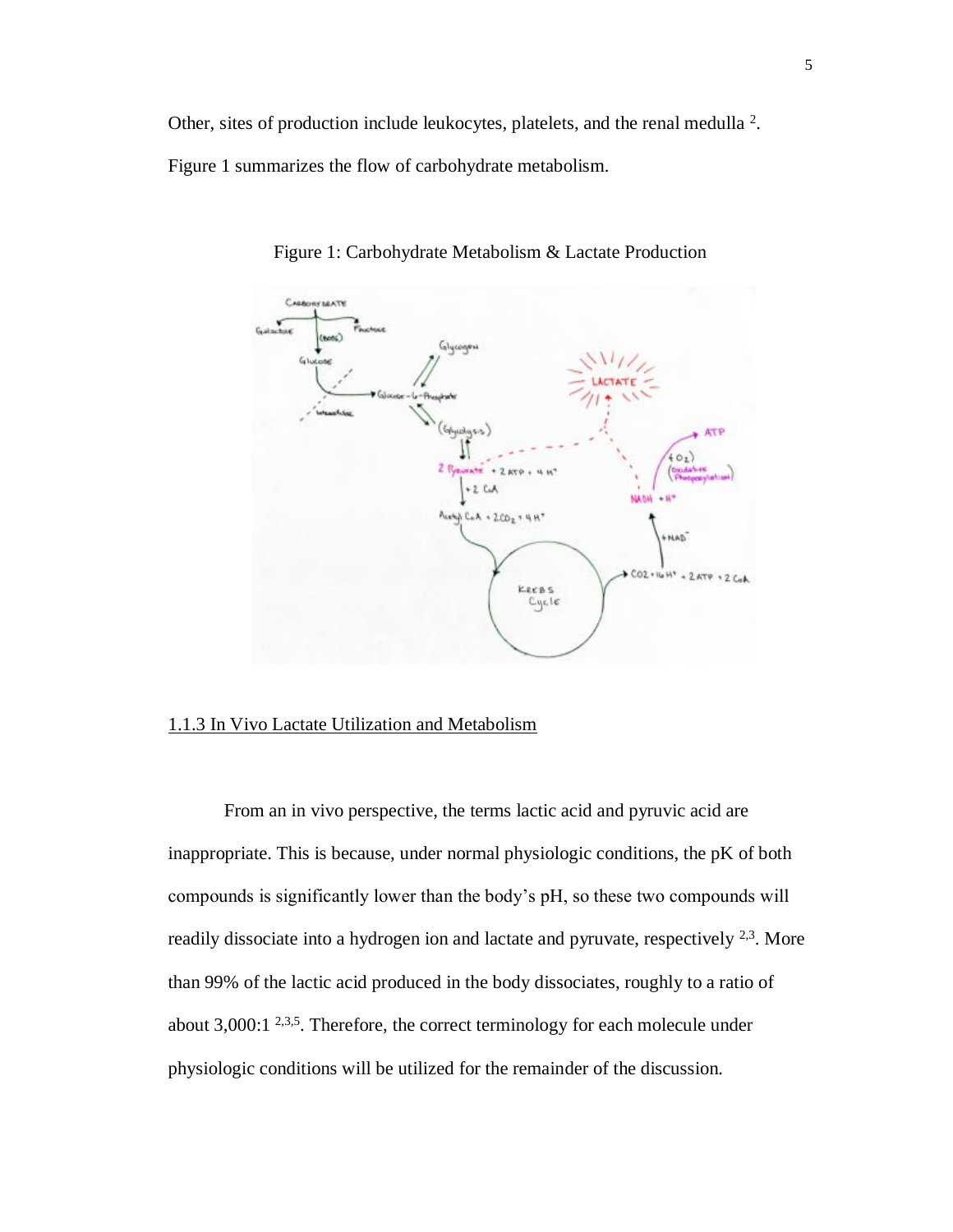Following a period of anaerobic glycolysis when oxygen again becomes available, the previously formed lactate is re-converted to pyruvate, NADH and H<sup>+</sup>. The NADH and  $H^+$  is then cycled into the oxidative phosphorylation pathway and the remaining excess pyruvate is converted to glucose through the Cori cycle. Therefore, most of the lactate formed in the body is not lost. The primary site for this reconversion is the liver, with approximately 50% of lactate utilization occurring here <sup>3</sup>. Other tissues, primarily the kidney (30%) and skeletal muscle, also have the capability for lactate utilization through the Cori cycle  $3,6$ . The kidney also has the ability to excrete a very small amount of lactate  $7$ . In humans, the renal threshold for lactate excretion is 6-10 mM and under normal conditions <2% is excreted in the urine  $7,8$ . Additionally, there is evidence lactate is shuttled from one tissue to another for utilization 5,9. For example, during moderate to high intensity exercise cardiac muscle is especially adept at converting lactate produced specifically from skeletal muscle to pyruvate and then utilizing it for energy stores  $5.9$ . Despite the liver being responsible for a large portion of lactate metabolism, liver dysfunction alone will not result in significant hyperlactemia due to recruitment of other tissues, and elevations in systemic lactate will not be seen until at least  $70\%$  of hepatic blood flow is lost  $3,10$ .

The full intracellular role of lactate production and utilization is still unclear. Traditionally, with intracellular production, the belief was that lactate was only utilized to replenish NAD<sup>+</sup> and any remainder was then excreted for use in other cells <sup>11</sup>. However, more recent research has demonstrated that lactate enters into the mitochondria of the cell where it was produced to be used as an energy source for that cell 11. This has especially important implications in rapidly growing and dividing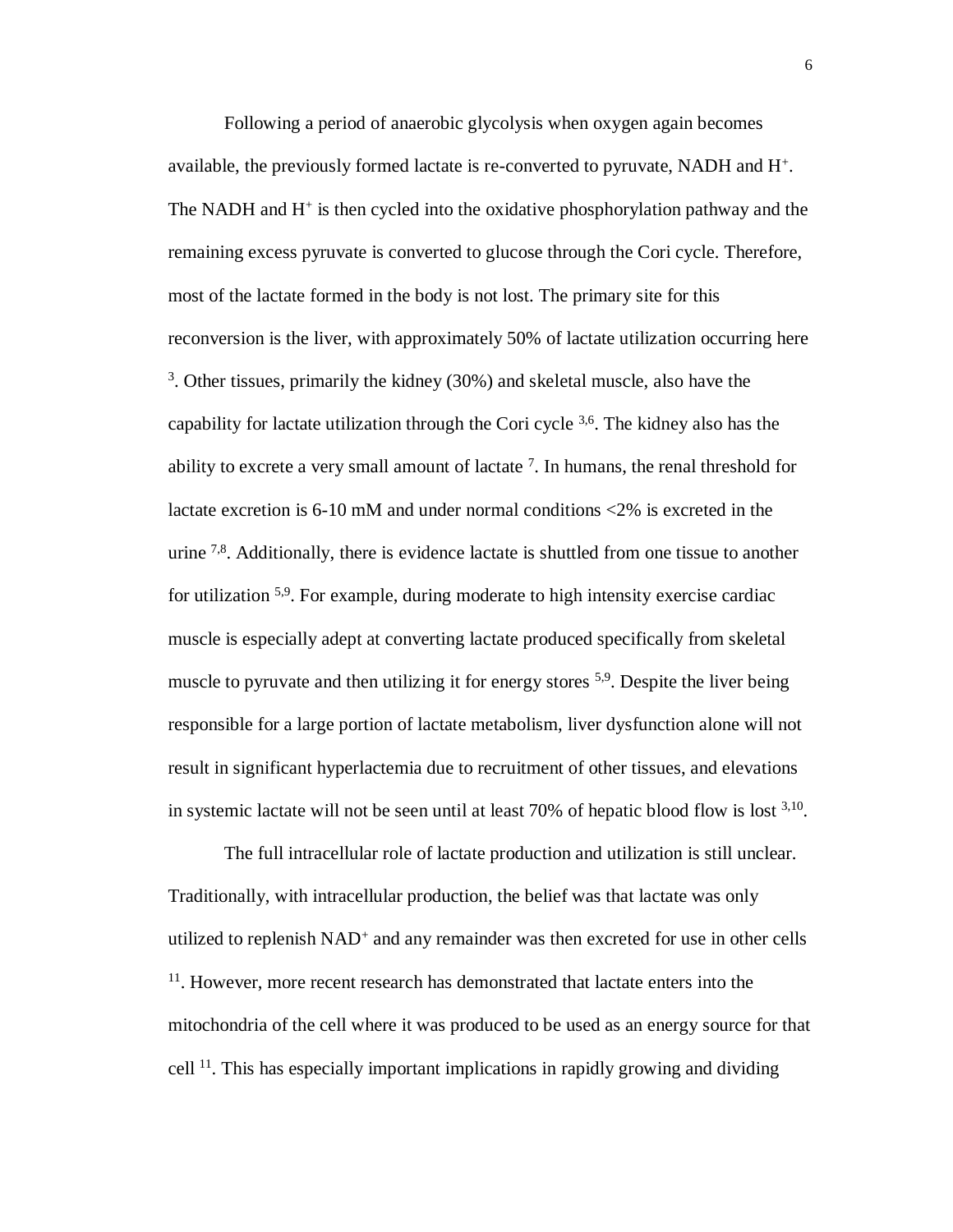cells, such a neoplastic cells because lactate could be an important source of energy for cellular growth and serve as a potential target of anti-neoplastic therapy <sup>11</sup>.

When illustrating the pathway of anaerobic glycolysis, the classic model utilized is hypoxia. In situations of hypoxia, when there is limited oxygen available for oxidative phosphorylation, the anaerobic glycolytic pathway and the reduction of pyruvate to lactate is essential for cell survival <sup>1</sup>. With severe and prolonged hypoxia or dysoxia, significant production of lactic acid can lead to metabolic acidosis due to the excessive production of hydrogen ions and decreased ATP production  $2$ .

Lactate production increases under several physiologic conditions in healthy animals. The most common model of normal increases in lactate production is high intensity exercise. The mechanisms by which lactate production is increased during exercise are based on oxygen-dependent metabolism, accelerated glycolysis, decreased lactate removal and recruitment of lactate producing cells<sup>5</sup>. During aerobic metabolism, as exercise intensity increases, the partial pressure of oxygen in exercising muscle decreases, and more ATP is cleaved to provide energy to the cell. To regenerate ATP, greater amounts of ADP stimulate more oxidative phosphorylation<sup>5</sup>. Glycolysis also accelerates, and as oxygen demand outstrips supply, this results in increased lactate production<sup>5</sup>. The rate of glycolysis also becomes accelerated during this process by the activation of Na-K-ATPase from circulating cate cholamines, especially epinephrine  $5$ . The increased activity of the Na-K-ATPase leads to increased lactate production due to the association of the enzyme with other compartmentalized glycolytic enzymes <sup>12</sup>. Additionally, lactate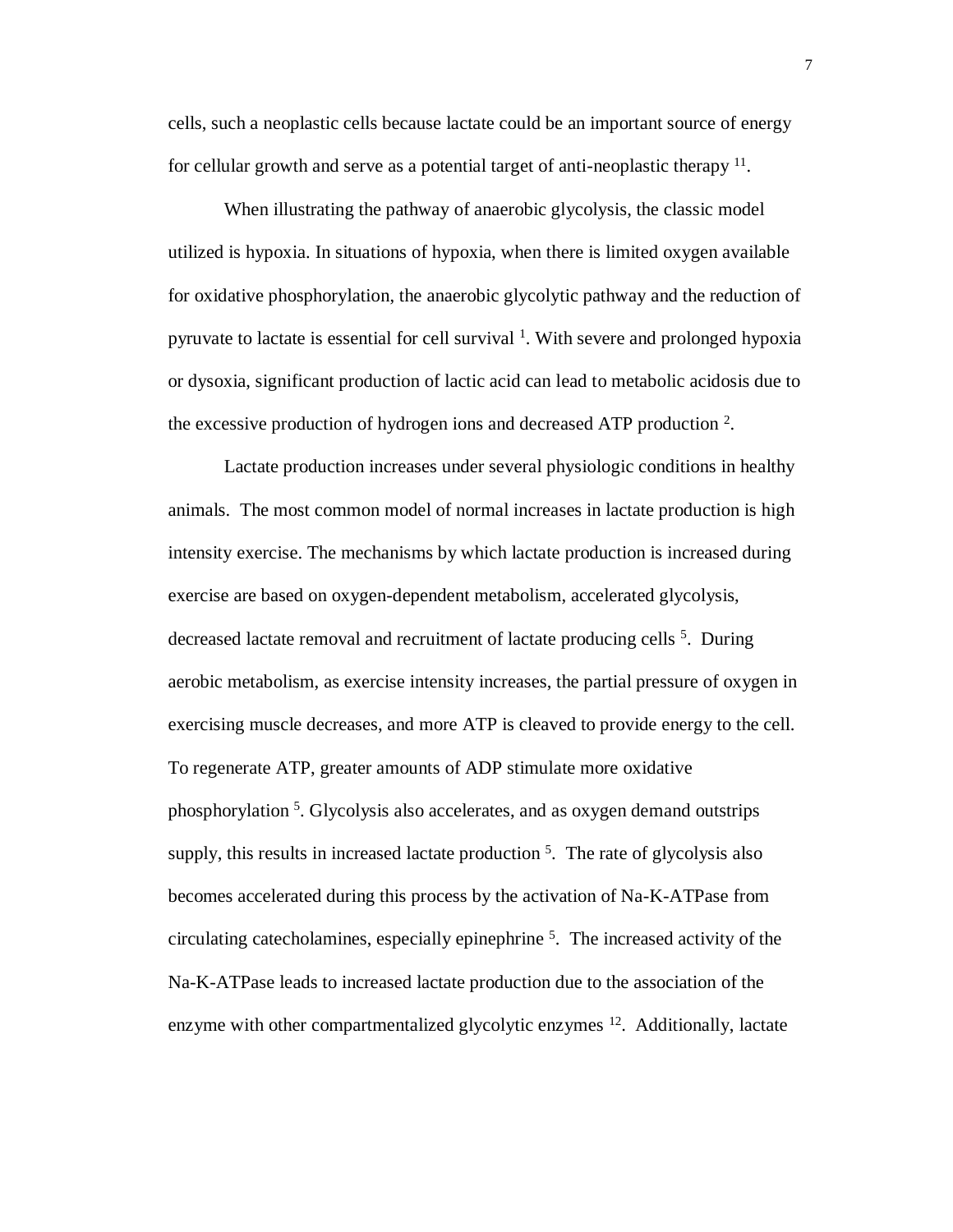producing cells, such as fast-twitch muscle fibers can produce lactate during exercise at a rate that exceeds metabolism, resulting in a net gain of lactate <sup>5</sup>.

Lactate production in these tissues with a higher rate of production can serve as a source of lactate for their own metabolic purposes via the intracellular lactate shuttle or for other tissues in the body by the cell-to-cell lactate shuttle  $5,11$ . With the intracellular lactate shuttle, lactate produced within the cell is able to be utilized within the same cell for its own metabolic needs  $5$ . A recent study has shown that lactate dehydrogenase associated with mitochondria is capable of oxidizing lactate produced within the cell to pyruvate within the organelle  $11$ . This mitochondrial lactate dehydrogenase allows the cell to make use of its own lactate as an energy source by shuttling lactate from the cytosol into the mitochondria for oxidation <sup>11</sup>. Another significant theory on the utilization of lactate within the body is the cell-tocell lactate shuttle. During periods of increase lactate production, especially in tissues that can significant increase their production such as skeletal muscle, lactate production can exceed clearance or utilization 13,14. This excess lactate diffuses into the neighboring oxidative muscle fibers or into the systemic circulation for use in other tissues, which can oxidize the lactate  $5,13$ . Some lactate generated in one tissue is utilized specifically by another tissues  $5$ . For example, lactate generated from skeletal muscle has been shown to be taken up by other highly oxidative tissues, such as the brain and heart  $5,13$ . This data demonstrates that lactate is an easily transferrable substrate of glucose metabolism that is readily transported within cells as well as to nearby and distant tissues.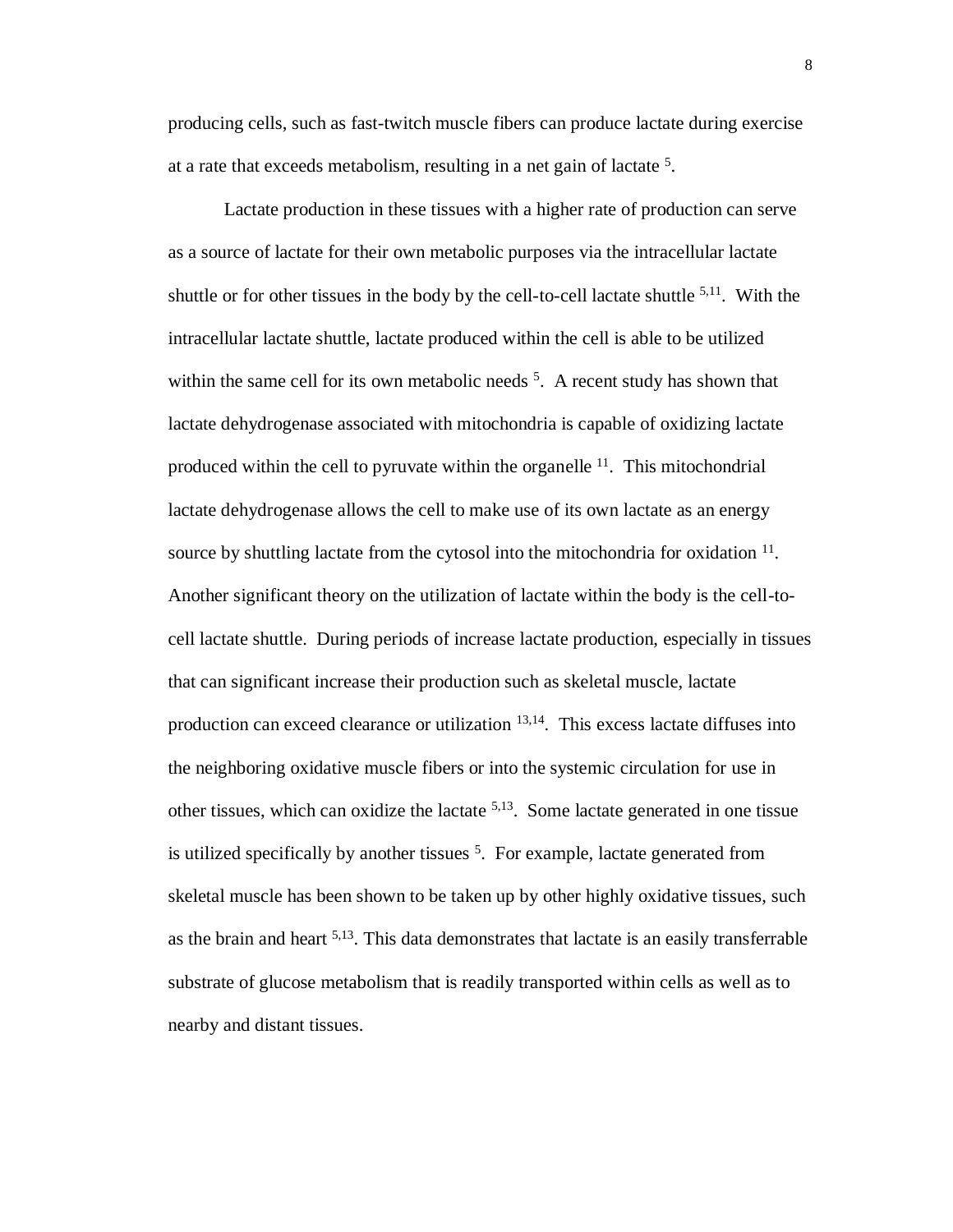#### 1.1.4 Effect of Critical Illness and Sepsis on Lactate

In critical illness, regular homeostatic mechanisms are frequently disrupted as part of the disease process, and this disruption plays a significant role in the development of a variety of measurable physiological disorders. Regarding lactate kinetics, many abnormalities arise because of aberrations in the circulatory system, tissue hypoxia, hypermetabolic states, endogenous hormone or exogenous medication administration and organ dysfunction. These aberrations result in the body either overproducing lactate under favorable conditions or being unable to successfully metabolize the lactate produced. If either one of these conditions is encountered then hyperlactemia results and commonly from both overproduction and lack of metabolism, which are present in varying degrees of severity. Hyperlactemia differs from lactic acidosis. Hyperlactemia is commonly seen when there are mild to moderate increases in lactate, generally <4 mmol/L, without any associated changes to pH 15,16. Lactic acidosis, on the other hand, is defined as a moderate to severe elevation in serum lactate, generally  $>5$  mmol/L, in conjunction with a decreased pH  $\left($  <7.35)<sup>16</sup>. Due to compensatory mechanisms of the body for mild to moderate elevations in lactate, hyperlactemia is much more commonly seen under clinical conditions with lactic acidosis primarily occurring in severe illness and sepsis <sup>6,16</sup>.

When tissue hypoxia occurs in the shock state, hyperlactemia develops. Under shock conditions, tissue hypoxia usually is a result of tissue hypoperfusion  $17$ . Both cardiogenic and hypovolemic shock are the most straight forward regarding their lactate formation under hypoxic conditions. Both types of shock are manifested by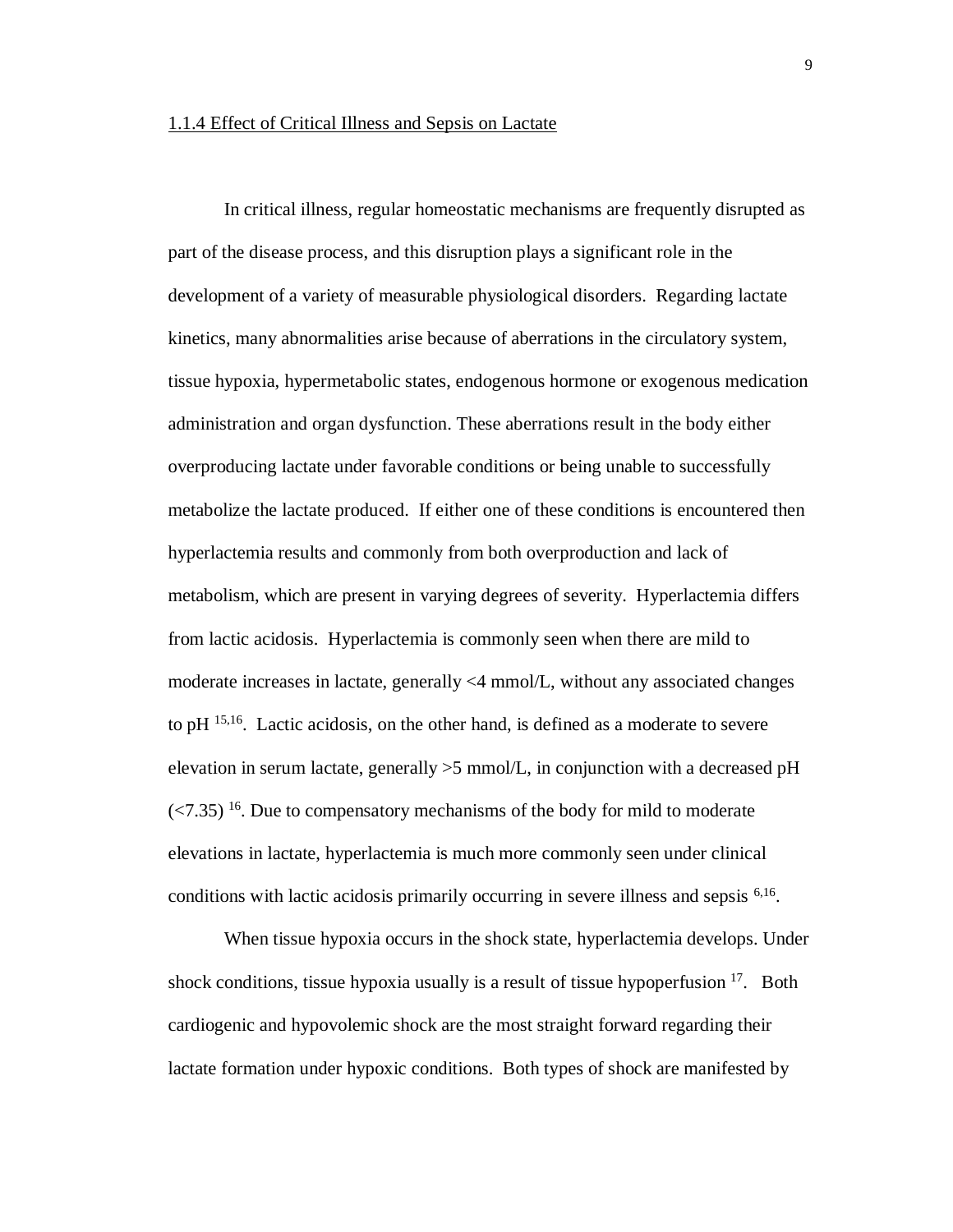decreased cardiac output, causing decreased perfusion and oxygen delivery to tissues. Tissue hypoxia leads to anaerobic glycolysis and the generation of lactate <sup>2,3,17</sup>. However, tissue hypoxia is only a small contributor to the development of systemic hyperlactemia and lactic acidosis in most cases of clinical illness <sup>6,12,16</sup>. So, while hypoperfusion plays a role in the generation of lactate in critically ill patient, it is not the sole source and this should be considered.

One of the early indicators that lactate was not strictly a measure of tissue hypoxia was the appreciation that in many critical illnesses, especially sepsis, the severity of hyperlactemia is generally incongruent with the degree of tissue hypoxia but congruent with the severity of disease  $^{18}$ . Research at the time demonstrated, through the administration of dichloroacetate (DCA), that decreased oxygen delivery is not the major source of lactate production in these patients  $18$ . Dichloroacetate is a compound that stimulates pyruvate dehydrogenase to increase pyruvate oxidation <sup>19</sup>. Therefore, if oxygen deficiency during sepsis is the source of increased production, then administering DCA would not have any effect on the rate of pyruvate oxidation <sup>18</sup>. However, administration of DCA to septic human patients in this study significantly increased pyruvate oxidation, resulting in reduced glucose and lactate production <sup>18</sup>. This suggested that oxygen deficiency was not the cause of the hyperlactemia and led to the investigation of other mechanisms for lactate production 18 .

One of the first hypotheses investigated was that increased lactate production was a result of decreased rate of pyruvate reduction. These early studies also found that sepsis, but not sterile inflammation, altered the rate of pyruvate dehydrogenase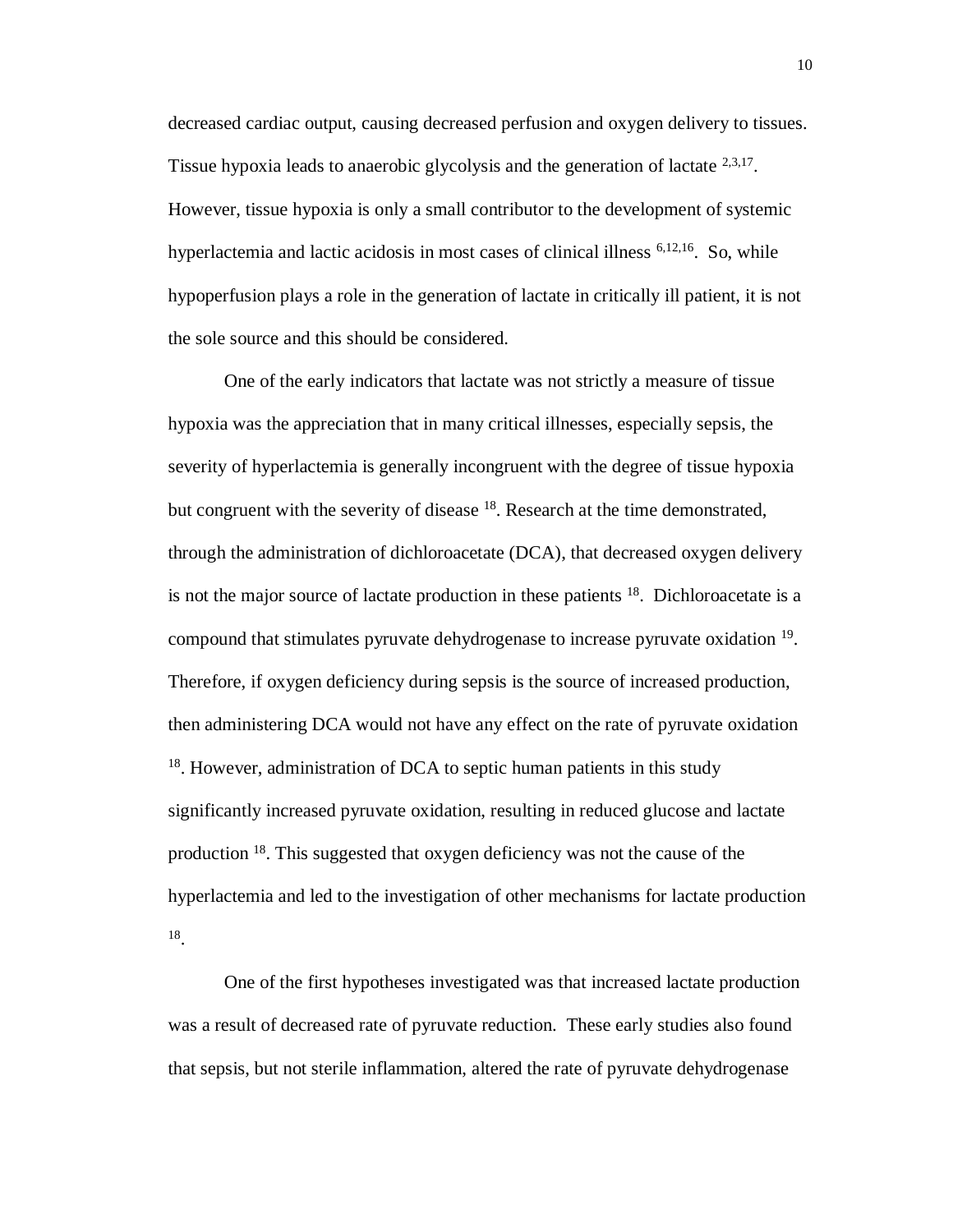activity  $2^0$ . This increased rate resulted from a three-fold decrease in the pyruvate dehydrogenase complex, resulting in an increased amount of pyruvate that was converted to lactate  $20$ . Additionally, it was also noted that the rate of glycolysis was increased in these subjects as well  $^{18,20}$ . Specifically, septic patients had a rate of pyruvate production and oxidation that was 450% higher than controls <sup>18</sup>. Therefore, it appears, at least in part, that lactate elevations appreciated in septic patients are related to elevated pyruvate production potentially from impaired utilization. The authors postulated this elevated lactate would be a benefit to these patients because the more acidic environment generated by lactic acid production and its subsequent dissociation into lactate and hydrogen ions would encourage more rapid dissociation of oxygen from hemoglobin and therefore improve tissue oxygen delivery overall <sup>18</sup>.

The lungs can act as another source of lactate under septic conditions and is most commonly seen in acute lung injury (ALI) or acute respiratory distress syndrome (ARDS). In the normal lung, no net release of lactate is appreciated because the rate of production is equal to the rate of utilization in the tissues  $21,22$ . However, in patients with ALI/ARDS lactate production exceeds utilization <sup>23</sup>. Specifically, in septic ALI/ARDS, even when there is not direct lung injury and the oxygen delivery to the lung is normal, they can still be a significant source of lactate production <sup>22</sup>. However, this elevation in lactate is not seen in other types of respiratory disease  $^{23}$ . Therefore, it appears that lung tissue may therefore upregulate production of lactate in response to systemic mediators such as cytokines, endotoxin and infiltrating inflammatory cells, even when there is not direct injury to the lung tissue itself  $^{22}$ .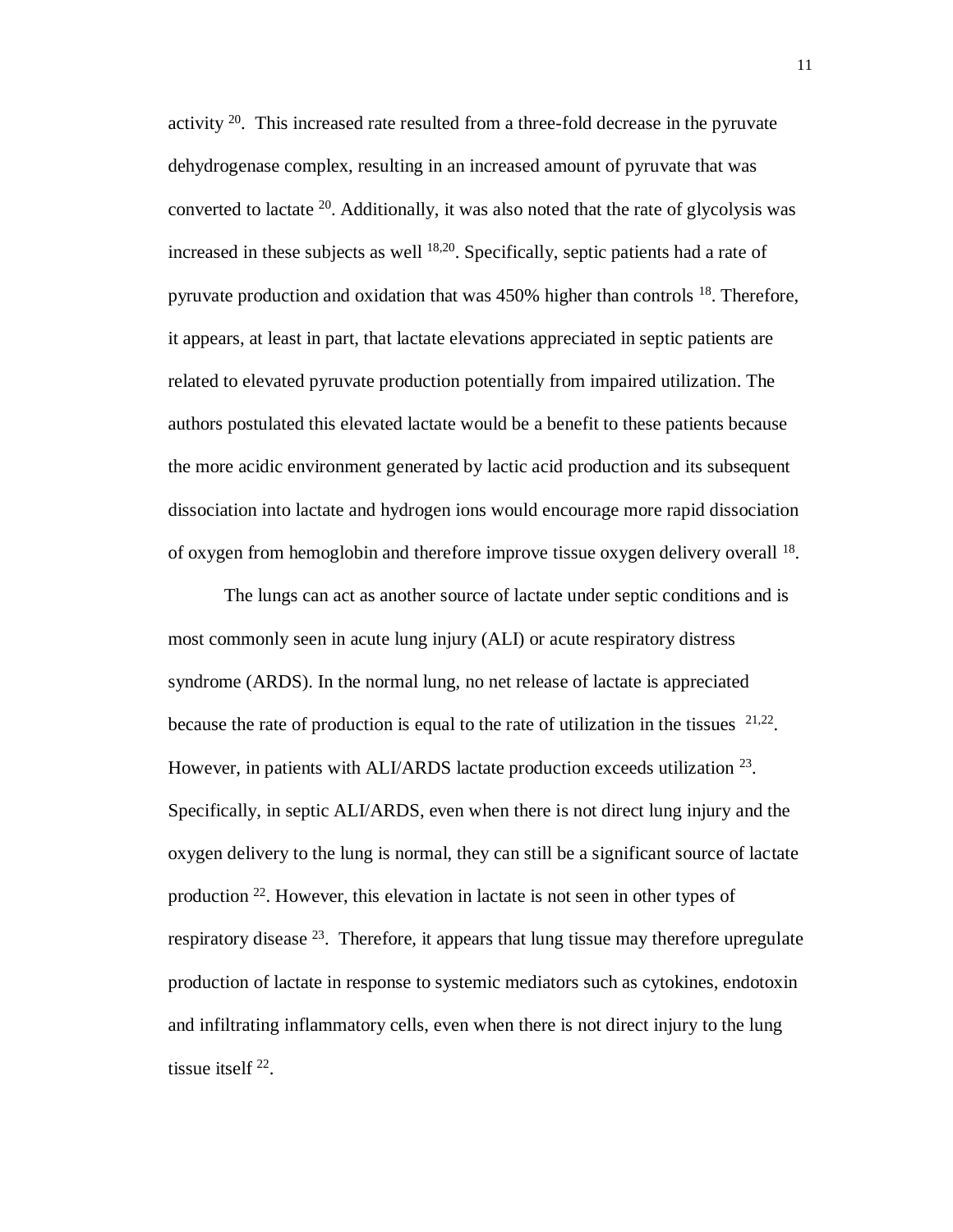Lactate production is not restricted to periods of hypoxia. It can occur in patients with sepsis and critical illness, such as burns and trauma, under aerobic conditions. Sepsis and endotoxemia can stimulate upregulation of the GLUT-1 glucose transporter in tissues, increasing the influx of glucose and therefore increased pyruvate production and therefore lactate production as well  $^{24}$ . Additionally, evidence exists that supports the theory that circulating catecholamines, specifically epinephrine are released during sepsis, head trauma and hemorrhagic shock, stimulating Na-K-ATPase-coupled lactate production in skeletal muscle 12,25,26. This results in increased pyruvate production and oxidation <sup>25</sup>. Lactate concentrations are highest in skeletal muscle, supporting the theory that skeletal muscle is the primary source of increased production  $25$ . Epinephrine acts by stimulating muscle and hepatic phosphorylase and inhibiting glycogen synthetase. This results in increased cyclic AMP production and stimulation of Na-K-ATPase and glycogenolysis  $^{25,26}$ . Na-K-ATPase generates ADP, which accelerates aerobic glycolysis and therefore lactate concentration <sup>25</sup>. These data from human medical studies further supports the notion of lactate generation even in the presence of adequate oxygen, albeit at a much lower rate than in patients will systemic illness. Therefore, the presence of lactate alone is not adequate for proof of systemic or tissue level hypoxia.

#### 1.1.5 Lactate as a Measure of Treatment Response

Lactate measurements have been used clinically to monitor response to treatment in both human and veterinary medical fields. Clinically centered research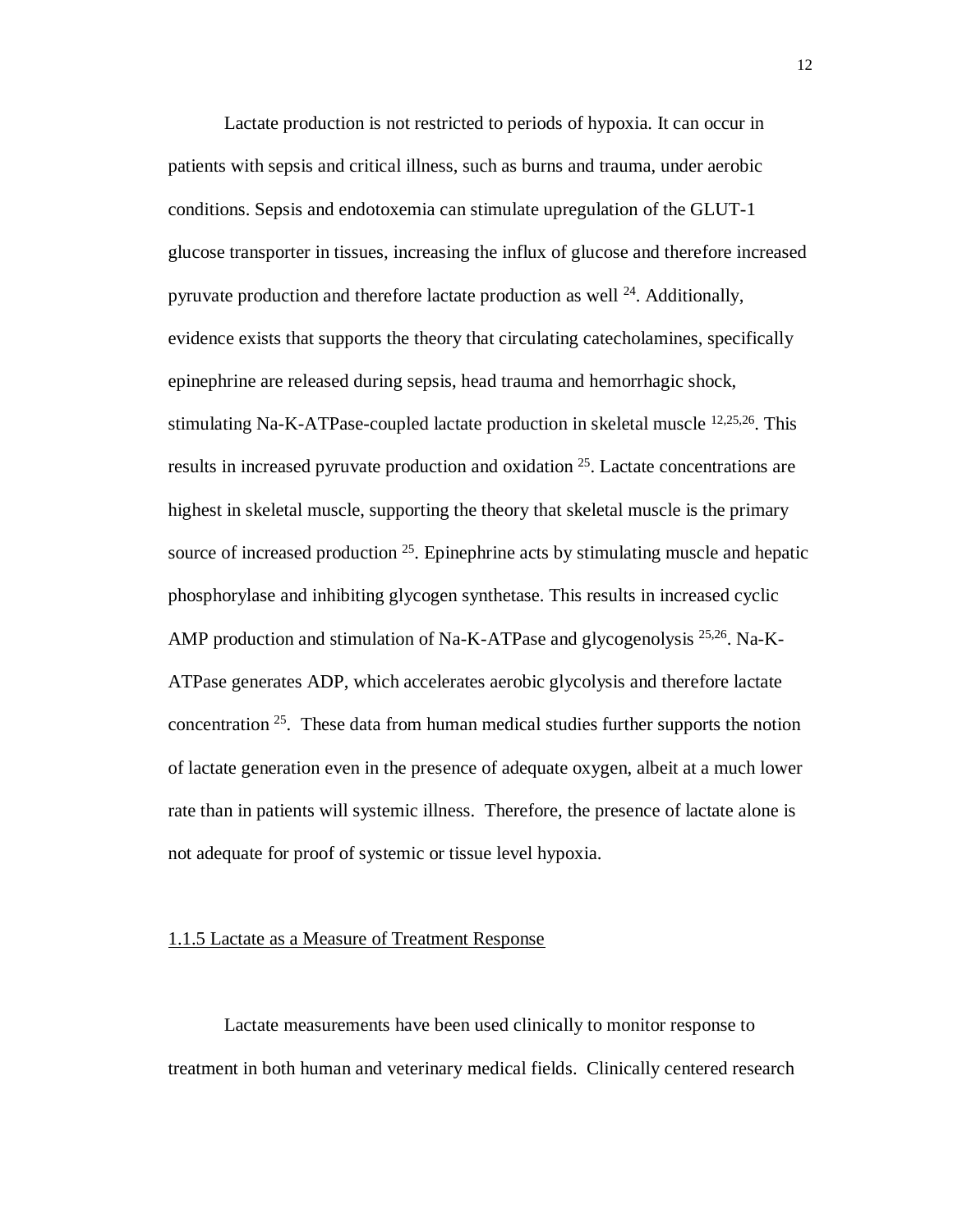on lactate has focused primarily on its ability to be utilized as a mechanism of monitoring goal-directed therapies as well as its ability to predict survival and the risk of development of significant complications. Studies undertaken in human medicine have served as a foundation for veterinary research, and sufficient data have been gathered to provide guidelines for therapeutic goals during the initial phase of treatment in critical cases.

In human patients with sepsis and septic shock, lactate production occurs partially because of oxygen delivery failing to meet the increased tissue oxygen demands. This results in elevated lactate accumulation and eventual acidosis and it is common to monitor lactate clearance as treatment progresses. Research showed that even modest increases (>4 mmol/L) in lactate, if seen conjunction with evidence of the systemic inflammatory response syndrome (SIRS) significantly affects mortality <sup>27,28</sup>. Monitoring serial progression of lactate can allow for prediction of survival and the risk of developing multiple organ dysfunction syndrome (MODS)  $^{29,30}$ . The halflife of lactate is approximately 20 minutes <sup>31</sup>. Therefore, early clearance of lactate within the first six hours of hospitalization has been associated with improved outcome <sup>28</sup>. Specifically, for every 10% increase in lactate clearance, an 11% decrease in the likelihood of mortality has been demonstrated  $^{28}$ . Additionally, patients with a greater than five percent clearance in the first hour or greater than 10% clearance in the first 6 hours of therapy had an overall lower 60-day mortality rate compared to those who did not  $28$ .

Another aspect of treatment aimed at improving outcome in human patients with sepsis and septic shock was the "early goal directed therapy" developed in 2001

13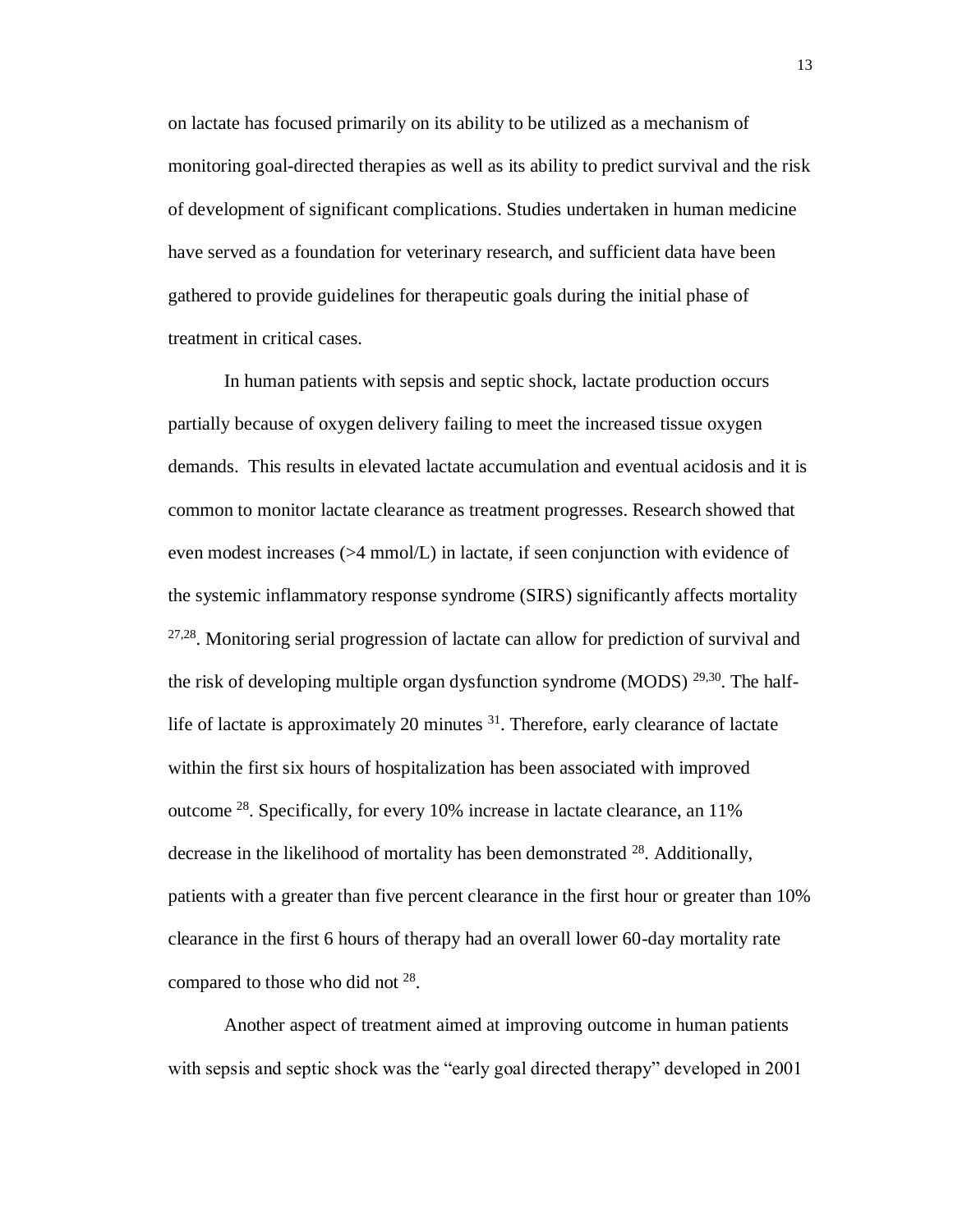$32$ . This therapy is a comprehensive treatment approach aimed at restoring tissue perfusion and oxygenation through the use of crystalloid fluids, vasopressors, vasodilators and red cell transfusions in the initial phase of treatment <sup>32</sup>. These patients are continually monitored for perfusion parameters such as urine output, blood pressure, vital parameters and central venous pressure <sup>32</sup>. In addition, repeated arterial and venous blood gas measures are performed to assess how well the patient is responding to therapy and include measurements of central venous oxygen saturation (ScvO<sub>2</sub>) and lactate  $32$ . Results of this treatment approach compared to the earlier standard approach to patient resuscitation resulted in markedly increased rates of short and long-term patient survival both in the short- and long-term <sup>32</sup>. Measuring  $ScvO<sub>2</sub>$  requires the placement of a central venous catheter, which requires expertise and time for placement and specialized equipment to complete the measurements <sup>33</sup>. This is a significant impedance for utilization in a clinical setting  $33$ . Therefore, additional research was performed to assess the non-inferiority of lactate measurement as a goal for early sepsis resuscitation <sup>34</sup>. This study found that lactate measurement as a goal for resuscitation therapy was just as effective as measuring ScvO2, providing a rapid, inexpensive and readily available option for continual blood monitoring in the early resuscitative period <sup>34</sup>.

These findings appear to be applicable to veterinary medicine. In equine medicine, lactate has become a commonly used marker of tissue hypoxia and systemic hypoperfusion in a variety of critical illnesses. In adult equine patients with severe illness, hyperlactemia is most commonly related to hypovolemia and shock. With septic equine patients, other factors previously mentioned relating to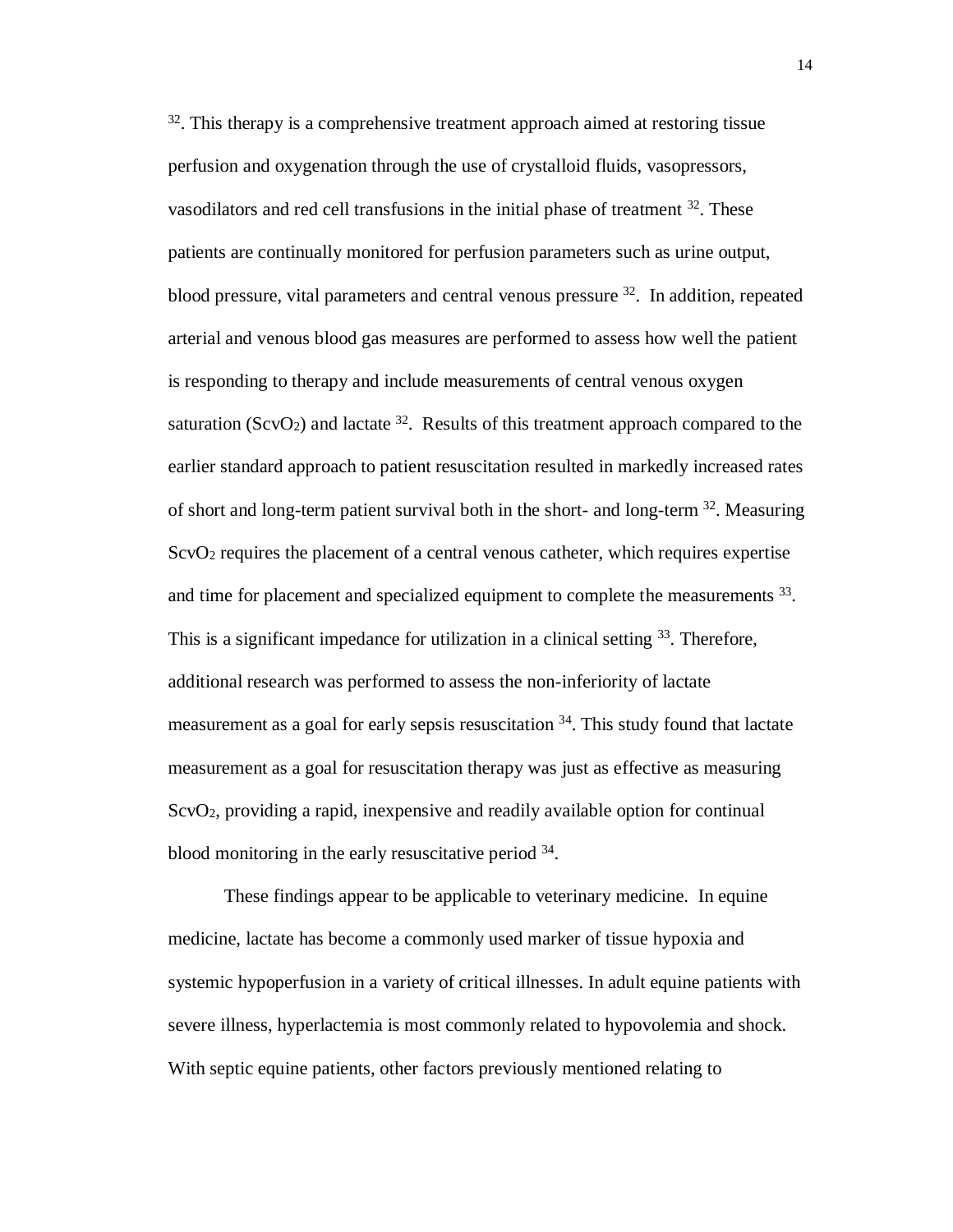hyperlactemia in human medicine, such as catecholamine release, increased aerobic glycolysis and inflammatory responses from leukocytes, also contribute 35,36. Where equine medicine tends to differ from human medicine is that in many horses, even those with severe clinical disease, lactate tends to normalize in the initial treatment phase even in those that have a poor long term outcome  $37$ . However, similar to human patients, lactate tended to increase in the 48-72 hours after initiation of treatment in non-survivors, albeit this elevation was quite subtle in some cases sometimes even remaining within the normal reference range <sup>37</sup>.

Of special note are the differences between adult and neonatal equine patients. Horses in the neonatal period have a higher normal lactate values than adults. Immediately post-partum venous lactate has been reported up to  $4.9 \pm 1.0$  mmol/L in the healthy foal that decreases to normal within 24 hours after birth <sup>38,39</sup>. This should be taken into consideration when assessing neonatal foals with critical illness, which can commonly present within this time frame.

### 1.1.6 Lactate as a Prognostic Tool

In addition to lactate being a useful tool for monitoring response to treatment, it also has prognostic value. If lactate does not decrease appropriately, even in the face of appropriate treatment, the prognosis for survival is generally considered worse in both human and equine medicine  $3,27,37,40,41$ . This allows a potential opportunity for early recognition of an inappropriate therapeutic response, which can then serve as a potential indicator for a need to change therapy or to perform additional diagnostics.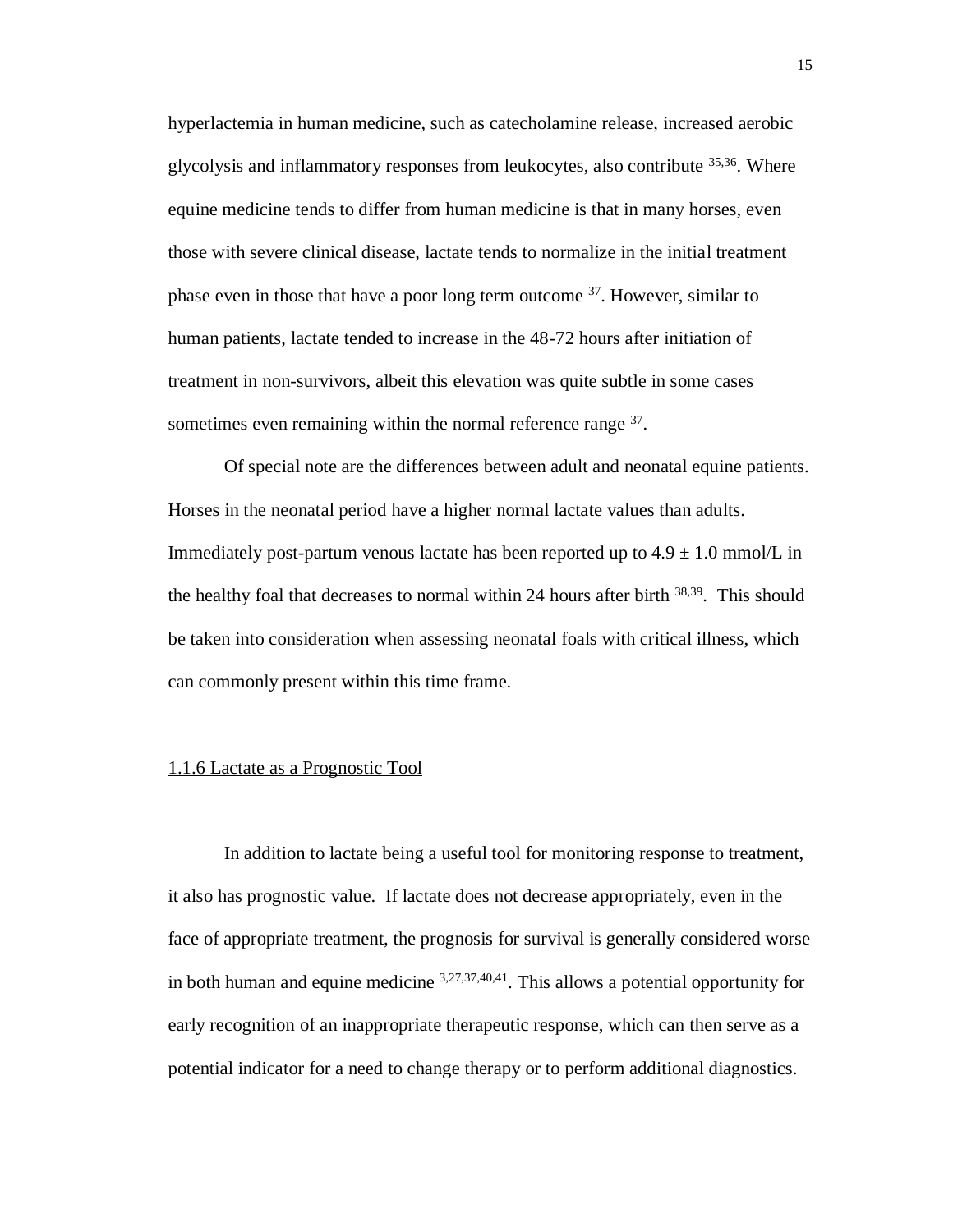Initial research in human patients suggested that blood lactate on admission was significantly associated with the presence of shock as well as survival <sup>42</sup>. Later research showed that the severity of lactate at admission was of use in determining disease severity and also has prognostic value for mortality, the development of MODS, and other complications 41,43,44. However, more value was found in the serial monitoring of lactate over time than on the sample at presentation <sup>41,43,44</sup>. While patients may present with moderate to severe elevations in lactate, if their clearance mechanisms are functioning properly or resume function quickly, limited long-term organ damage will occur with early and aggressive treatment <sup>29,32</sup>. In addition, when excluding severely affected patients who die within the first 24 hours of treatment, there is no significant difference in presenting lactate severity between survivors and non-survivors  $29$ . In human medicine, the best factor recognized for predicting survival and the development of MODS is the duration of hyperlactemia in the face of appropriate therapy and patients who are unable to normalize their lactate values despite treatment approach 100% mortality <sup>29,41</sup>. In children, increased mortality and risk of development of MODS has been demonstrated with persistent hyperlactemia after 12- and 24-hours of treatment and the likelihood of non-survival and development of MODS increasing significantly with the severity of hyperlactemia 30,45 .

In equine veterinary medicine, the utility of lactate as a prognostic tool was first explored in the 1970's, where the jugular lactate value in horses presenting to emergency hospitals for colic was determined to have best utility for prognostic as opposed to diagnostic purposes 46. Research in these horses focused initially on the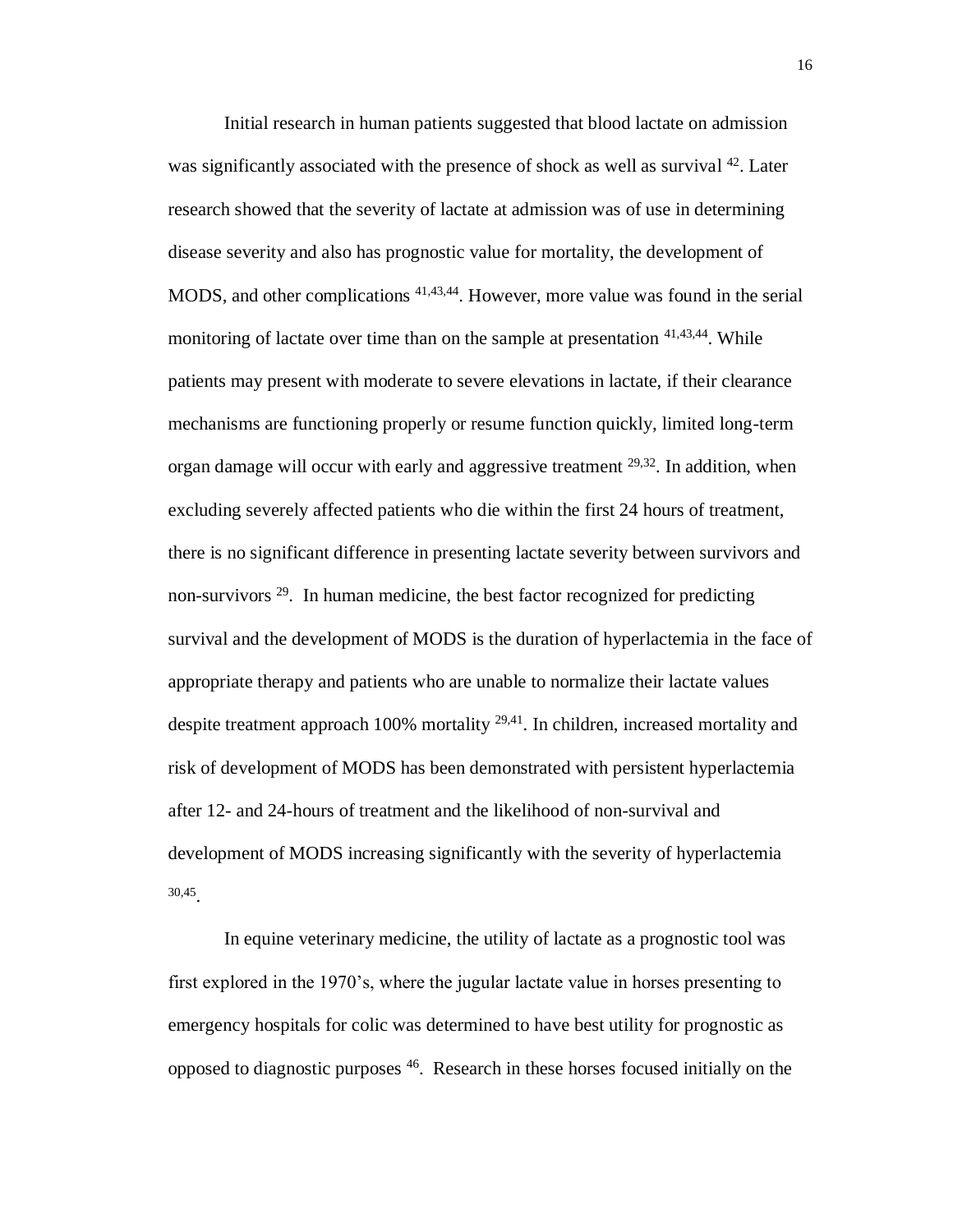lactate value at admission and found clinical utility in determining their need for surgery as well as prognostic value for survival in these cases  $46,47$ . These findings were then applied to other individuals, with admission hyperlactemia demonstrating prognostic value in neonatal foals presenting for surgical and non-surgical conditions 35,36,48. However, similar to human medicine, more prognostic values has been shown with monitoring serial lactate values over time 35,37,48.

Of interesting note, recent research has demonstrated a difference in the blood lactate concentrations at presentation in miniature horses and ponies compared to horses <sup>49</sup>. Both of these equid groups were shown to have significantly higher blood lactate concentration at presentation than horses <sup>49</sup>. Additionally, ponies with nonstrangulating lesions, large intestinal diseases requiring only medical therapy and surviving ponies had significantly higher lactate values than horses in the same categories <sup>49</sup>. Also, no difference in survival was found in ponies with surgical compared to non-surgical lesions or ponies with strangulating compared to nonstrangulating lesions <sup>49</sup>. Therefore, blood lactate on admission does not appear to be as reliable in determining disease severity and likelihood of survival in these groups when using conventionally accepted values and these breed differences should be considered when making treatment decisions and recommendations to clients <sup>49</sup>.

In addition to serial measurement of venous lactate, comparison of the venous lactate to lactate in other bodily fluids has demonstrated benefit in equine medicine for diagnosis and prognosis. Commonly, peritoneal or pleural fluid lactate is compared to jugular venous lactate. Under normal circumstances, peritoneal fluid lactate should be equivalent to or slightly less than venous lactate  $50$ . When the lactate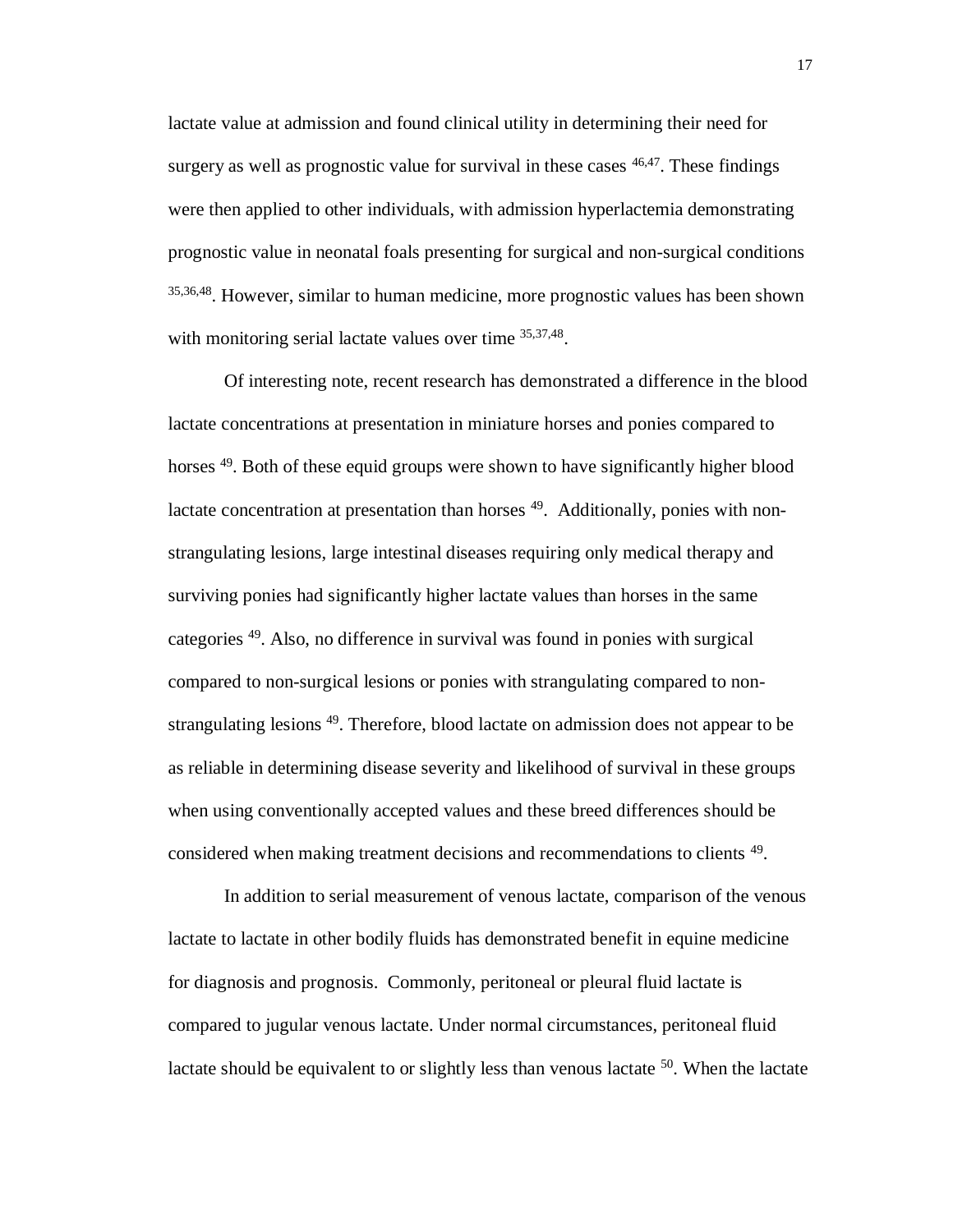in the peritoneal fluid starts exceeding that of the jugular vein it has significant implications on abdominal health and the prognosis for survival begins to decrease significantly once the abdominal fluid lactate exceeds 8.5 mmol/ $L^{51}$ . The prognosis becomes poor to grave once the peritoneal fluid lactate excedes 12 mmol/ $L^{51}$ . When this information is taken into consideration along with values such as glucose, total protein, pH and leukocyte count and morphology then this can indicate conditions such as gastrointestinal strangulation, peritoneal inflammation, sepsis, or neoplasia<sup>52</sup>. Similar prognostic and diagnostic capabilities have been demonstrated with analysis of pleural, synovial, pericardial, and cerebrospinal fluid <sup>52</sup>.

1.2 Vascular Anatomy and Blood Sampling

#### 1.2.1 Basic Vascular Anatomy

Oxygen necessary for the aerobic metabolic processes of cells is supplied to the tissues of the body through the vascular system. The circulatory system is a closed system comprised of large arteries that become progressively smaller and more complex as they move out toward tissue beds, forming a vast capillary bed network at the level of the tissues allowing for distribution of oxygen to the tissues. These arterial capillaries anastomose with venous capillaries that slowly enlarge to form veins that drain deoxygenated blood, lactate and other waste products from the tissues to the liver, lung and heart for continued metabolism, excretion and circulation.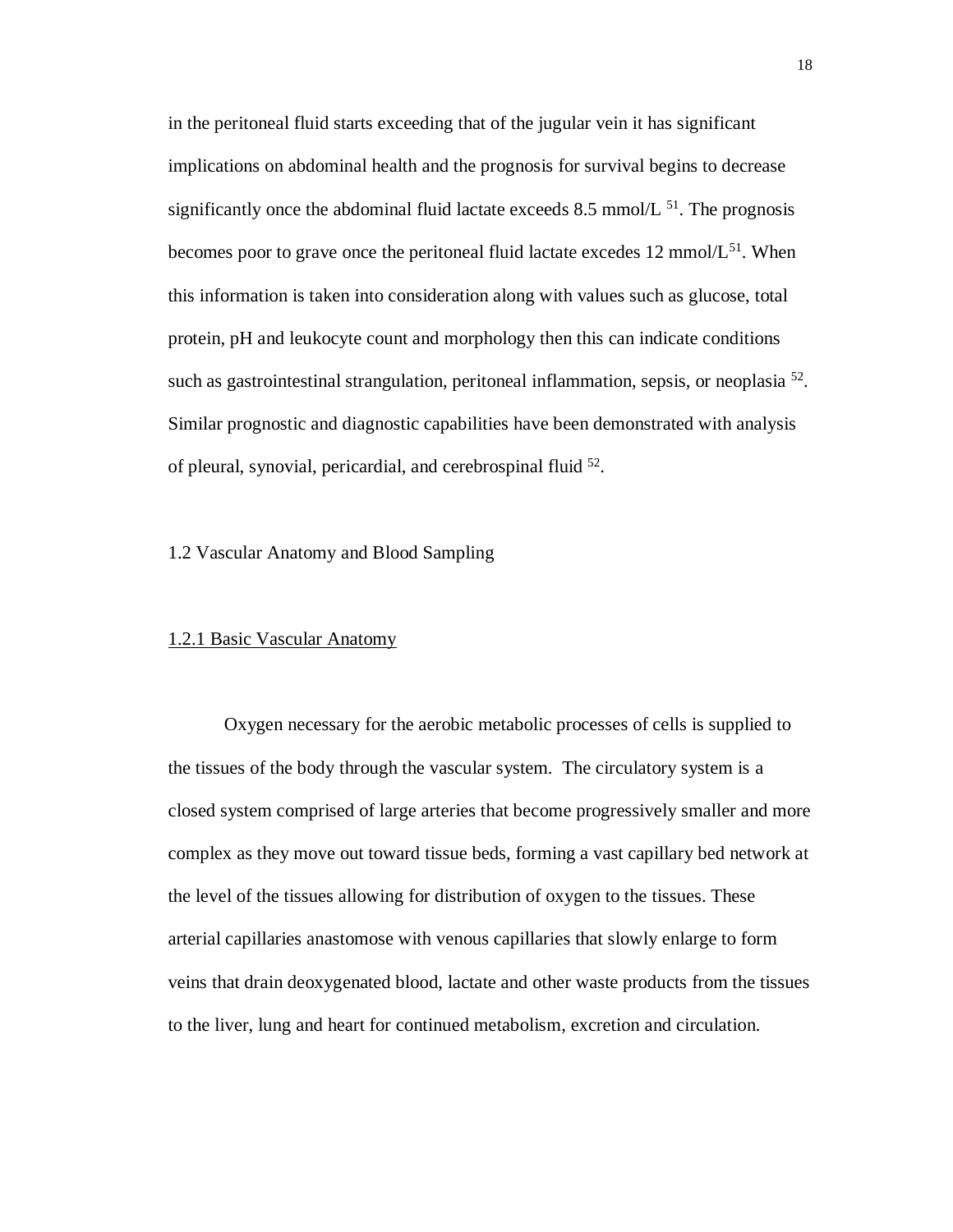Veins, compared to arteries, typically have thinner walls and are easily collapsible <sup>53</sup>. While the arteries are thick walled and movement of blood is directed under pressure from the beating of the heart, veins are generally maintained under less pressure and rely on the continuous supply of blood from arteries and function of valves along the venous walls to ensure unidirectional flow of blood toward the heart <sup>53</sup>. These valves prevent the back flow of blood during stagnation of certain vessels and are usually found in vessels that are exposed to intermittent changes in external pressure, such as those that are found between muscles and in antigravity veins in the distal limb of the horse <sup>53</sup>.

The entire vascular system is under control of the nervous system and it receives both sensory and motor inputs <sup>54</sup>. The majority of vasomotor nerves are found on the arterial side of the circulation, are part of the sympathetic nervous system and have vasoconstrictive properties responsible for generating peripheral resistance to blood flow <sup>54</sup>. This system allows for shunting blood towards or away from different parts of the body depending on the needs of the animal <sup>54</sup>. For example, during exercise or periods of high sympathetic tone, blood is shunted away from the gastrointestinal tract and toward the skeletal musculature in order to maximize oxygenation of these tissues during periods of increased demand <sup>55</sup>. These neural controls are stimulated by a variety of inputs from local and distant electrical, chemical and pressure inputs to alter vascular tone <sup>55</sup>.

The veins drain blood from local and regional tissue beds. The paired external jugular veins in the horse are responsible for draining the majority of the blood from the head of the horse, including the highly metabolic tissues such as the brain, as the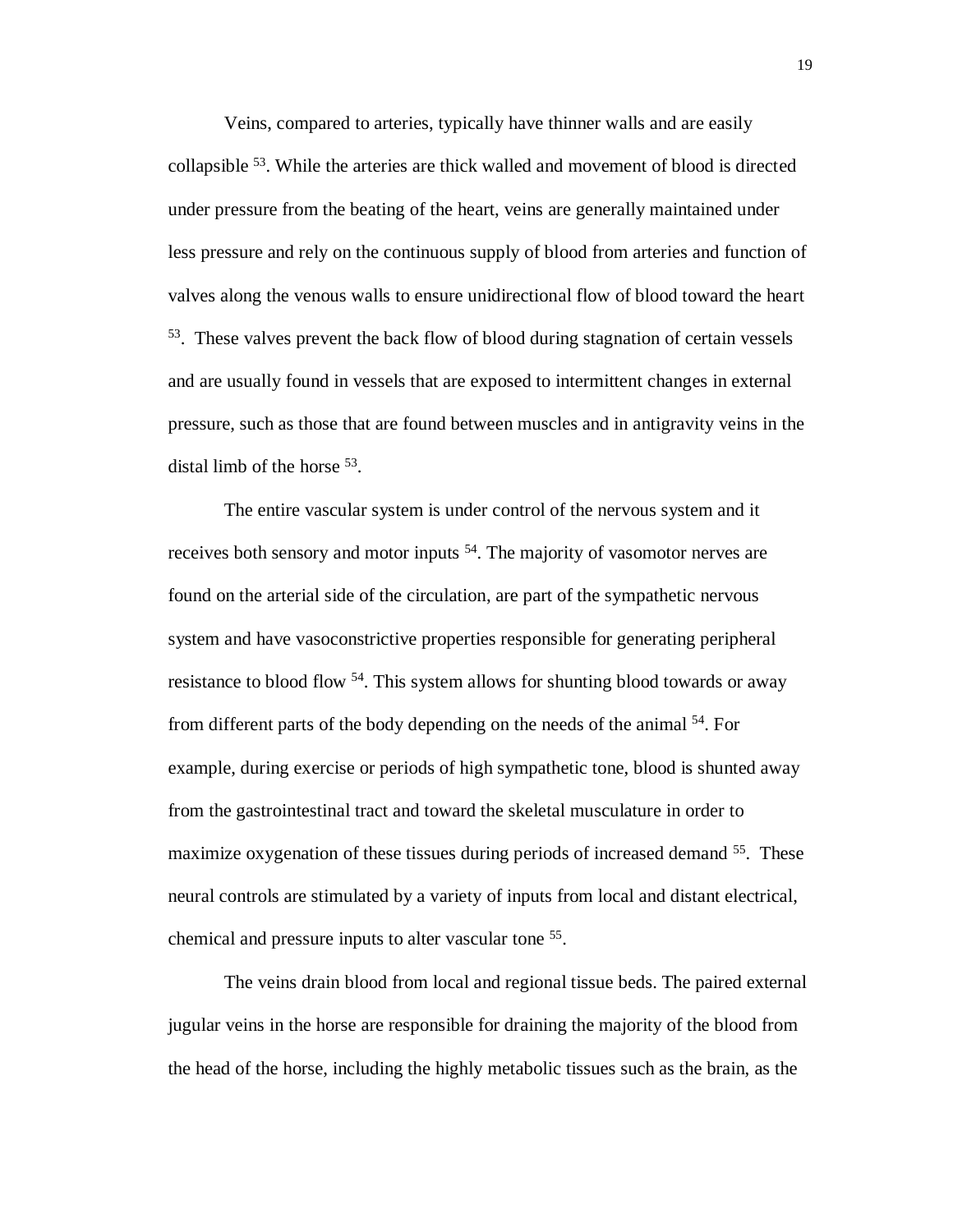internal jugular veins are essentially non-existent  $54$ . The cephalic vein is responsible for draining all the vascular tissues of the fore limb <sup>54</sup>. Below the level of the carpus in the horse, the largest metabolic tissue in the distal limb are the laminae of the foot, as the remaining structures are largely tendons, ligaments, bones, and connective tissue.

### 1.2.2 Comparative Blood Sampling in Veterinary Medicine

The most common site for blood collection in horses is the jugular vein <sup>56</sup>. Due to the potential complications, desire to preserve the jugular vein for intravenous catheterization or medical conditions preventing the use of the jugular vein, alternative sites of venipuncture have been investigated including the facial sinus, cephalic vein, saphenous vein and superficial lateral thoracic vein <sup>57</sup>. Each site has utility, but some concerns such as safety, ease of sampling and accessibility prevent them from routine use <sup>56</sup>.

The transverse facial venous sinus is most commonly utilized as most horses are tolerant of the procedure and up to 35 ml of blood can be collected <sup>56</sup>. When comparing transverse facial sinus samples to those of the jugular vein, multiple studies found them to be highly correlated, which is not surprising, since both drain the tissues of the head 56,58-60. The variables that differ, including ionized calcium and glucose are not considered clinically significant <sup>60</sup>.

The cephalic vein is another common alternative site of blood collection in the horse that is considered relatively safe to sample and is generally well tolerated.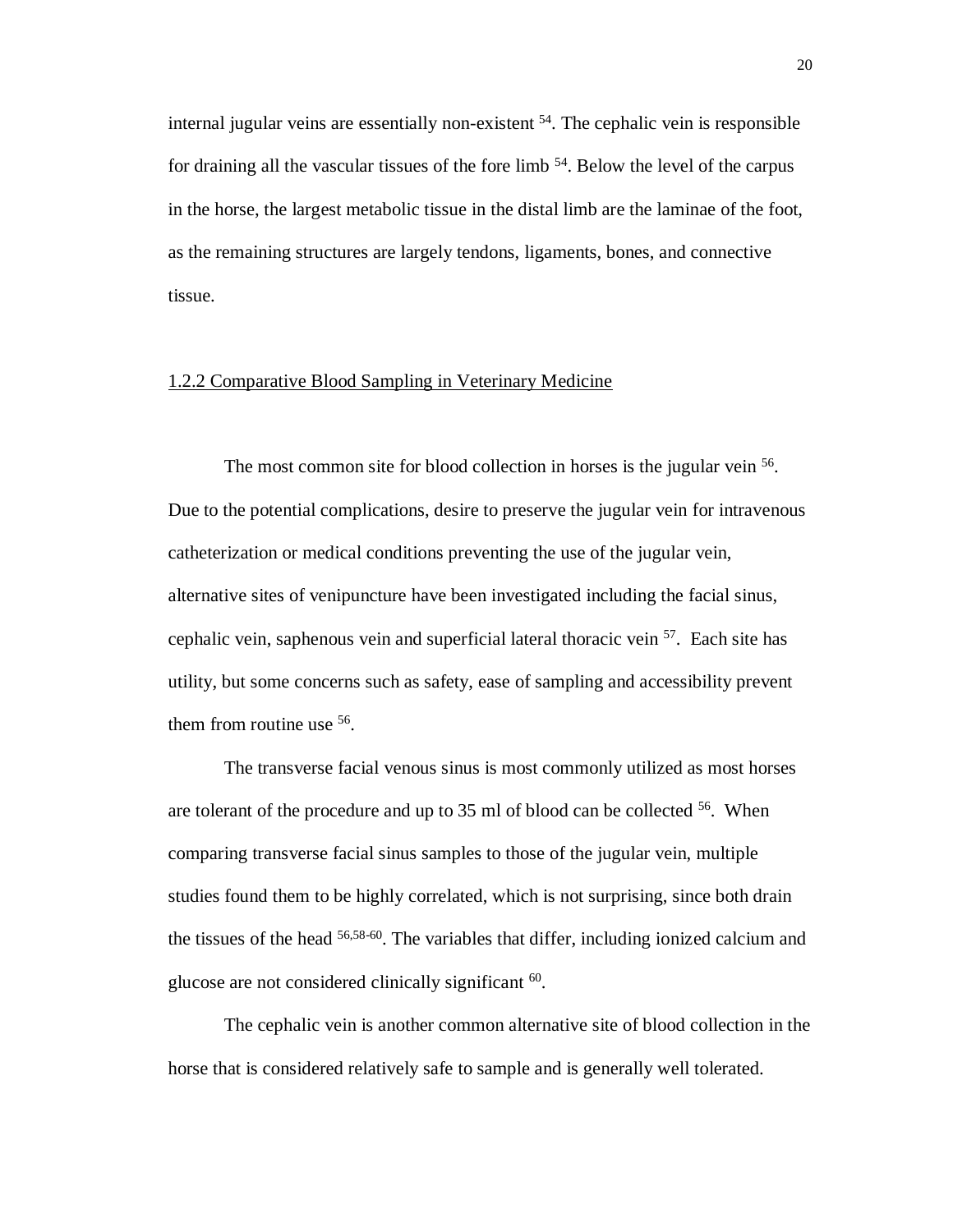More limited data has been gathered on the comparison of values obtained from the cephalic vein to the jugular vein. Most studies have investigated the correlation of packed cell volume (PCV) and total solids (TS) between the two sites and have found no clinically significant differences <sup>58</sup>. Recently, several studies have compared jugular to cephalic venous lactate concentrations in healthy dogs and sick cats  $61,62$ . These studies found small but clinically insignificant differences between sites in dogs and no significant differences in cats 61,62. However, to the author's knowledge, no such studies have been investigated beyond the comparison of PCV and TS in horses, which serves as the foundation for the impetus of the research subsequently undertaken.

#### 1.3 References

- 1. Guyton AC, Hall JC. Metabolism of Carbohydrates, and Formation of Adenosine Triphosphate. In: Guyton and Hall Textbook of Medical Physiology. 12 ed. Philadelphia: Elsevier; 2011:809-818.
- 2. Cohen RD, Simpson R. Lactate metabolism. Anesthesiology. 1975;43(6):661- 673.
- 3. Lagutchik MS, Ogilvie GK, Wingfield WE, Hackett TB. Lactate Kinetics in veterinary Critical Care: A Review. Journal of Veterinary Emergency and Critical Care. 1996;6(2):81–95. doi:10.1111/j.1476-4431.1996.tb00036.x.
- 4. Haljamae H. Lactic Acidosis. Intensive Care World. 1987;4:118-121.
- 5. Gladden LB. Lactate metabolism: a new paradigm for the third millennium. The Journal of Physiology. 2004;558(1):5-30. doi:10.1113/jphysiol.2003.058701.
- 6. De Backer D. Lactic acidosis. Intensive Care Med. 2003;29(5):699-702. doi:10.1007/s00134-003-1746-7.
- 7. Luft FC. Lactic acidosis update for critical care clinicians. J Am Soc Nephrol. 2001;12 Suppl 17:S15-S19.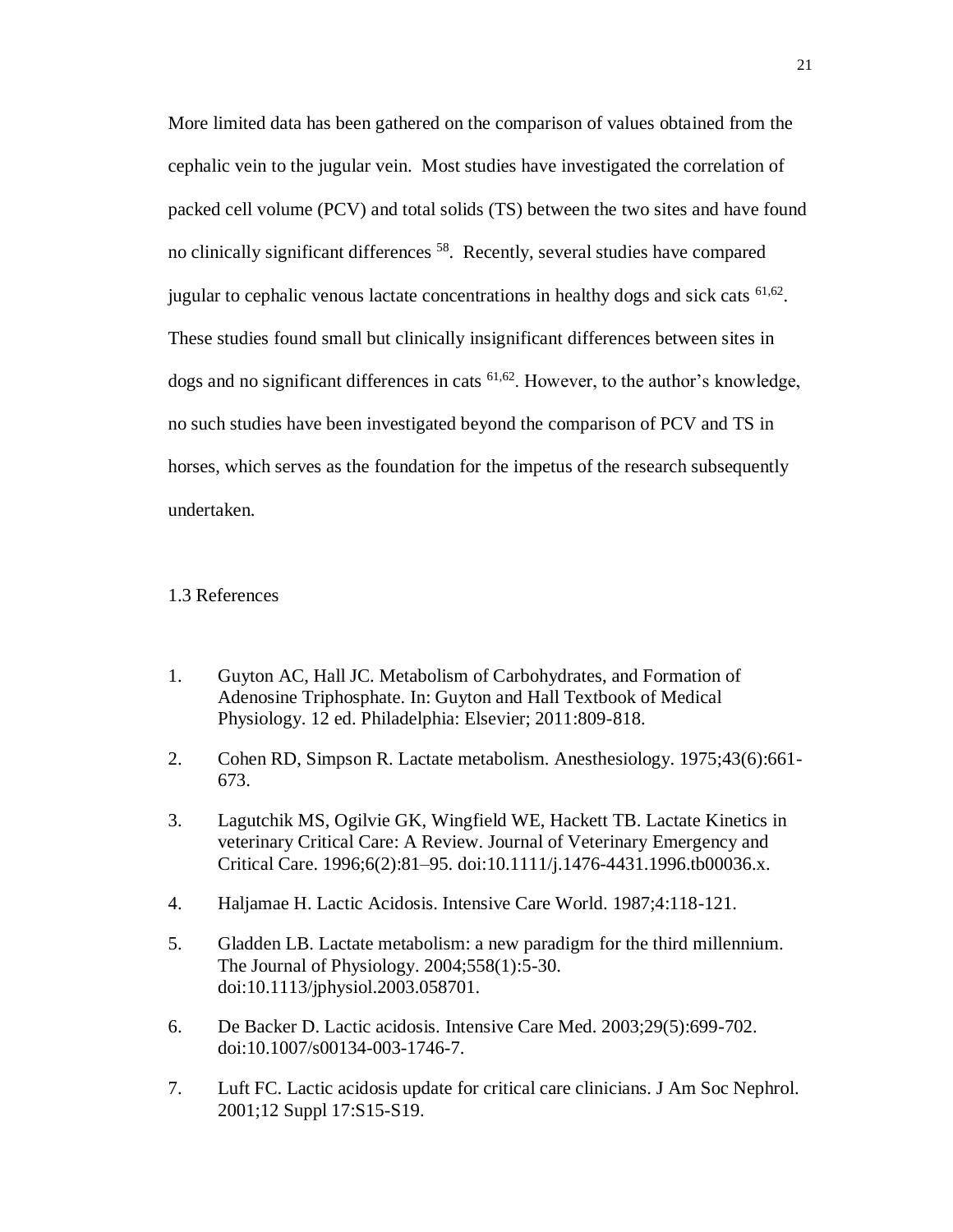- 8. Yudkin J, Cohen RD. The contribution of the kidney to the removal of a lactic acid load under normal and acidotic conditions in the conscious rat. Clin Sci Mol Med. 1975;48(2):121-131.
- 9. Nielsen HB, Clemmesen JO, Skak C, Ott P, Secher NH. Attenuated hepatosplanchnic uptake of lactate during intense exercise in humans. J Appl Physiol. 2002;92(4):1677-1683. doi:10.1152/japplphysiol.00028.2001.
- 10. Kruse JA, Zaidi SA, Carlson RW. Significance of blood lactate levels in critically ill patients with liver disease. Am J Med. 1987;83(1):77-82.
- 11. Chen Y-J, Mahieu NG, Huang X, et al. Lactate metabolism is associated with mammalian mitochondria. Nat Chem Biol. 2016;12(11):937-943. doi:10.1038/nchembio.2172.
- 12. James JH, Luchette FA, McCarter FD, Fischer JE. Lactate is an unreliable indicator of tissue hypoxia in injury or sepsis. The Lancet. 1999;354(9177):505-508. doi:10.1016/S0140-6736(98)91132-1.
- 13. Brooks GA. Intra- and extra-cellular lactate shuttles. Medicine & Science in Sports & Exercise. 2000;32(4):790-799. doi:10.1097/00005768-200004000- 00011.
- 14. Gladden LB. Muscle as a consumer of lactate. Medicine & Science in Sports & Exercise. 2000;32(4):764-771.
- 15. Mizock BA, Falk JL. Lactic acidosis in critical illness. Critical Care Medicine. 1992;20(1):80-93.
- 16. Fall PJ, Szerlip HM. Lactic Acidosis: From Sour Milk to Septic Shock. Journal of Intensive Care Medicine. 2005;20(5):255-271. doi:10.1177/0885066605278644.
- 17. Levy B. Lactate and shock state: the metabolic view. Current Opinion in Critical Care. 2006;12(4):315-321. doi:10.1097/01.ccx.0000235208.77450.15.
- 18. Gore DC, Jahoor F, Hibbert JM, DeMaria EJ. Lactic acidosis during sepsis is related to increased pyruvate production, not deficits in tissue oxygen availability. Annals of Surgery. 1996;224(1):97-102. https://www.ncbi.nlm.nih.gov/pmc/articles/PMC1235253/.
- 19. Stacpoole PW. The pharmacology of dichloroacetate. Metab Clin Exp. 1989;38(11):1124-1144.
- 20. Vary TC, Siegel JH, Nakatani T, Sato T, Aoyama H. Effect of sepsis on activity of pyruvate dehydrogenase complex in skeletal muscle and liver. Am J Physiol. 1986;250(6 Pt 1):E634-E640.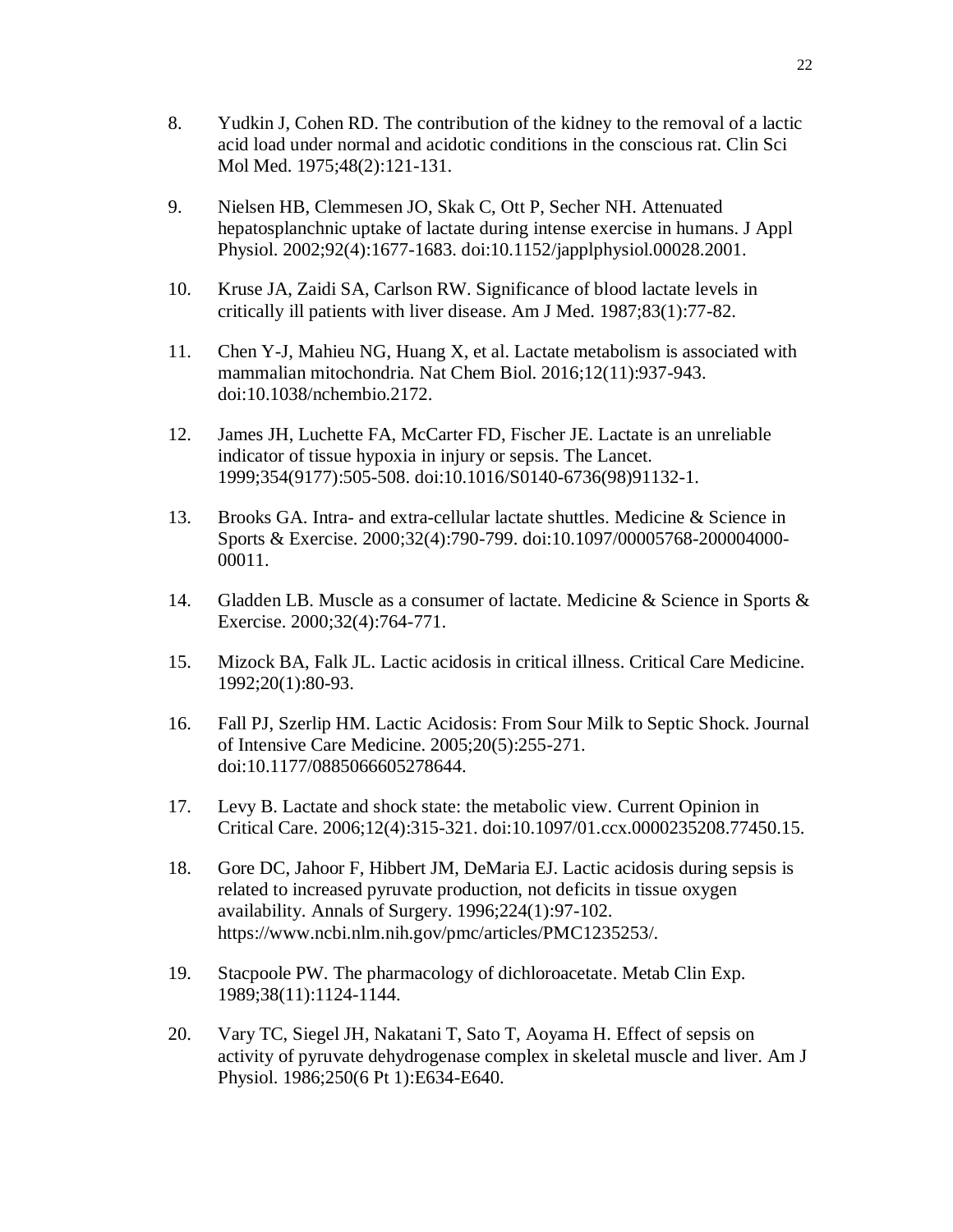- 21. Rochester DF, Wichern WA, Fritts HW, et al. Arteriovenous differences of lactate and pyruvate across healthy and diseased human lung. Am Rev Respir Dis. 1973;107(3):442-448. doi:10.1164/arrd.1973.107.3.442.
- 22. Iscra F, Gullo A, Biolo G. Bench-to-bedside review: Lactate and the lung. Critical Care. 2002;6(4):327-329. https://www.ncbi.nlm.nih.gov/pmc/articles/PMC137459/.
- 23. De Backer D, Creteur J, Zhang H, Norrenberg M, Vincent J-L. Lactate Production by the Lungs in Acute Lung Injury. Am J Respir Crit Care Med. 1997;156(4):1099-1104. doi:10.1164/ajrccm.156.4.9701048.
- 24. Zeller WP, The SM, Sweet M, et al. Altered glucose transporter mRNA abundance in a rat model of endotoxic shock. Biochem Biophys Res Commun. 1991;176(1):535-540.
- 25. Levy B, Gibot S, Franck P, Cravoisy A, Bollaert P-E. Relation between muscle Na+K+ ATPase activity and raised lactate concentrations in septic shock: a prospective study. The Lancet. 2005;365(9462):871-875. doi:10.1016/S0140- 6736(05)71045-X.
- 26. Luchette FA, Jenkins WA, Friend LA, Su C, Fischer JE, James JH. Hypoxia is not the sole cause of lactate production during shock. J Trauma. 2002;52(3):415-419.
- 27. Bhat S, Swenson K, Francis M, Wira C. Lactate Clearance Predicts Survival Among Patients in the Emergency Department with Severe Sepsis. WestJEM. 2015;16(7):1118-1126. doi:10.5811/westjem.2015.10.27577.
- 28. Nguyen HB, Rivers EP, Knoblich BP, et al. Early lactate clearance is associated with improved outcome in severe sepsis and septic shock\*. Critical Care Medicine. 2004;32(8):1637-1642. doi:10.1097/01.CCM.0000132904.35713.A7.
- 29. Bakker J, Gris P, Coffernils M, Kahn RJ, Vincent J-L. Serial blood lactate levels can predict the development of multiple organ failure following septic shock. The American Journal of Surgery. 1996;171(2):221-226. doi:10.1016/S0002-9610(97)89552-9.
- 30. Duke TD, Butt W, South M. Predictors of mortality and multiple organ failure in children with sepsis. Intensive Care Med. 1997;23(6):684-692.
- 31. Levraut J, Ciebiera J-P, Chave S, et al. Mild Hyperlactatemia in Stable Septic Patients Is Due to Impaired Lactate Clearance Rather Than Overproduction. Am J Respir Crit Care Med. 1998;157(4):1021-1026. doi:10.1164/ajrccm.157.4.9705037.
- 32. Rivers E, Nguyen B, Havstad S, et al. Early Goal-Directed Therapy in the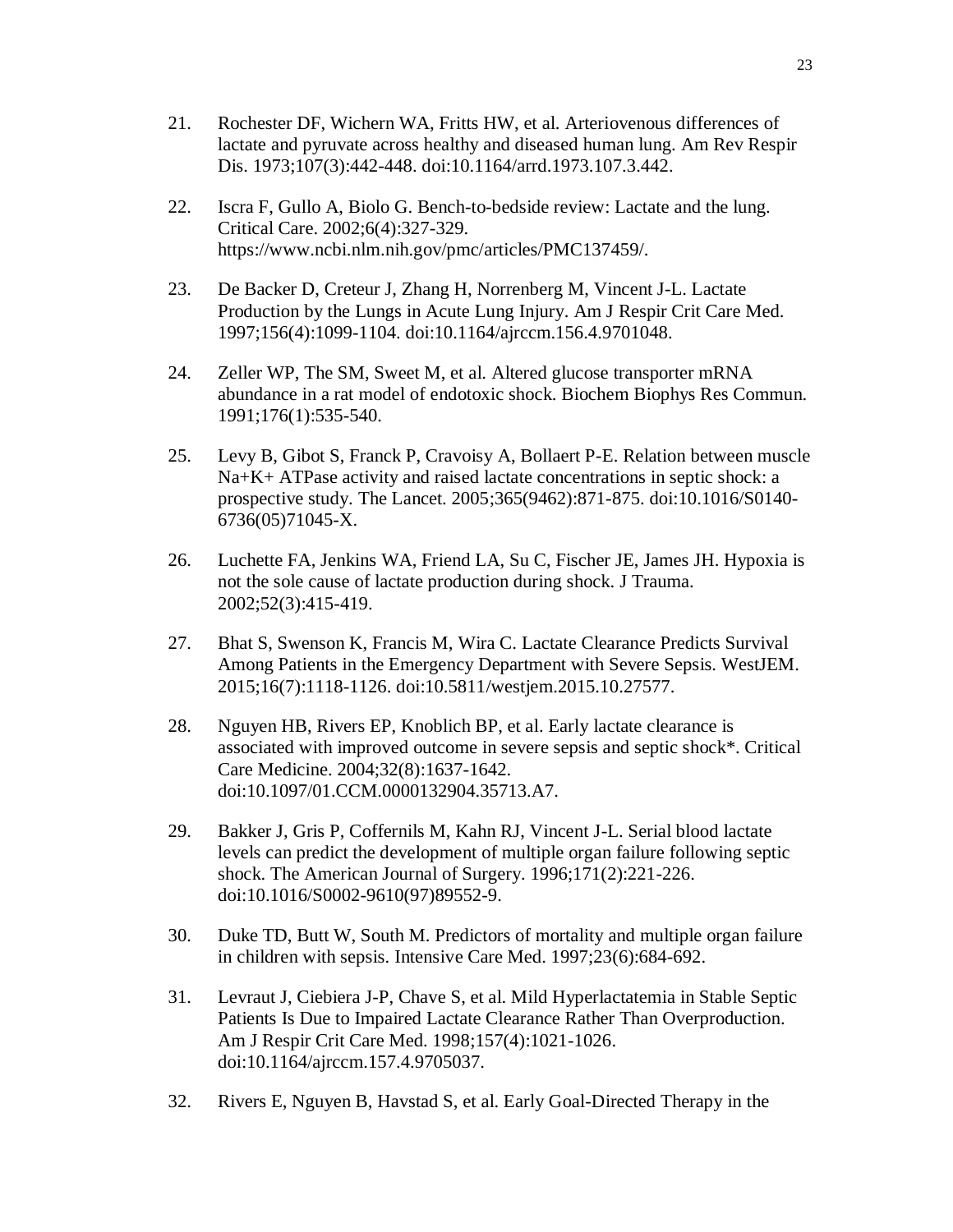Treatment of Severe Sepsis and Septic Shock. N Engl J Med. 2001;345(19):1368-1377. doi:10.1056/NEJMoa010307.

- 33. Carlbom DJ, Rubenfeld GD. Barriers to implementing protocol-based sepsis resuscitation in the emergency department—Results of a national survey\*. Critical Care Medicine. 2007;35(11):2525-2532. doi:10.1097/01.ccm.0000298122.49245.d7.
- 34. Jones AE, Shapiro NI, Trzeciak S, Arnold RC, Claremont HA, Kline JA. Lactate Clearance vs Central Venous Oxygen Saturation as Goals of Early Sepsis Therapy. JAMA. 2010;303(8):739–8. doi:10.1001/jama.2010.158.
- 35. Wotman K, Wilkins PA, Palmer JE, Boston RC. Association of Blood Lactate Concentration and Outcome in Foals. J Vet Intern Med. 2009;23(3):598-605. doi:10.1111/j.1939-1676.2009.0277.x.
- 36. Corley KTT, Donaldson LL, Furr MO. Arterial lactate concentration, hospital survival, sepsis and SIRS in critically ill neonatal foals. Equine Vet J. 2005;37(1):53-59. doi:10.2746/0425164054406856.
- 37. Tennent-Brown BS, Wilkins PA, Lindborg S, Russell G, Boston RC. Sequential Plasma Lactate Concentrations as Prognostic Indicators in Adult Equine Emergencies. J Vet Intern Med. 2010;24(1):198-205. doi:10.1111/j.1939-1676.2009.0419.x.
- 38. Kitchen H, Rossdale PD. Metabolic profiles of newborn foals. J Reprod Fertil Suppl. 1975;(23):705-707.
- 39. Castagnetti C, Pirrone A, Mariella J, Mari G. Venous blood lactate evaluation in equine neonatal intensive care. Theriogenology. 2010;73(3):343-357. doi:10.1016/j.theriogenology.2009.09.018.
- 40. Manikis P, Jankowski S, Zhang H, Kahn RJ, Vincent J-L. Correlation of serial blood lactate levels to organ failure and mortality after trauma. The American Journal of Emergency Medicine. 1995;13(6):619-622. doi:10.1016/0735- 6757(95)90043-8.
- 41. McNelis J, Marini CP, Jurkiewicz A, et al. Prolonged lactate clearance is associated with increased mortality in the surgical intensive care unit. The American Journal of Surgery. 2001;182(5):481-485. doi:10.1016/S0002- 9610(01)00755-3.
- 42. Kruse JA, Zaidi SA, Carlson RW. Significance of blood lactate levels in critically ill patients with liver disease. Am J Med. 1987;83(1):77-82.
- 43. Cerović O, Golubović V, Špec-Marn A, Kremžar B, Vidmar G. Relationship between injury severity and lactate levels in severely injured patients. Intensive Care Med. 2003;29(8):1300-1305. doi:10.1007/s00134-003-1753-8.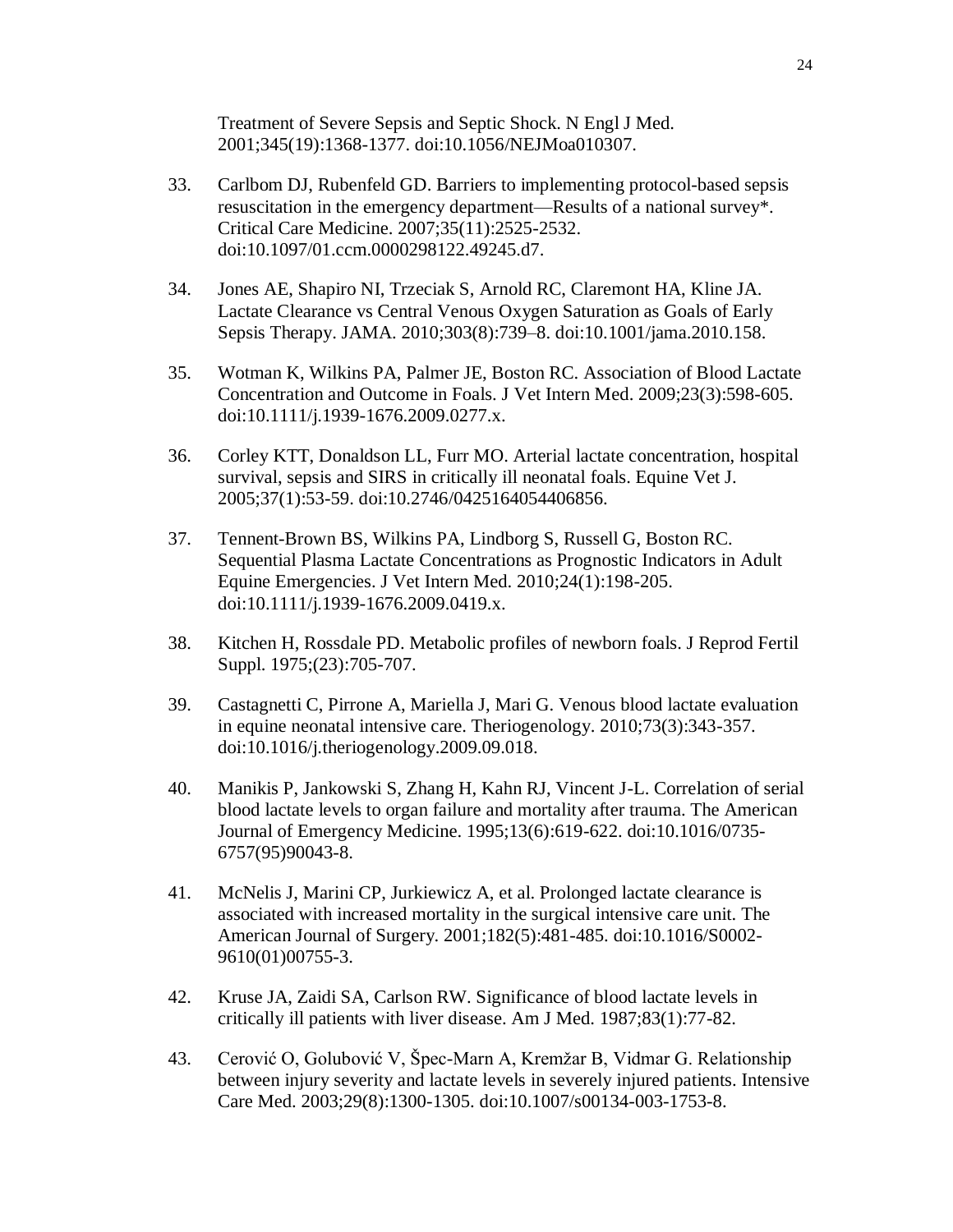- 44. Mikkelsen ME, Miltiades AN, Gaieski DF, et al. Serum lactate is associated with mortality in severe sepsis independent of organ failure and shock\*. Critical Care Medicine. 2009;37(5):1670-1677. doi:10.1097/CCM.0b013e31819fcf68.
- 45. Hatherill M, McIntyre AG, Wattie M, Murdoch IA. Early hyperlactataemia in critically ill children. Intensive Care Med. 2000;26(3):314-318. doi:10.1007/s001340051155.
- 46. Moore JN, Owen RR, Lumsden JH. Clinical evaluation of blood lactate levels in equine colic. Equine Vet J. 1976;8(2):49-54.
- 47. Johnston K, Holcombe SJ, Hauptman JG. Plasma Lactate as a Predictor of Colonic Viability and Survival After 360° Volvulus of the Ascending Colon in Horses. Veterinary Surgery. 2007;36(6):563-567. doi:10.1111/j.1532- 950X.2007.00305.x.
- 48. Henderson ISF, Franklin RP, Wilkins PA, Boston RC. Association of hyperlactatemia with age, diagnosis, and survival in equine neonates. Journal of Veterinary Emergency and Critical Care. 2008;18(5):496-502. doi:10.1111/j.1476-4431.2008.00349.x.
- 49. Dunkel B, Kapff JE, Naylor RJ, Boston R. Blood lactate concentrations in ponies and miniature horses with gastrointestinal disease. Equine Vet J. 2013;45(6):666-670. doi:10.1111/evj.12043.
- 50. Delesalle C, Dewulf J, Lefebvre RA, et al. Determination of lactate concentrations in blood plasma and peritoneal fluid in horses with colic by an Accusport analyzer. J Vet Intern Med. 2007;21(2):293-301.
- 51. Latson KM, Nieto JE, Beldomenico PM, Snyder JR. Evaluation of peritoneal fluid lactate as a marker of intestinal ischaemia in equine colic. Equine Vet J. 2005;37(4):342-346.
- 52. Tennent-Brown BS. Interpreting lactate measurement in critically ill horses: diagnosis, treatment, and prognosis. Compend Contin Educ Vet. 2012;34(1):E2-E6.
- 53. Dyce KM, Sack WO, Wensing CJG. Some Basic Facts and Concepts. In: Textbook of Veterinary Anatomy. 3rd ed. Philadelphia, PA: Elsevier, Saunders; 2002:1-31.
- 54. Dyce KM, Sack WO, Wensing CJG. The Cardiovascular System. In: Textbook of Veterinary Anatomy. 3rd ed. Philadelphia; 2002:217-258.
- 55. Guyton AC, Hall JC. Local and Humoral Control of Tissue Blood Flow. In: Guyton and Hall Textbook of Medical Physiology. 12 ed. Philadelphia; 2011:191-200.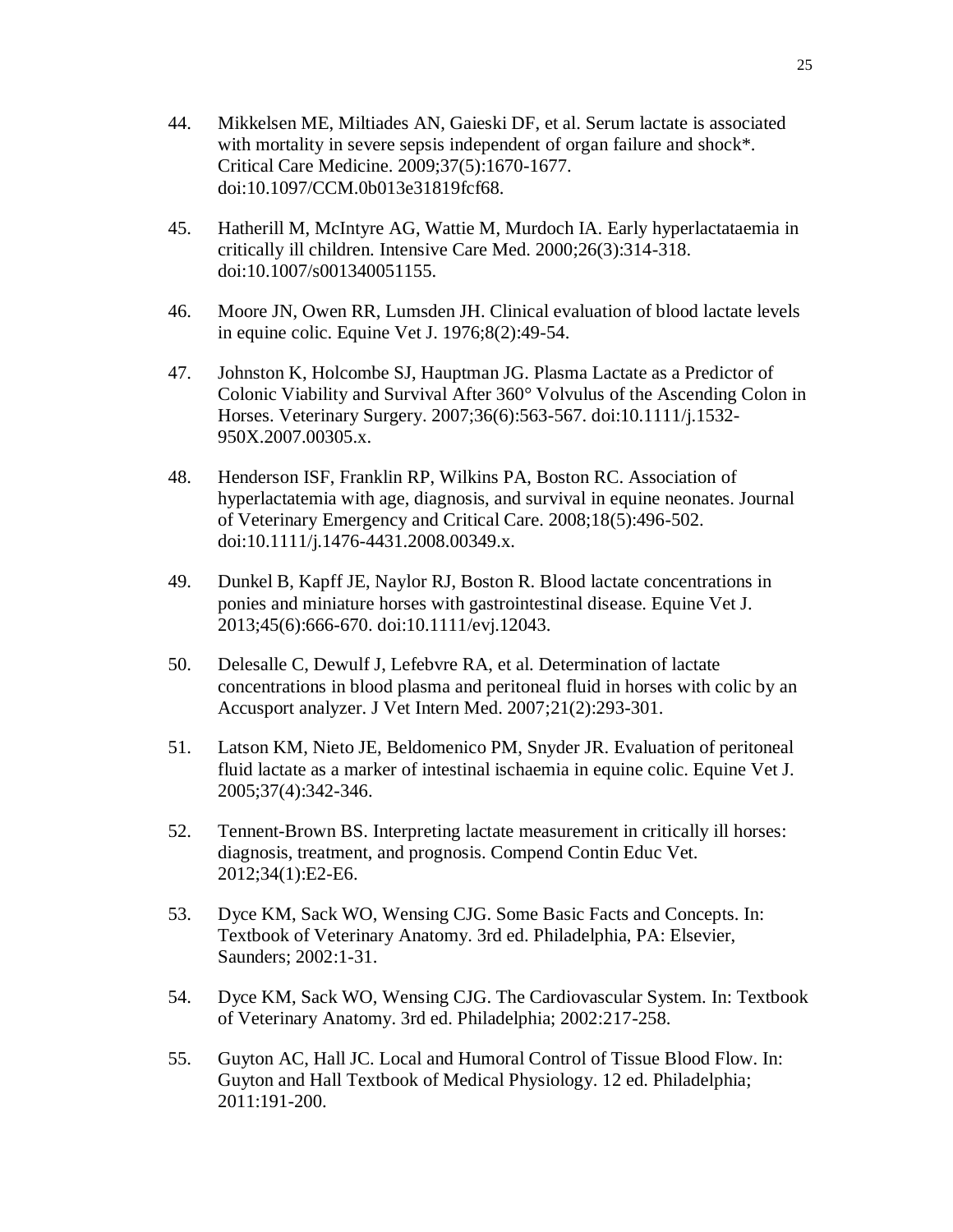- 56. Walesby HA, Hillmann DJ, Blackmer JM, Williams J. The transverse facial venous sinus: an alternative location for blood collection in the horse. Equine Veterinary Education. 2007;19(2):100-102. doi:10.2746/095777307X182284.
- 57. Dallup Schaer B, Orsini JA. Blood Collection. In: Orsini JA, Divers TJ, eds. Equine Emergencies. 4 ed. Elsevier; 2014:2-5. doi:10.1016/B978-1-4557- 0892-5.00001-5.
- 58. Dahan R, Sutton GA, Oreff GL, Kelmer G. Agreement among three different equine venipuncture sites with regard to measurement of packed cell volume and total solids. Aust Vet J. 2015;93(4):109-111. doi:10.1111/avj.12303.
- 59. Hunter BG, Schlipf JW Jr, Cebra C. Comparison of transverse facial venous sinus and jugular blood values in healthy and critically ill horses. Equine Vet J. 2013;45:15-19. doi:10.1111/evj.12163.
- 60. Lascola KM, Vander Werf K, Freese S, Morgera A, Schaeffer DJ, Wilkins P. Comparison of jugular and transverse facial venous sinus blood analytes in healthy and critically ill adult horses. Journal of Veterinary Emergency and Critical Care. 2017;27(2):198-205. doi:10.1111/vec.12588.
- 61. Hughes D, Rozanski ER, Shofer FS, Laster LL, Drobatz KJ. Effect of sampling site, repeated sampling, pH, and PCO2 on plasma lactate concentration in healthy dogs. Am J Vet Res. 1999;60(4):521-524.
- 62. Sachs EKJ, Julius TM, Claypool S-PA, Clare MC. Comparison of cephalic and jugular plasma lactate concentrations in sick cats: a pilot study. Journal of Veterinary Emergency and Critical Care. 2017;27(2):193-197. doi:10.1111/vec.12582.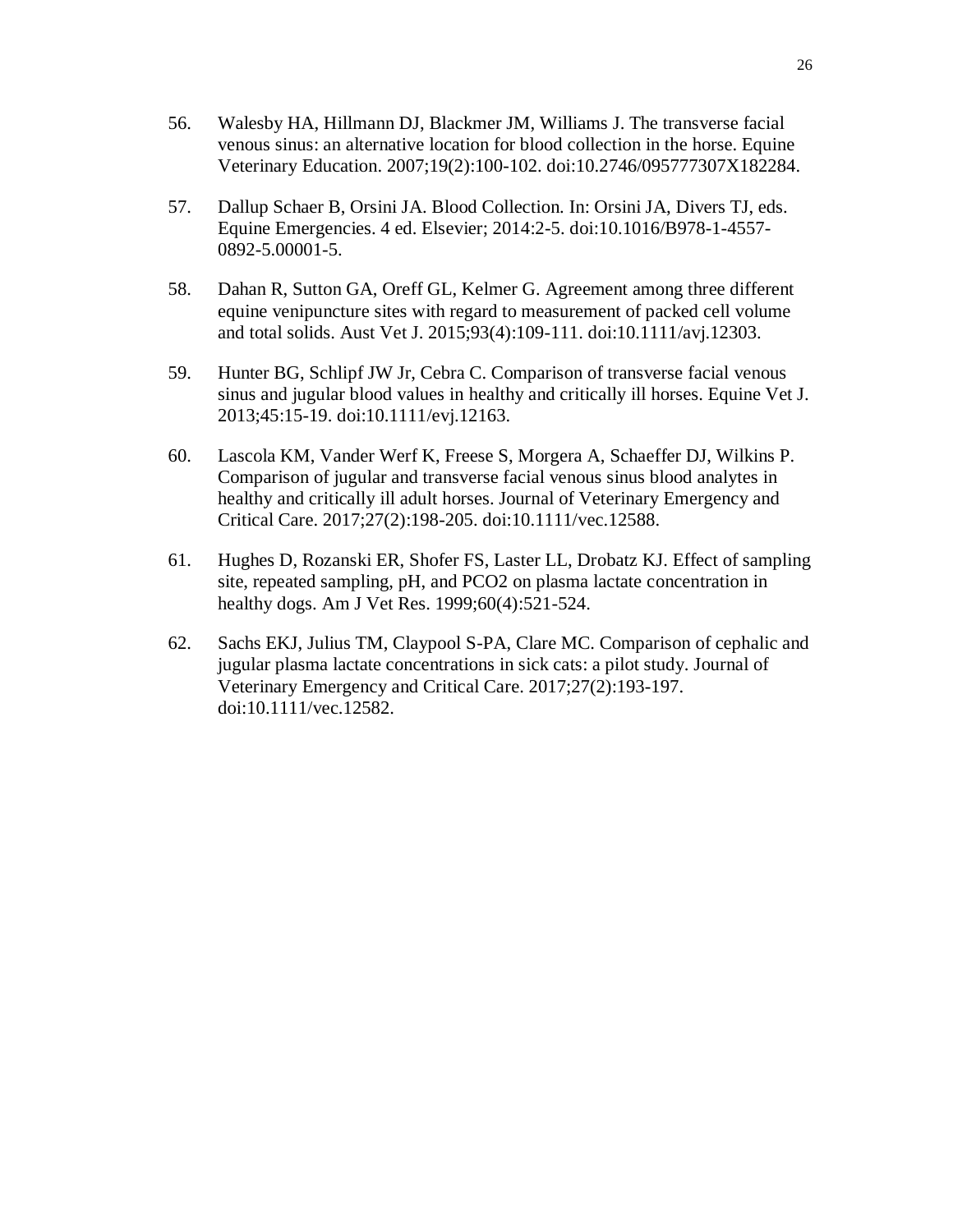# 2. COMPARISON OF CEPHALIC TO JUGULAR VENOUS BLOOD GAS ANALYSIS IN CLINICALLY ILL HORSES

## 2.1 Introduction

Lactate is a commonly used as an indirect measure of tissue perfusion in human and veterinary medicine. Commonly, lactate is produced when there is insufficient oxygen to support the oxidative phosphorylation pathway of ATP generation, resulting in the excessive accumulation of pyruvate, NADH, and  $H^{+1}$ . However, even though lactate is more commonly produced during anaerobic glycolysis, it can also serve as an end product of the aerobic pathway  $2.3$ . Therefore, even in normal healthy animals, a basal amount of lactate is constantly being produced and metabolized  $2.4$ . Increases in lactate production in patients presenting for critical illness can represent either an increase in lactate production, decrease in lactate clearance or a combination of the two. In critical illness, increased lactate production can be related to tissue hypoxia, abnormal cellular metabolism, recruitment of production from other tissues and decreased clearance of lactate due to organ dysfunction 3,5-11 .

In veterinary medicine, fluid samples from different body cavities are often sampled and compared to jugular lactate in an effort to identify a source of production, with the abdominal and thoracic cavities being the cavities most frequently sampled. Measurement of abdominal and jugular lactate has been used to help identify horses having intestinal ischemia, are in need of surgical interventions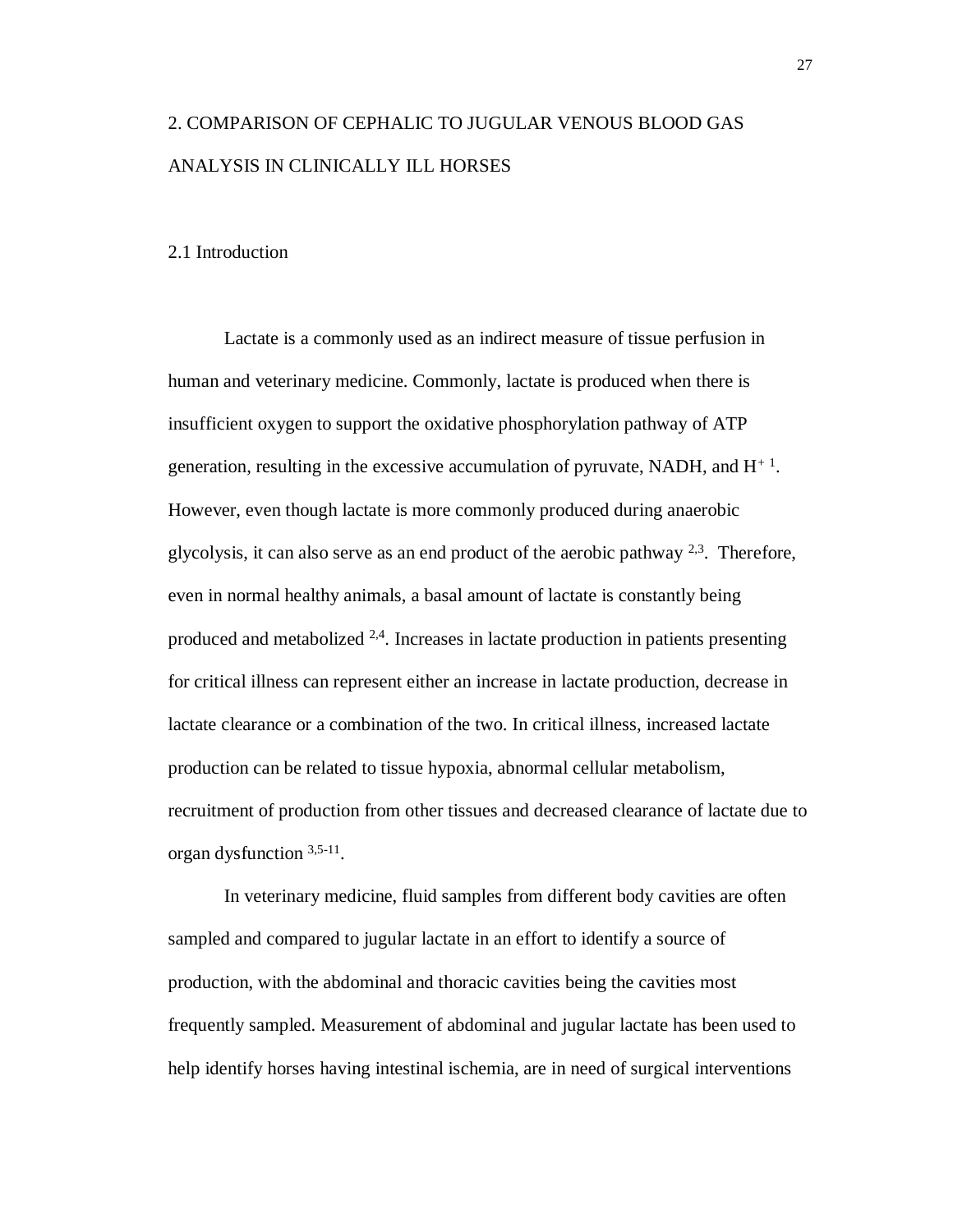and to help predict the likelihood of survival  $12-15$ . Additionally, serial lactate measurements have been utilized in neonatal and adult critical illness in equine veterinary medicine to monitor response to treatment and to predict complications and survival  $14,16-21$ .

An additional method of comparison involves sampling blood from different venous sites. The hypothesis behind this sampling comparison is that changes in markers of tissue metabolism from different regions would be reflective of the different metabolic demands of the regional tissues. When comparing different blood sampling sites, limited studies have been performed in the horse. The most detailed studies have compared sampling of the transverse venous sinus to the jugular vein, with very little difference noted between these two sites <sup>22-24</sup>. From an anatomical perspective, this conclusion would be logical, in that the jugular vein is considered a "downstream" site from the transverse facial sinus, therefore they would share similar venous metabolic profiles. Other unrelated anatomic sites have also been investigated in the horse, but these studies have been limited in the comparison that has been done  $25$ . Slightly more in-depth analysis has been performed in small animals, with varying results <sup>26,27</sup>. However, to the authors knowledge, no similar study has been performed in horses.

The purpose of this study was to compare jugular to cephalic venous blood gas variables, with a focus on plasma lactate concentrations in both healthy and critically ill horses. The cephalic vein was chosen for two reasons. First, it is easily accessible and commonly used in horses where there is a particular reason to avoid using the jugular vein, such as with concerns about jugular thrombosis. Second, the

28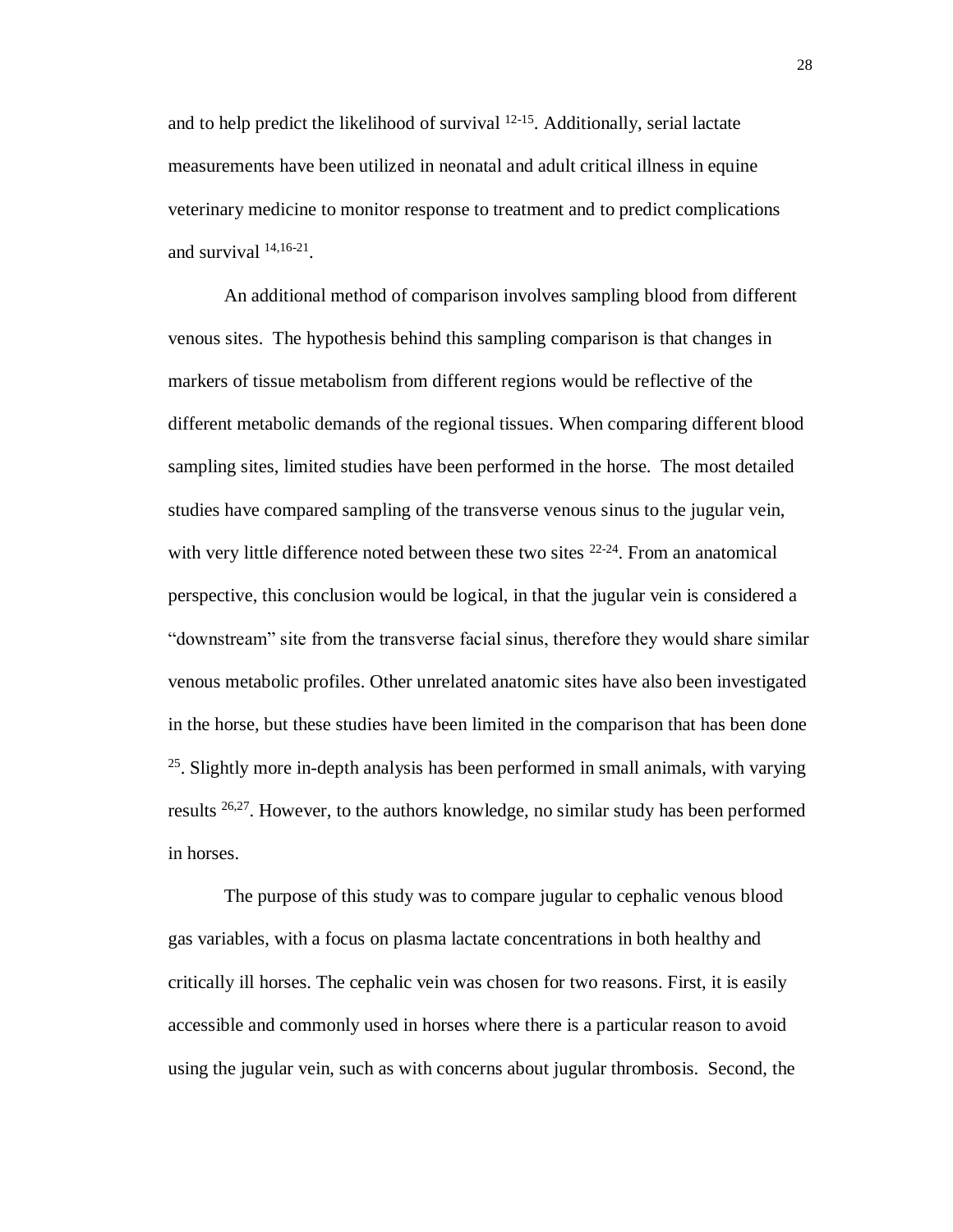cephalic vein drains the fore limb, which is a long, exposed structure with potential for compromised blood flow and terminates in the highly metabolic laminae of the foot. The authors hypothesized: cephalic lactate would be significantly different from jugular lactate in the sick horses, but not in the healthy horses; the severity of the difference in the sick horses at presentation would correlate to the likelihood of the horse developing complications or not surviving to discharge; and sick horses that did not survive or developed complications would also have a poorer response to treatment.

2.2 Materials and Methods

### 2.2.1 Funding and Approval

Funding for this project was provided through the Oregon State University, College of Veterinary Medicine - Department of Clinical Sciences Resident Research Grant. No conflicts of interest are declared.

The study, and all animal use and sampling protocols were approved by the Oregon State University Institutional Animal Care and Use Committee (IACUC).

## 2.2.2 Control Subjects

Ten healthy, mature horses from the Oregon State University, College of Veterinary Medicine Teaching Herd were used as the control horse population. Each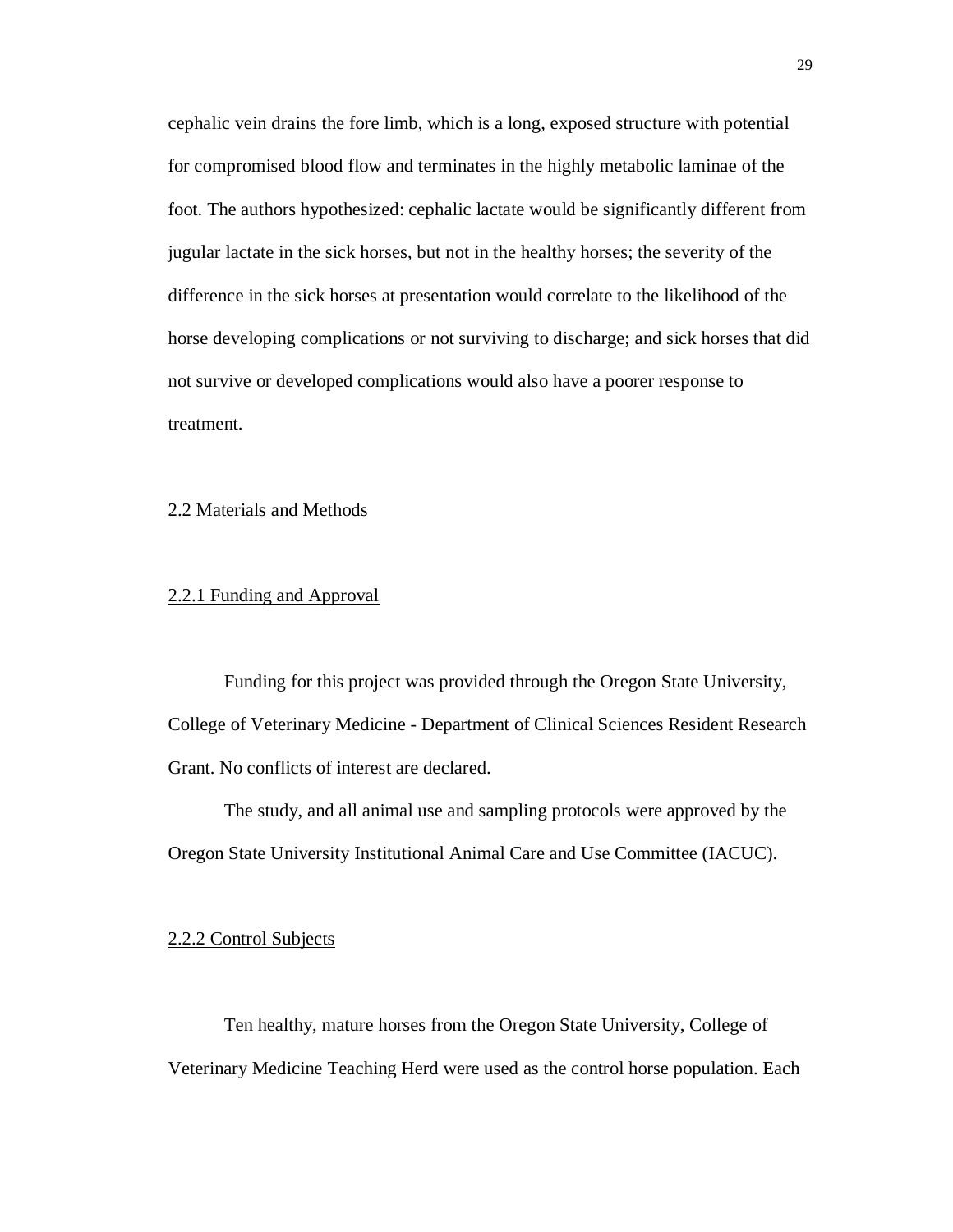horse had a physical examination performed prior to sample collection to ensure that they were free of overt signs of clinical illness and injury. All horses were mares and ranged in age from 10 to 26 years old. Breeds represented included: Thoroughbred (4), Paint (2), Quarter Horse (2), Dutch Warmblood (1), and Belgian Draft (1).

### 2.2.3 Case Subjects

Twenty-four horses met the criteria for inclusion in the study, which included any horse presented to the Oregon State University, College of Veterinary Medicine for treatment of suspected enterocolitis. These included horses that were admitted for an acute onset of colic-like behavior, with one or more of the following additional criteria of a fever, diarrhea, or a low total white cell count. These horses ranged in age from 2 to 30 years old. Breeds represented included: Quarter Horse (11), Paint (3), Tennessee Walking Horse (2), Warmblood (2), Appaloosa (1), Arabian (1), Haflinger (1), Mustang (1), Pony of the Americas (1), and Cross Breed (1). Eight of the horses were mares and sixteen were geldings.

### 2.2.4 Sample Collection

For control horses, each horse was walked for approximately 30 steps prior to sample collection to mimic the distance walked by case horses from their trailer to the isolation stall. After walking, a blood sample was collected from the cephalic vein on the medial aspect of either proximal forelimb proximal to the carpus (Figure 2). Once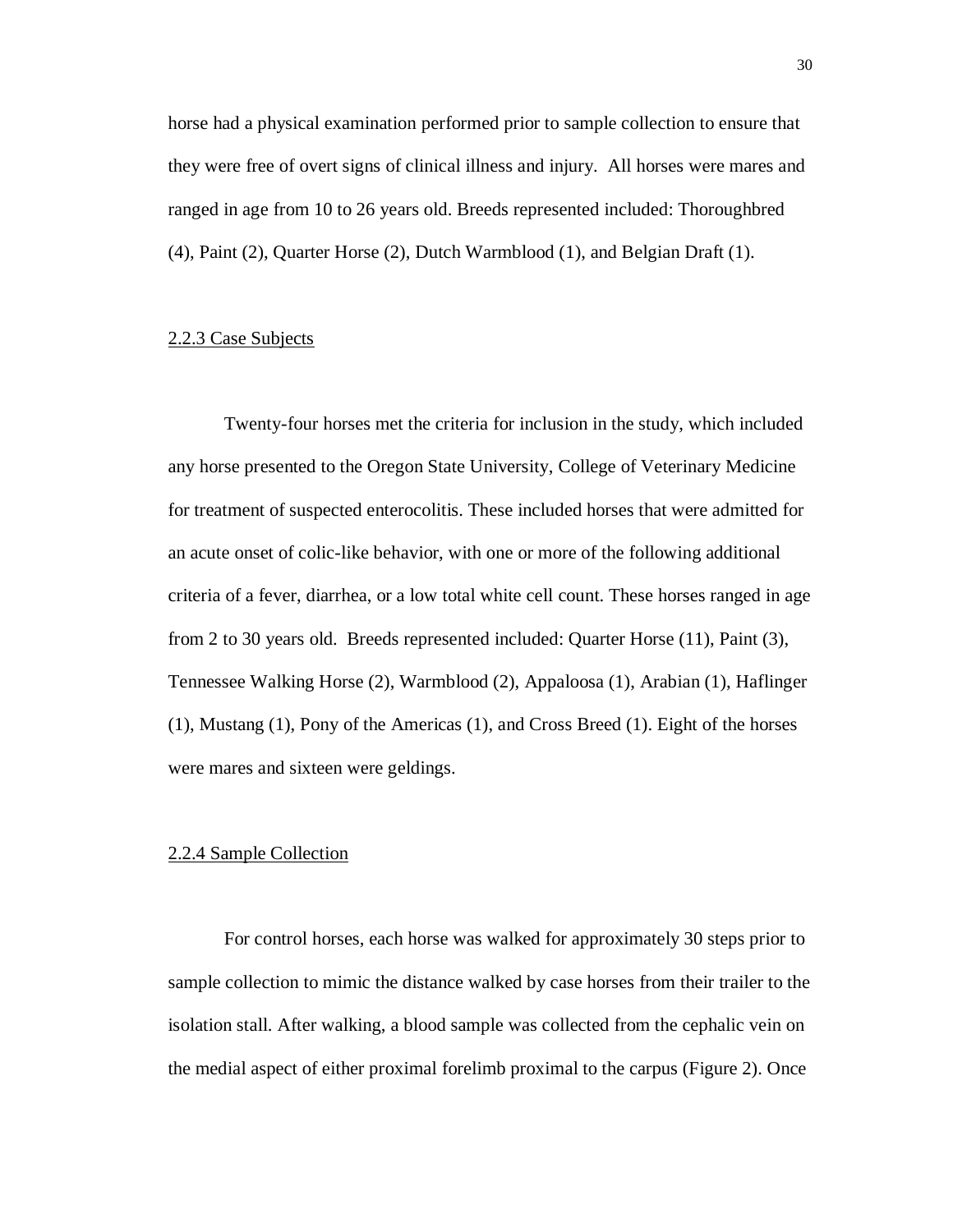the cephalic sample was collected, a jugular blood sample was collected. Samples were collected into heparinized 3 ml syringes with a 20-gauge needle. Samples were evacuated of any air, to prevent oxygenation and immediately processed on the inhospital blood gas analyzer<sup>1</sup>. A single paired jugular and cephalic sample was collected for each control horse.

For clinical cases, each horse was sampled in an identical fashion to the control horses. Initial samples were collected on admission (time 0). Additional cephalic samples were also collected any time during the first 24 hours of hospitalization when a jugular venous blood gas sample was done as part of the clinical management of the case under the direction of the supervising clinician. A maximum of 3 cephalic samples were collected from any horse during the initial 24-

hour period of hospitalization. Additional data were then collected retrospectively from the medical record including: days of hospitalization, survival, if ice boots were used, if complications developed (including laminitis) clinical diagnosis, and findings on necropsy, if performed.



Figure 2: Site of Cephalic Sample Collection

 $\overline{a}$ 

<sup>1</sup> STAT Profile® pHOx® Ultra™. Nova Biomedical: Waltham, Massachusetts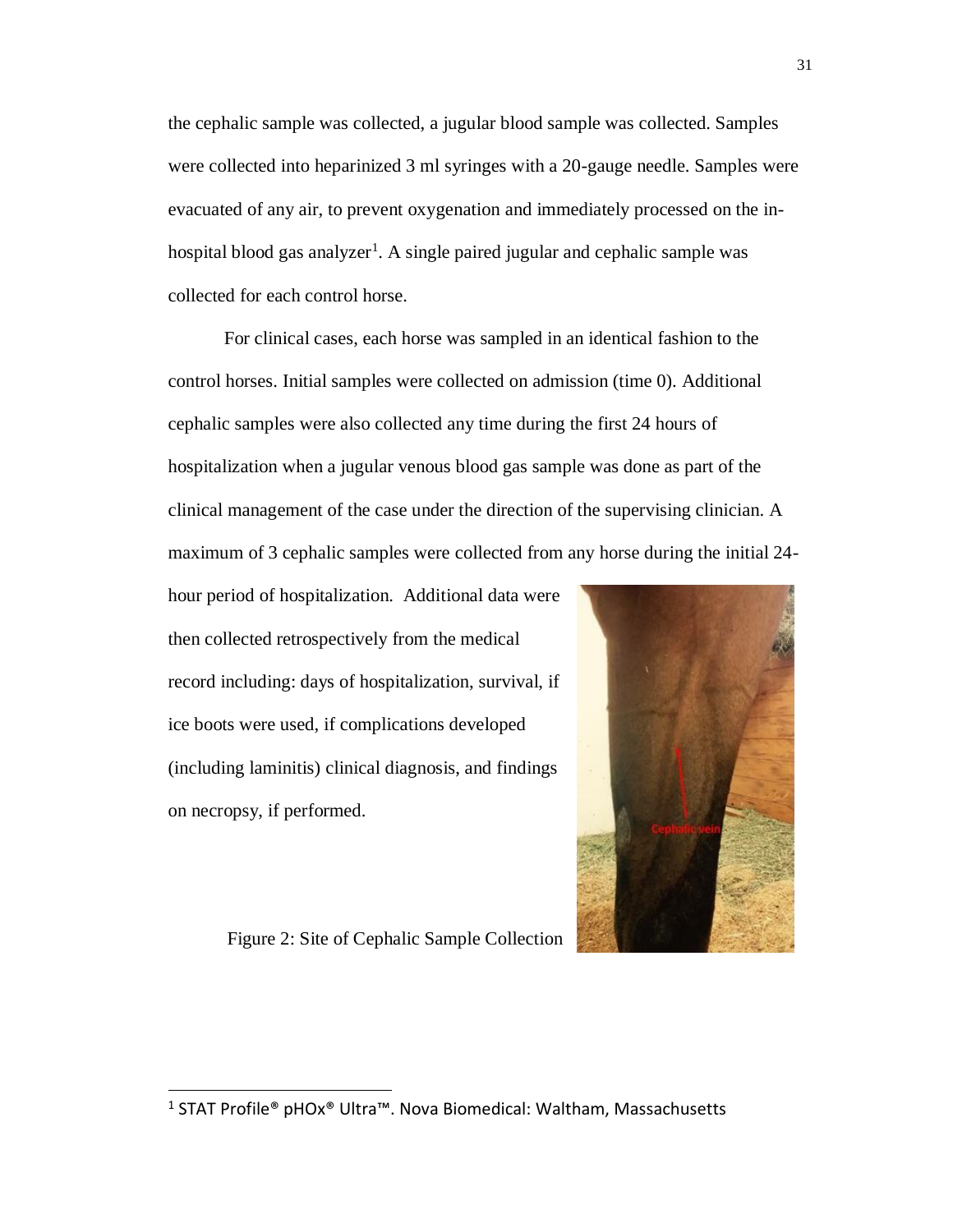### 2.2.5 Statistical Analysis

All data was analyzed using commercially available statistical software<sup>2</sup>. Statistical significance was determined to be a result with a p-value less than or equal to 0.05. For data that had multiple variables to consider, mixed effects modelling was performed.

2.3 Results

 $\overline{a}$ 

### 2.3.1 Descriptive Data Results

Table 2.1 summarizes the population of horses that were included in the case group. A total of 24 cases met the inclusion criteria of the study. Of the 24 horses, 7 (29.2%) did not survive hospitalization (sick, non-survivors), 10 (41.7%) developed some type of complication during hospitalization, and 4 (16.7%) developed acute laminitis (sick, laminitis) that was either noted clinically or during post-mortem examination. Only one of the four (25%) horses with laminitis survived to hospital discharge.

The average duration of hospitalization for all sick horses was 7.5 days. For sick survivors, average duration of hospitalization was 8.9 days. For sick nonsurvivors, the average duration of hospitalization was 4.2 days.

<sup>2</sup> R Core Team (2013). R: A language and environment for statistical computing. R Foundation for Statistical Computing, Vienna, Austria. ISBN 3-900051-07-0, URL http://www.R-project.org/.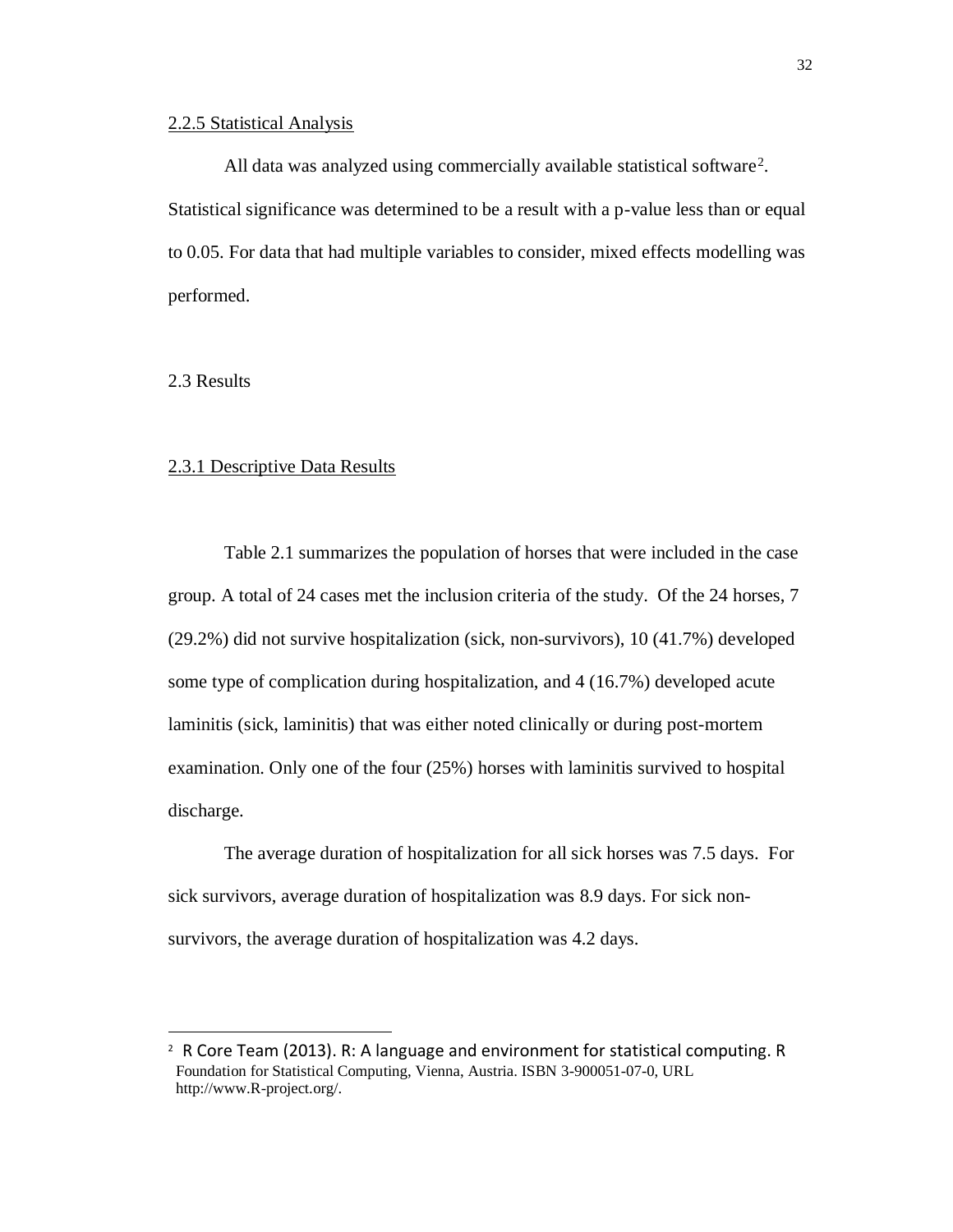| <b>Animal</b><br><b>Number</b> | Age<br>(years) | <b>Gender</b> | <b>Breed</b>         | <b>Diagnosis</b>          | <b>Complications</b>      | <b>Survive</b><br>Y/N | Days in<br><b>Hospital</b> |
|--------------------------------|----------------|---------------|----------------------|---------------------------|---------------------------|-----------------------|----------------------------|
|                                |                |               |                      | Colitis -                 |                           |                       |                            |
| $\mathbf{1}$                   | 9              | F             | Halflinger           | unknown                   |                           | Yes                   | 5                          |
| $\overline{2}$                 | 8              | G             | Quarter Horse        | Colitis -<br>unknown      | Laminitis, DIC,           | No                    | $\overline{7}$             |
|                                |                |               |                      |                           |                           |                       |                            |
| $\overline{3}$                 | 11             | G             | Paint                | PHF                       |                           | Yes                   | 6                          |
| 4                              | 5              | G             | Warmblood            | Colitis -<br>unknown      | ÷.                        | Yes                   | 11                         |
|                                |                |               |                      | Colitis                   |                           |                       |                            |
| 5                              | 23             | G             | <b>Quarter Horse</b> | /peritonitis<br>Colitis - | --                        | Yes                   | 8                          |
| 6                              | 8              | F             | Quarter Horse        | unknown                   | Thrombophlebitis          | Yes                   | 16                         |
| $\overline{7}$                 | 19             | G             | Swedish WB           | Lymphoma                  |                           | <b>No</b>             | $\mathbf{1}$               |
| 8                              | 16             |               |                      | colitis -                 |                           |                       | $\overline{7}$             |
|                                |                | G             | Quarter Horse        | unknown<br>Colitis -      | Pleuropneumonia/Laminitis | <b>No</b>             |                            |
| 9                              | 19             | F             | <b>TWH</b>           | unknown                   |                           | Yes                   | 8                          |
| 10                             | 13             | F             | POA                  | typhlitis                 | Abdominal abscess         | Yes                   | 15                         |
| 11                             | 19             | G             | <b>Mustang</b>       | PHF                       |                           | Yes                   | 6                          |
|                                |                |               |                      | Colitis -                 |                           |                       |                            |
| 12                             | 12             | G             | Mixed Breed          | unknown                   | $\overline{a}$            | Yes                   | 4                          |
| 13                             | 8              | G             | <b>Quarter Horse</b> | PHF                       | $\overline{\phantom{a}}$  | Yes                   | 5                          |
| 14                             | $\overline{7}$ | G             | Quarter Horse        | PHF                       | <b>DIC</b>                | No                    | 2.5                        |
| 15                             | 5              | $\mathsf F$   | <b>Quarter Horse</b> | Coronavirus               | Catheter site swelling    | Yes                   | 7.5                        |
|                                |                |               |                      | Colitis -                 |                           |                       |                            |
| 16                             | 4              | F             | Arabian              | unknown<br>Colitis -      | Catheter site swelling    | Yes                   | 4                          |
| 17                             | 8              | G             | <b>TWH</b>           | unknown                   |                           | <b>No</b>             | 10                         |
| 18                             | 30             | G             | Quarter Horse        | Suspect                   | Ξ.                        | Yes                   | 22                         |
|                                |                |               |                      | lymphoma                  |                           |                       |                            |
| 19                             | 23             | G             | Paint                | PHF                       | Laminitis                 | <b>No</b>             | $\mathbf{1}$               |
| 20                             | 5              | G             | Quarter Horse        | PHF                       | Laminitis                 | Yes                   | $\overline{7}$             |
| 21                             | 17             | F             | Paint                | PHF                       |                           | Yes                   | 9                          |
|                                |                |               |                      | Colitis -                 |                           |                       |                            |
| 22                             | $\overline{2}$ | G             | Quarter Horse        | unknown                   | $\overline{a}$            | Yes                   | 12                         |
| 23                             | 18             | G             | <b>Quarter Horse</b> | Colitis -<br>unknown      |                           | Yes                   | 6                          |
|                                |                |               |                      | Colitis -                 |                           |                       |                            |
| 24                             | 10             | F             | Appaloosa            | unknown                   | Laminitis                 | No                    | $\mathbf{1}$               |

## Table 2.1: Summary Information for Horses Included in the Sick Group

# 2.3.2 Effect of Sample Site on Lactate

The first hypothesis investigated if there was a difference in the lactate values between the jugular vein and the cephalic vein. This was investigated for the control horses and clinical case horses. Additional comparison of sites was also performed on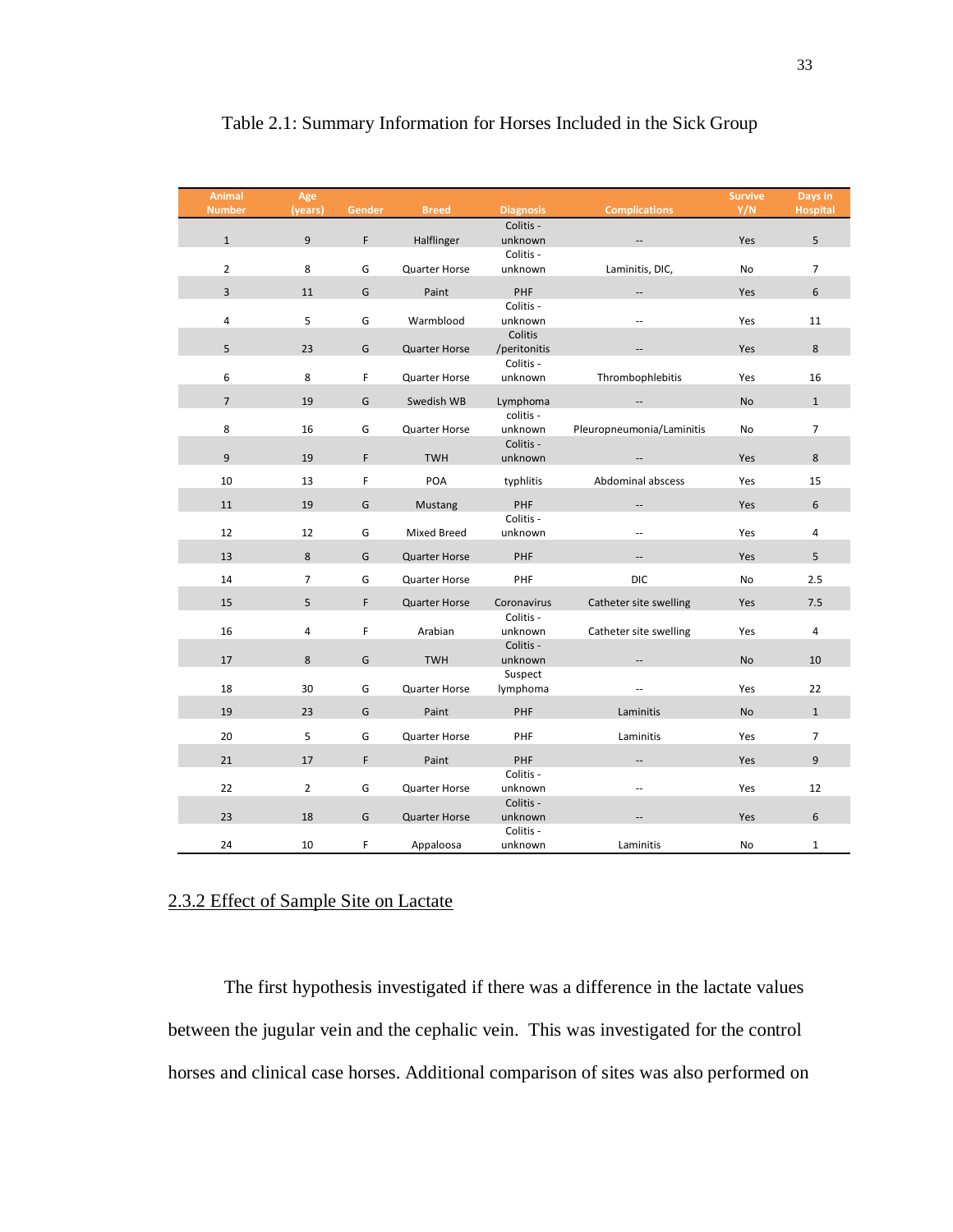sub-groups of horses within the clinically affected horse population for horses with and without laminitis and horses that survived and non-survivors. A one-sample t-test on paired data was used for each group. For the clinically affected horses and all subgroups investigated, the sample collected at presentation was used for analysis. A statistically significant difference was found in all groups, including the control horse population, except for the sub-groups that included clinical cases that were nonsurvivors ( $p=0.1087$ ) and clinical cases that developed laminitis ( $p=0.1212$ ) (Table 2.2). This lack of significant difference was attributed to the small sample size in these groups with those outcomes since only seven horses were non-survivors and four horses developed laminitis.

| <b>Group</b>            | <b>Mean Jugular</b><br>Lactate (mmol/L) | <b>Mean Cephalic</b><br>Lactate (mmol/L) | <b>P-Value</b>  |
|-------------------------|-----------------------------------------|------------------------------------------|-----------------|
| Healthy Control*        | 0.7                                     | 1.23                                     | 0.000714        |
| All Sick Horses*        | 3.2                                     | 3.74                                     | $3.34x10^{-10}$ |
| Sick – Non-Survivors    | 4.1                                     | 4.73                                     | 0.1087          |
| $Sick-Survivors*$       | 2.7                                     | 3.33                                     | 0.0001038       |
| $Sick - Non-Laminitis*$ | 3.3                                     | 3.85                                     | 0.0005082       |
| Sick – Laminitis        | 2.5                                     | 3.20                                     | 0.1212          |

Table 2.2: Mean Jugular and Cephalic Lactate Values and Associated P-Values

\* Indicated a statistically significant difference in mean values between sites.

### 2.3.3 Effect of Clinical Disease on Lactate Difference

The second hypothesis investigated if there was a statistically significant difference in the lactate of the jugular vein compared to the cephalic vein in horses presenting for colitis compared to the healthy controls. A two sample, t-test on paired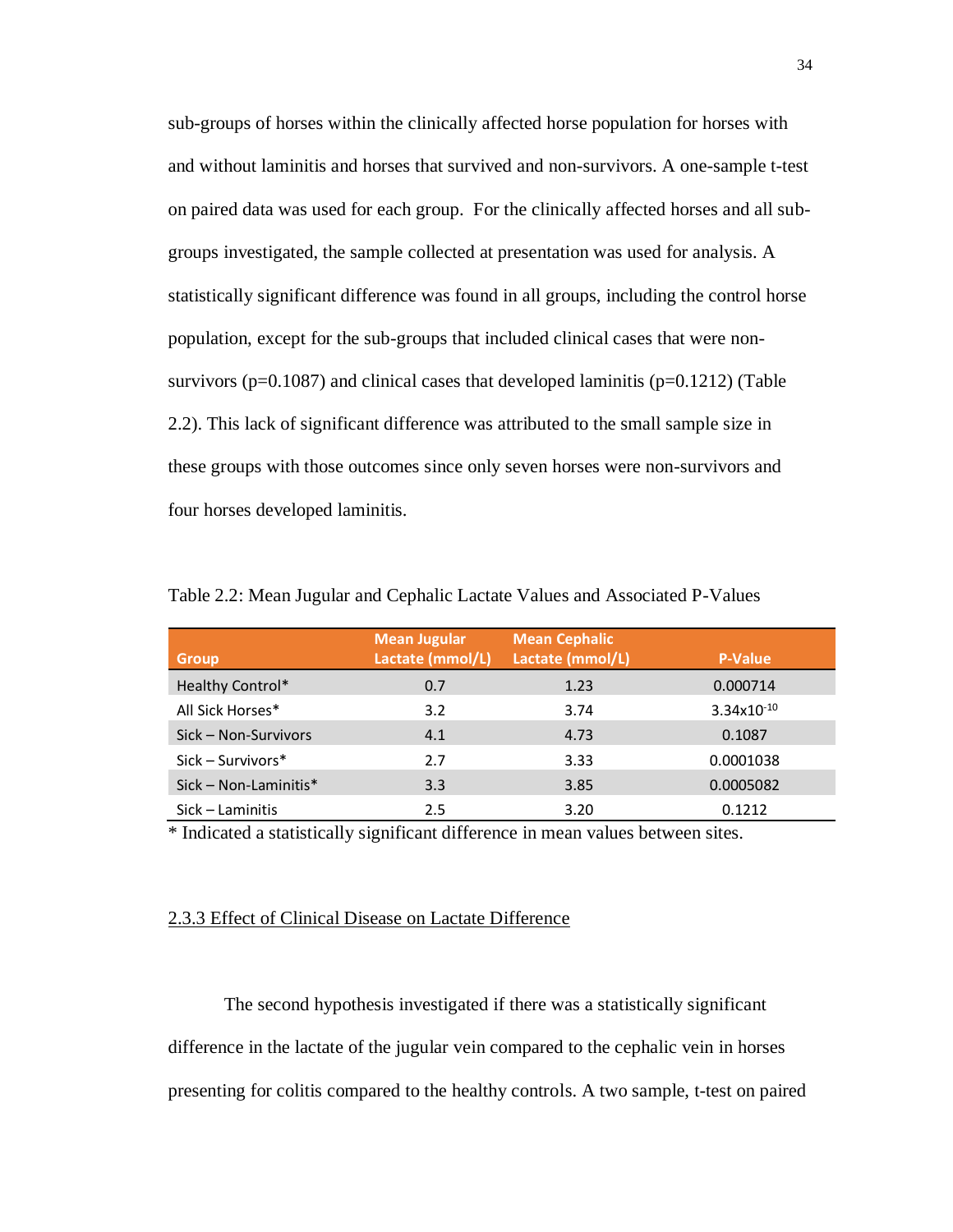data was used to compare the difference in lactate values between sampling sites at presentation in healthy and systemically ill horses. At presentation, there was no difference  $(p=0.403)$  between healthy horses and those presenting with colitis when comparing the difference in their lactate values between the jugular and cephalic veins (Figure 3).

Figure 3: Difference at Presentation in Juglar and Cephalic Vein Lactate in Healthy



and Clinical Cases

The difference in lactate values between the two venous sites at presentation was then compared across outcomes, assessing both survival and the development of laminitis. For each comparison, a two-sample t-test on paired data was used to compare the two groups (survivors vs. non-survivors and laminitis vs. non-laminitis). Neither group demonstrated a significant difference. When comparing survivors to non-survivors the p-value was 0.095 (Figure 4) and when comparing horses that developed laminitis to those that did not, the p-value was 0.11 (Figure 5). This means the degree of difference in lactate between sites at presentation does not appear to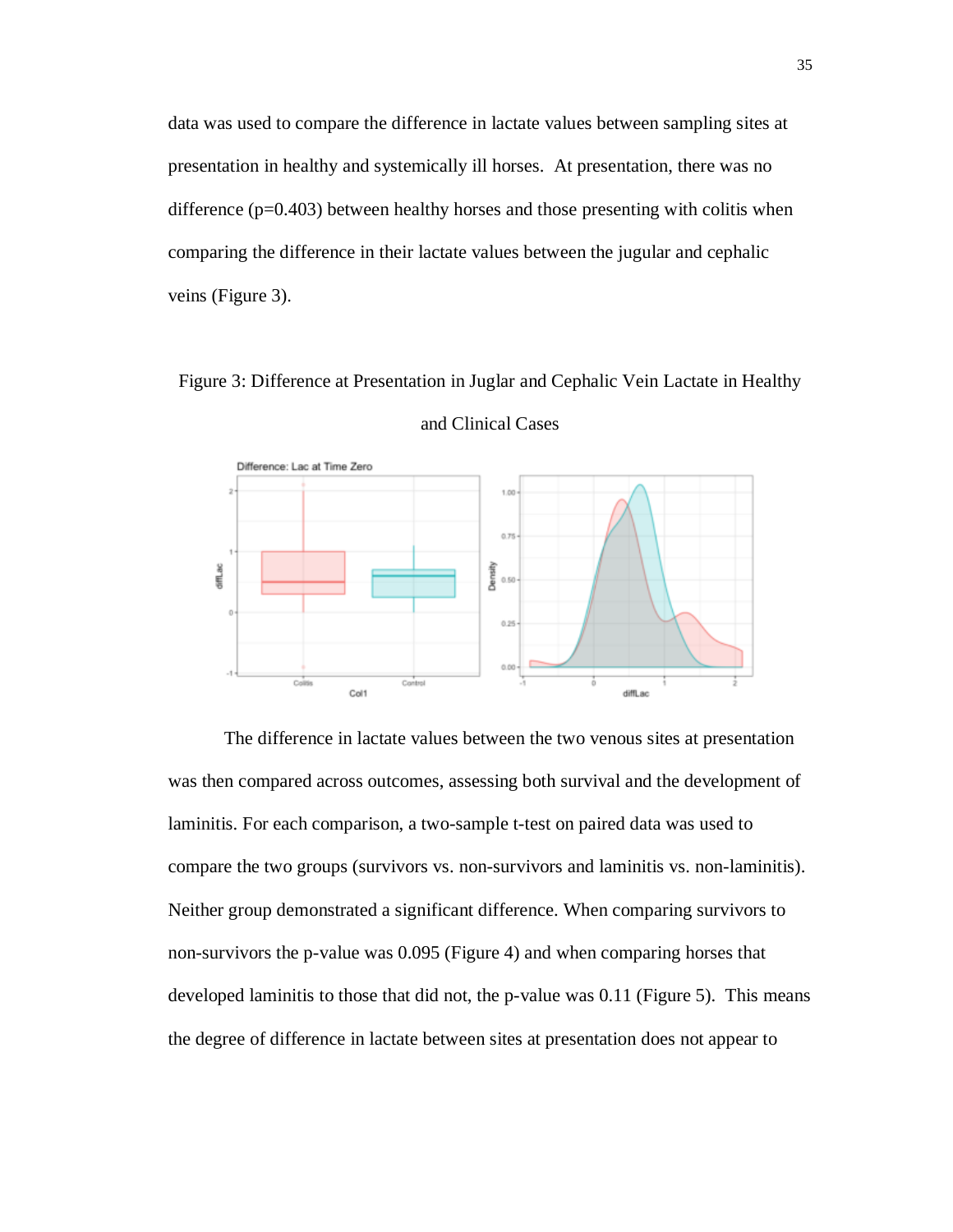demonstrate an ability to predict horses that are more likely to develop laminitis or not survive hospitalization.



## and Non-Survivors



Figure 5: Difference at Presentation in Juglar and Cephalic Vein Lactate in Horses

with Laminitis and Without Laminitis

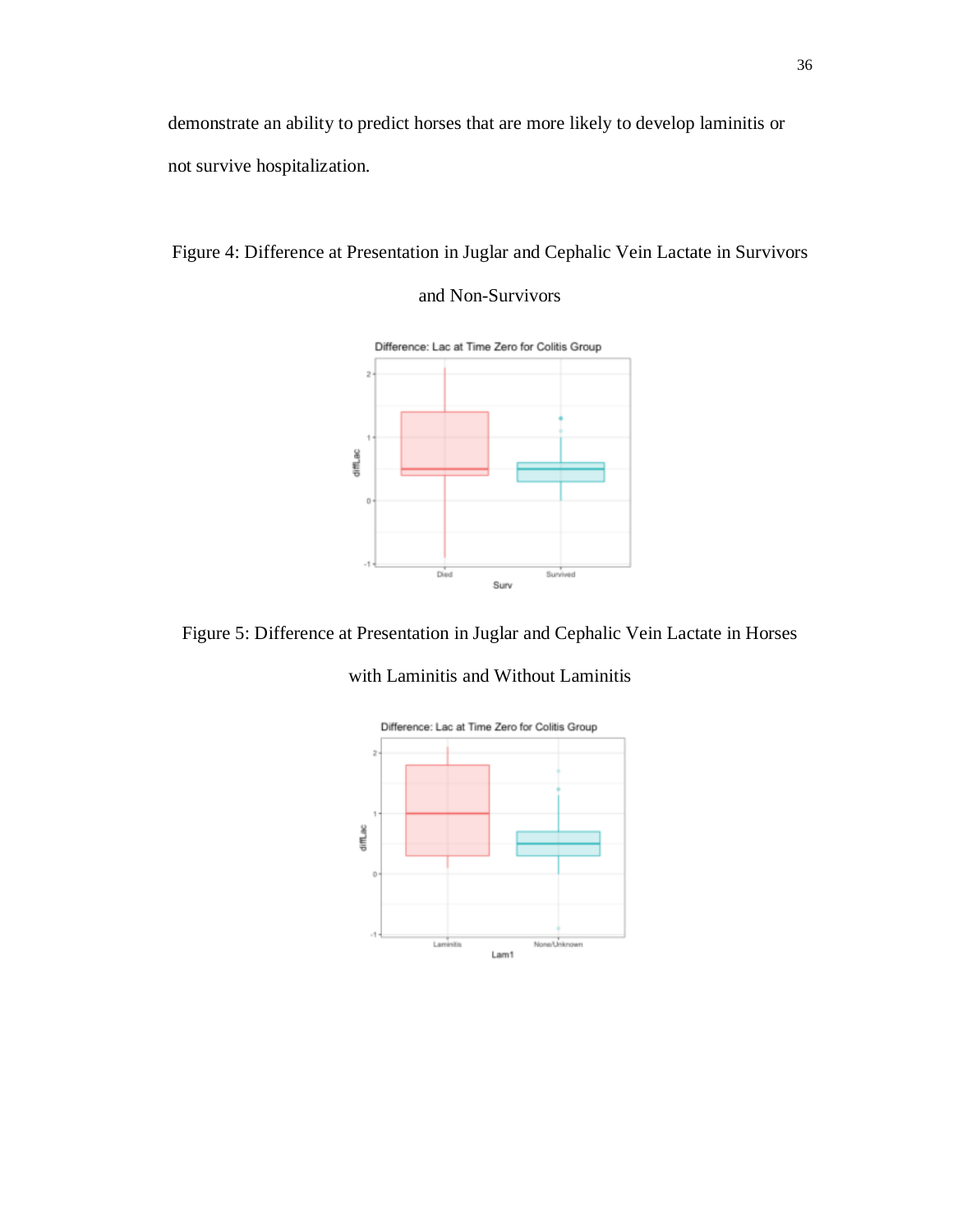### 2.3.4 Effect of Time on Lactate

The final hypothesis investigated looked at the change in lactate difference between sample sites over time. This looked at the change in difference in lactate through time to determine if there was a difference in horses that developed laminitis or were non-survivors. Additionally, a linear mixed model was also performed to assess the cephalic lactate values through time for each outcome (survivor vs. nonsurvivor and laminitis vs. non-laminitis). When comparing horses that survived to those that did not survive, the model showed that there was no difference in the cephalic lactate between groups  $(p=0.97)$  (Figure 6). This means that there was no difference in the rate of change in cephalic lactate over time for survivors compared to non-survivors. Jugular lactate was not assessed with the model but was assumed to follow a similar path.

The linear mixed effects model was then repeated looking at the difference in lactate between sites in sick horses and for each of the outcomes (survivor vs. nonsurvivor and laminitis vs. non-laminitis). When comparing horses that survived to those that did not survive, the model showed that there was no difference in the rate of change of the lactate difference between sites over the first 24 hours of hospitalization ( $p=0.1551$ ). When comparing horses that developed laminitis to those that did not, the model again showed no difference in the rate of change of lactate difference between sites over the first 24 hours of hospitalization (p=0.4285). This means that both models showed a similar decreasing trend in lactate and given the standard deviation that showed significant overlap (Figure 6) this also means that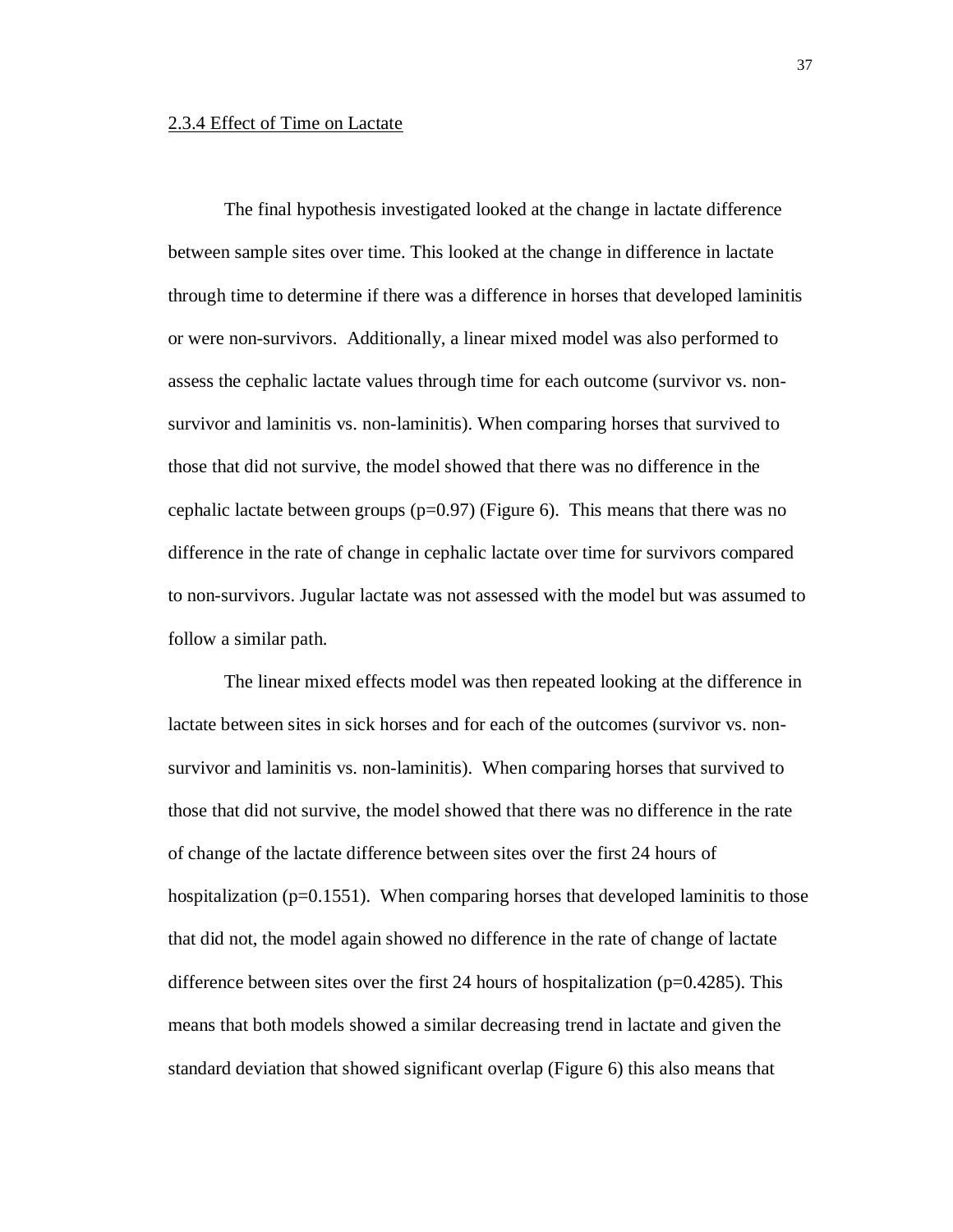there was not a significant difference between groups at any time point. However, it is important to note that only four horses developed laminitis and therefore the strength of the model was considered very weak.

Figure 6: Lactate Levels in Cephalic Samples Over Time in Systemically Ill Horses



(Survivors vs. Non-Survivors)

#### 2.4 Discussion

### 2.4.1 Conclusions

Previous studies in horses that compared different site of blood sampling to the jugular have not identified significant differences  $22-25$ . However, when looking at the cephalic vein compared to the jugular vein very limited studies has been done and has not expanded beyond the comparison of packed cell volume and total protein <sup>25</sup>. To the author's knowledge, this is the first study comparing lactate measures between these sites in horses. In most of our sample groups, including our healthy control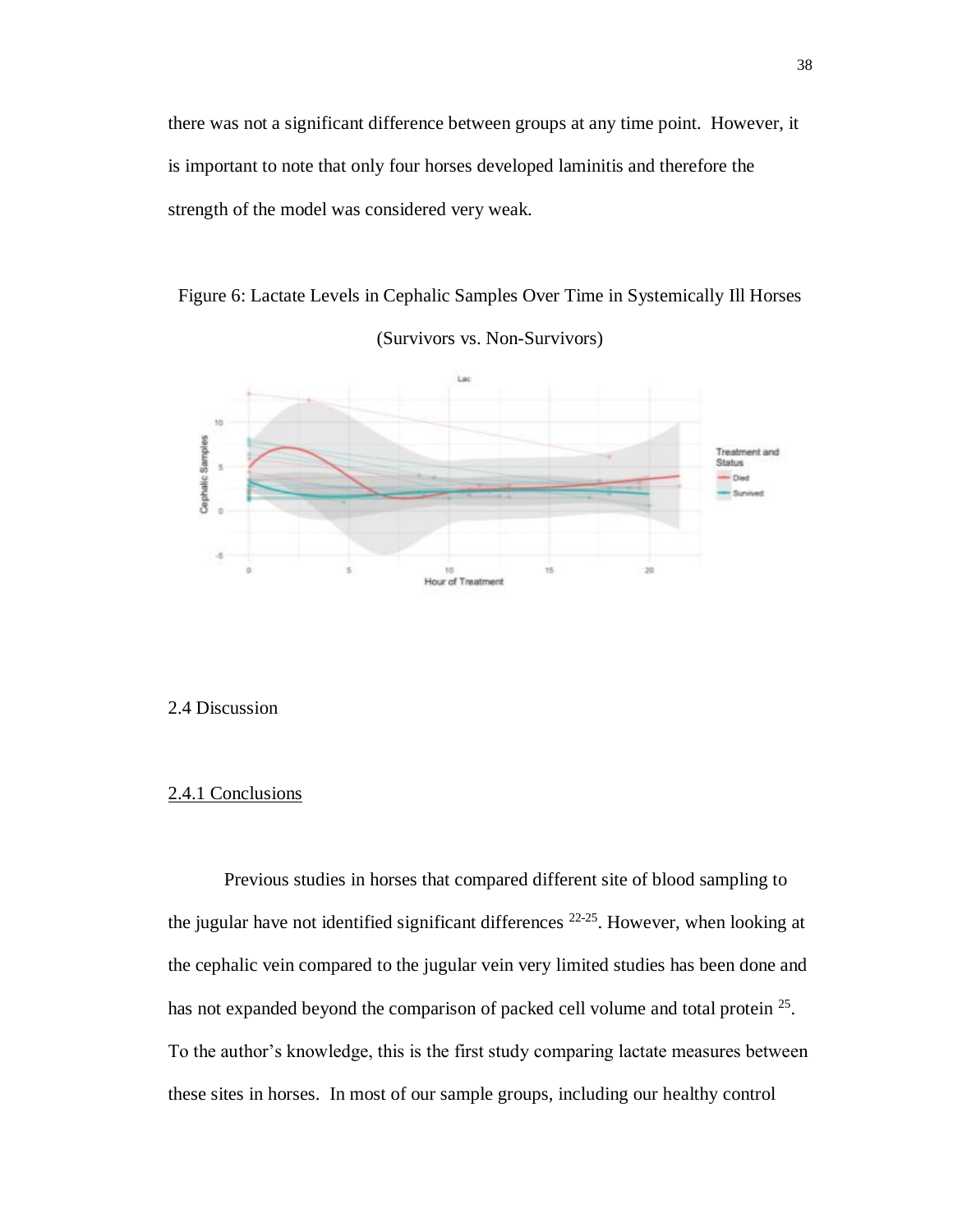population, the lactate measure in the cephalic vein was significantly higher than in the jugular vein. This suggests a higher rate of glycolysis in the leg than the head, or a lower rate of lactate utilization. The only groups this was not appreciated was in the sick, non-surviving population and the sick, laminitis population, suggesting in those horses that systemic under perfusion was overshadowing the subtle changes happening in the leg. Unfortunately, this has significant implications for the remaining hypotheses of the study, because the subsequent null hypothesis was contingent on the lactate values between sites in healthy horses being equivalent. However, it is important to note that while there was a statistically significant difference between these sites in healthy horses, in all the control horses the value at both sites remained within the normal reference range  $\ll 2$  mmol/L).

These findings suggest that clinicians should be cautious in using cephalic and jugular values interchangeable. This is particularly important when the blood value is being compared to a sample from another body compartment, such as peritoneal fluid, or when serial samples are being taken to monitor progress. The 0.6 to 0.7 mmol/L lactate differences between the two sites are large enough to potentially affect the interpretations in those comparisons.

These findings also imply that there is a smaller difference in the lactate measured between sites at presentation in horses with poorer disease outcomes (i.e. those that will not survive or will develop laminitis) compared to healthy horses and those with better outcomes. There are several possibilities as to why this may occur. One possible reason is that these horses may have a more severe degree of hypoperfusion. This hypoperfusion could result in an increased amount of systemic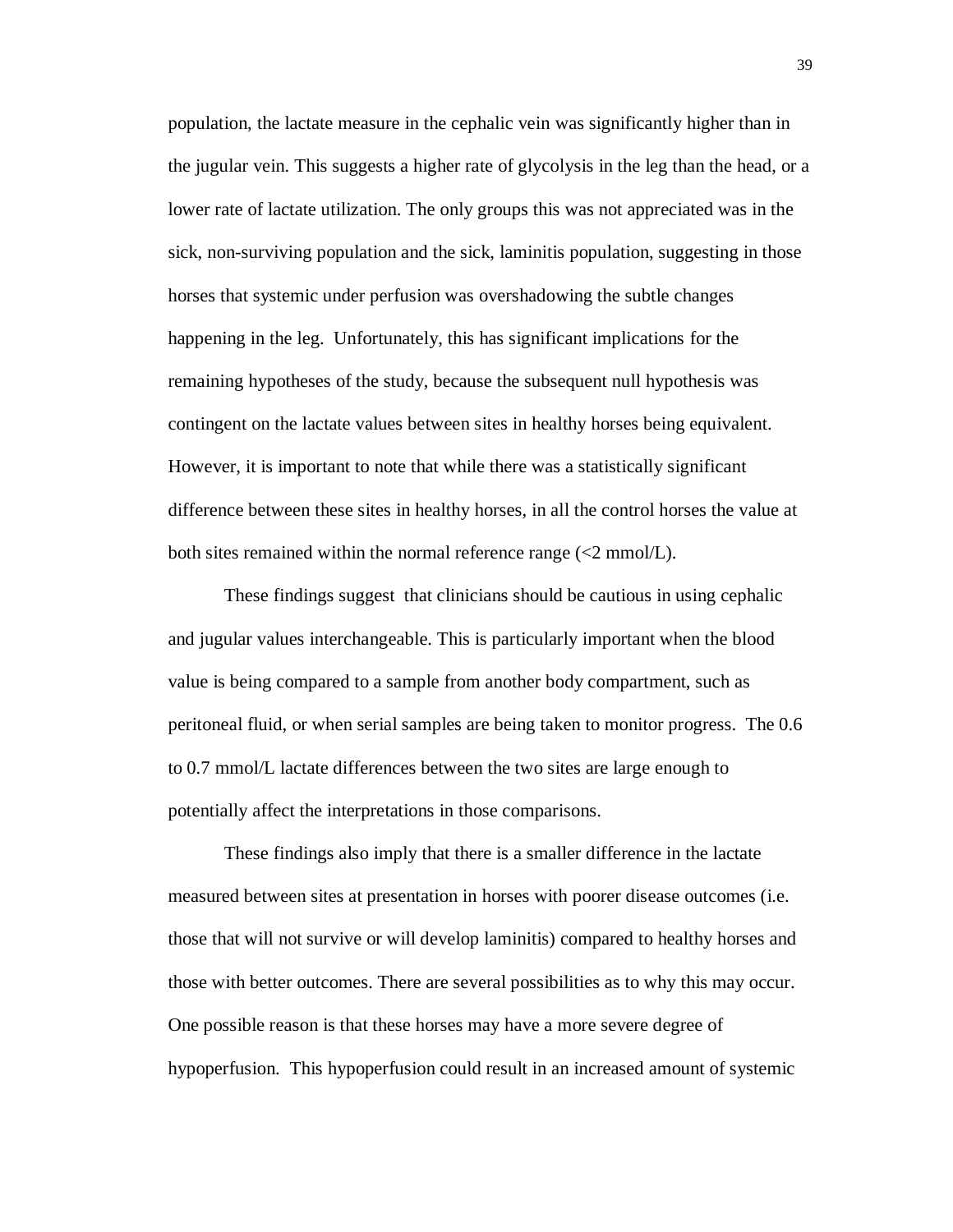anaerobic metabolism and lactate production compared to other groups or a decreased rate of lactate clearance from the distal limb, resulting in a narrower difference between the lactate values in the jugular and cephalic veins. These cases may also be more compromised than their counterparts and therefore have increased lactate production systemically due to sepsis, endotoxemia or increased systemic inflammatory responses, which could decrease the difference in lactate between these two sites since the cephalic sample was always the higher value. Additionally, in horses with laminitis arterio-venous shunts in the distal limb become patent and blood flow to the foot can be bypassed, at least in part. Therefore, this lack in change in even the more severely affected horses or those that developed laminitis may reflect this shunting.

The second hypothesis investigated the comparison of lactate difference in healthy and clinical cases. The authors hypothesized that diseased horses would have a significantly greater difference in the lactate values between sites than the difference seen in heathy horses. The data collected in this project failed to reject this hypothesis, which indicates that overall, clinically ill horses in this study did not have a larger difference in lactate than their healthy counterparts. This is likely a complication from rejection of the first null hypothesis that demonstrated a significant difference between sites in healthy horses as well as clinical cases. Additionally, no significant difference was found when comparing these differences in the sub-groups of clinical cases (laminitis vs. non-laminitis and survivors vs. non-survivors). This is not surprising given previous research that has demonstrated limited prognostic value from data obtained at hospital admission. Further research investigating lactate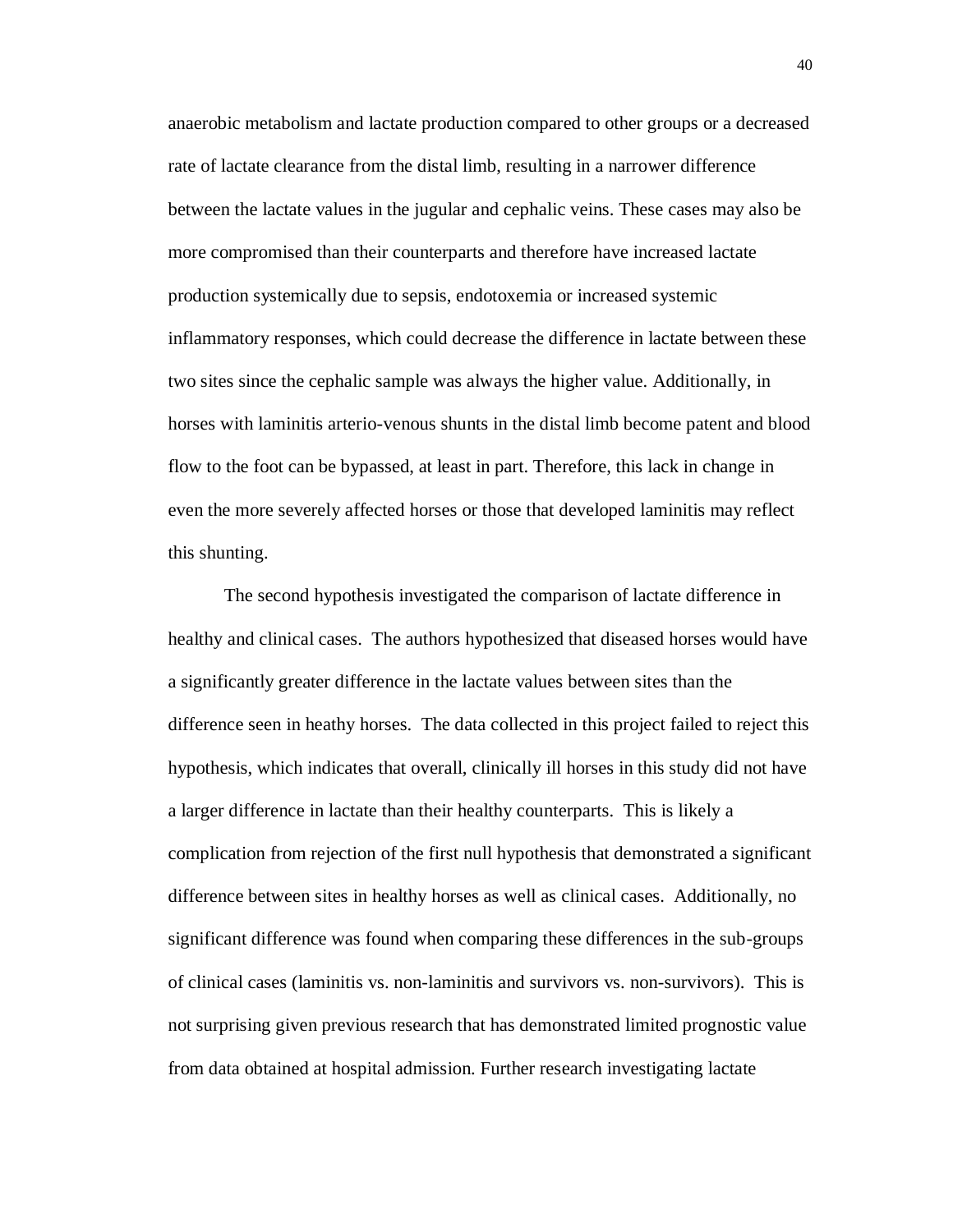kinetics in healthy horses is warranted to better understand the significance of the differences between sites.

The third hypothesis investigated the change in lactate over time with the ability to determine outcome (survival vs. non-survival and laminitis vs. nonlaminitis) in clinical cases. This was performed with mixed effects modeling and looked at both total cephalic lactate values as well as the difference in lactate values. For total cephalic lactate, changes in cephalic lactate over time did not demonstrate a significant difference when comparing survivors to non-survivors or comparing horses that developed laminitis to those that did not. Both groups showed a steady decrease in lactate over time in response to therapy. When looking at the confidence intervals for these individual groups, as demonstrated by the grey shaded areas in Figure 6, there is significant overlap at all time points for each group that was compared. Together, this means that at least within the first 24-hours of treatment, lactate in both sampling sites decreased and that the rate and severity of decrease does not appear to be significantly different between any group, regardless of outcome. These findings are consistent with other research, that have demonstrated that many horses, even those that do not do well, will show an initial decrease in lactate in response to treatment and may even be within the normal reference range <sup>14,20</sup>. Additional benefit can be gained through serial measurements to monitor response to treatment, as overall lactate trends, even when they are within the normal reference range, can provide quality information in identifying animals and people at higher risk of complications and death 3,14,28.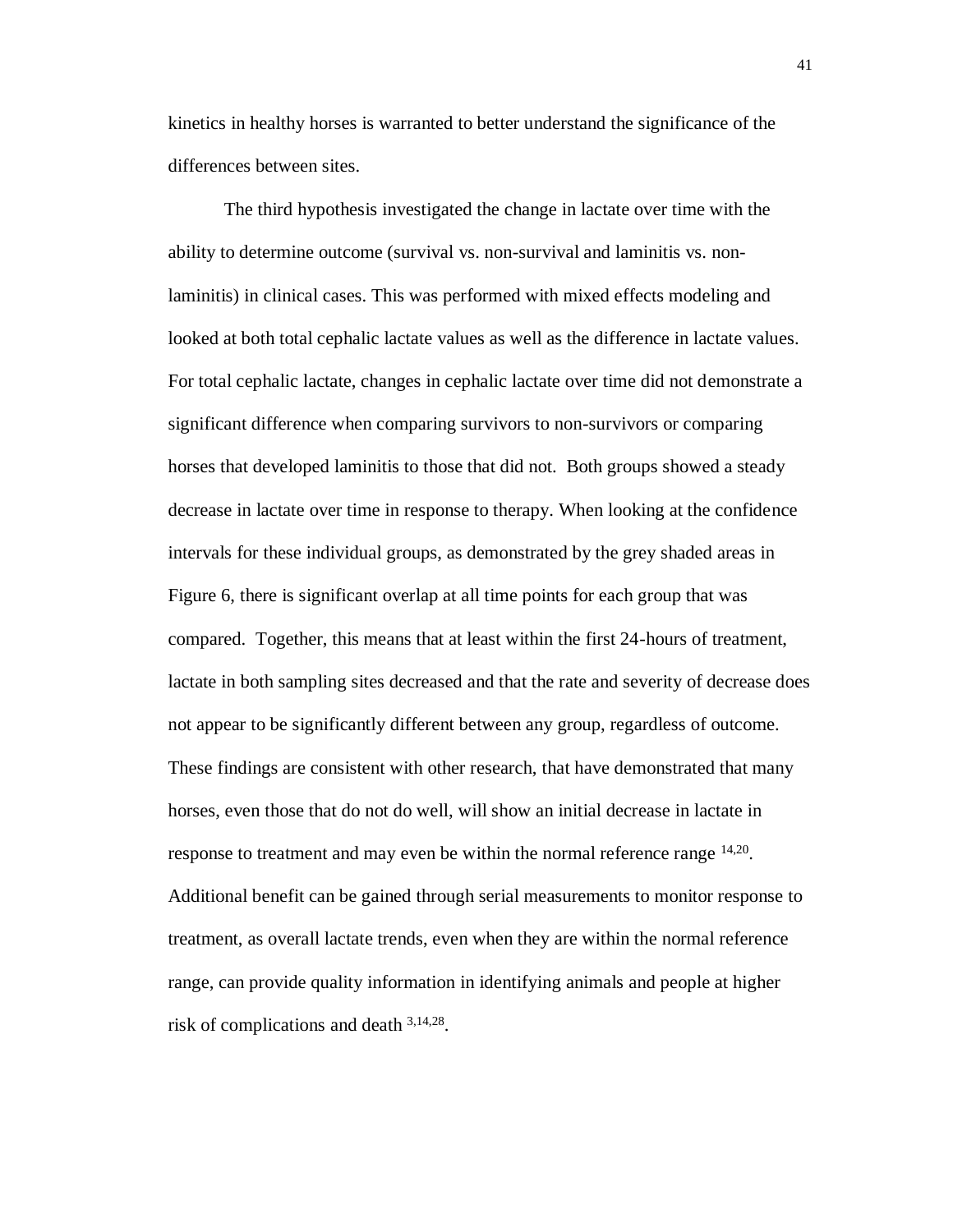#### 2.4.2 Study Limitations

One of the major limitations of this study was the inconsistency in repeated samples. Because a statistically significant difference in lactate values between sites was found in the control horses, repeated samples performed over the same time period as the clinical cases should have been performed to see how these values vary over time. Additionally, clinical cases should have had an increased number of and more consistent repeated samples taken after admission, to better track changes in response to treatment and to make comparisons across the group as a whole. Ideally, blood samples would have been collected every 2-3 hours throughout the first 24-72 hours of treatment to allow for more consistent tracking of blood lactate values. Due to the infrequency of repeated samples, more refined analysis through time was not possible. The use of a cephalic catheter may potentially limit complications related to repeated sampling of the affected limb. Similar to other clinically based studies, a larger sample size of clinical cases and use of a multi-center study would have increased the power of the information obtained and been a more accurate representation of the equine population.

Another limitation of the study was the limited number of horses that developed laminitis. One of the main objectives of the study was to determine if cephalic blood gas analysis had any value in determining survival, but also in determining if these horses were more likely to develop complications with a specific focus on laminitis. With only four of the 24 horses developing laminitis, this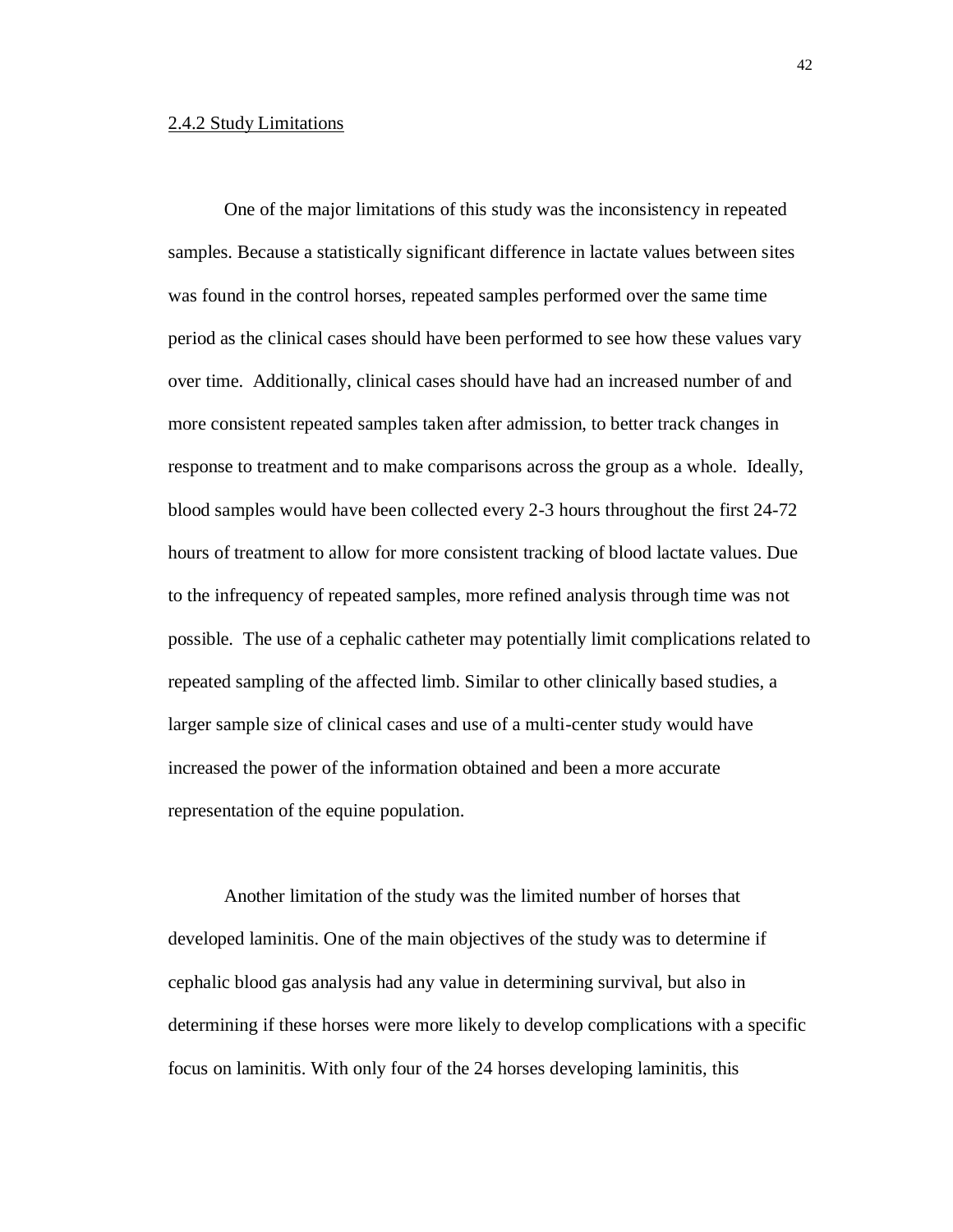significantly limits the data analysis in determining any significant values for utilization. The number was too low for some of the mathematical models to accurately perform statistical analysis on the lactate measurements obtained, which limited our ability to evaluate the relationship between lactate and laminitis development beyond the samples obtained at admission.

Lastly, the finding of statistically significant differences in lactate values between sites in clinically healthy horses was an unexpected outcome. Based on these results, a more in-depth preliminary investigation should be performed in healthy horses to better understand the lactate kinetics of the cephalic vein and associated fore limb and how much variation can be considered normal. Better understanding of the healthy horse population will allow for better interpretation of the data obtained from the clinical cases. Future studies should first be aimed at investigating a larger group of healthy horses and repeated samples should be obtained over time to try and establish how these values change over time.

## 2.5 References

- 1. Guyton AC, Hall JC. Metabolism of Carbohydrates, and Formation of Adenosine Triphosphate. In: Guyton and Hall Textbook of Medical Physiology. 12 ed. Philadelphia: Elsevier; 2011:809-818.
- 2. Cohen RD, Simpson R. Lactate metabolism. Anesthesiology. 1975;43(6):661- 673.
- 3. Lagutchik MS, Ogilvie GK, Wingfield WE, Hackett TB. Lactate Kinetics in veterinary Critical Care: A Review. Journal of Veterinary Emergency and Critical Care. 1996;6(2):81–95. doi:10.1111/j.1476-4431.1996.tb00036.x.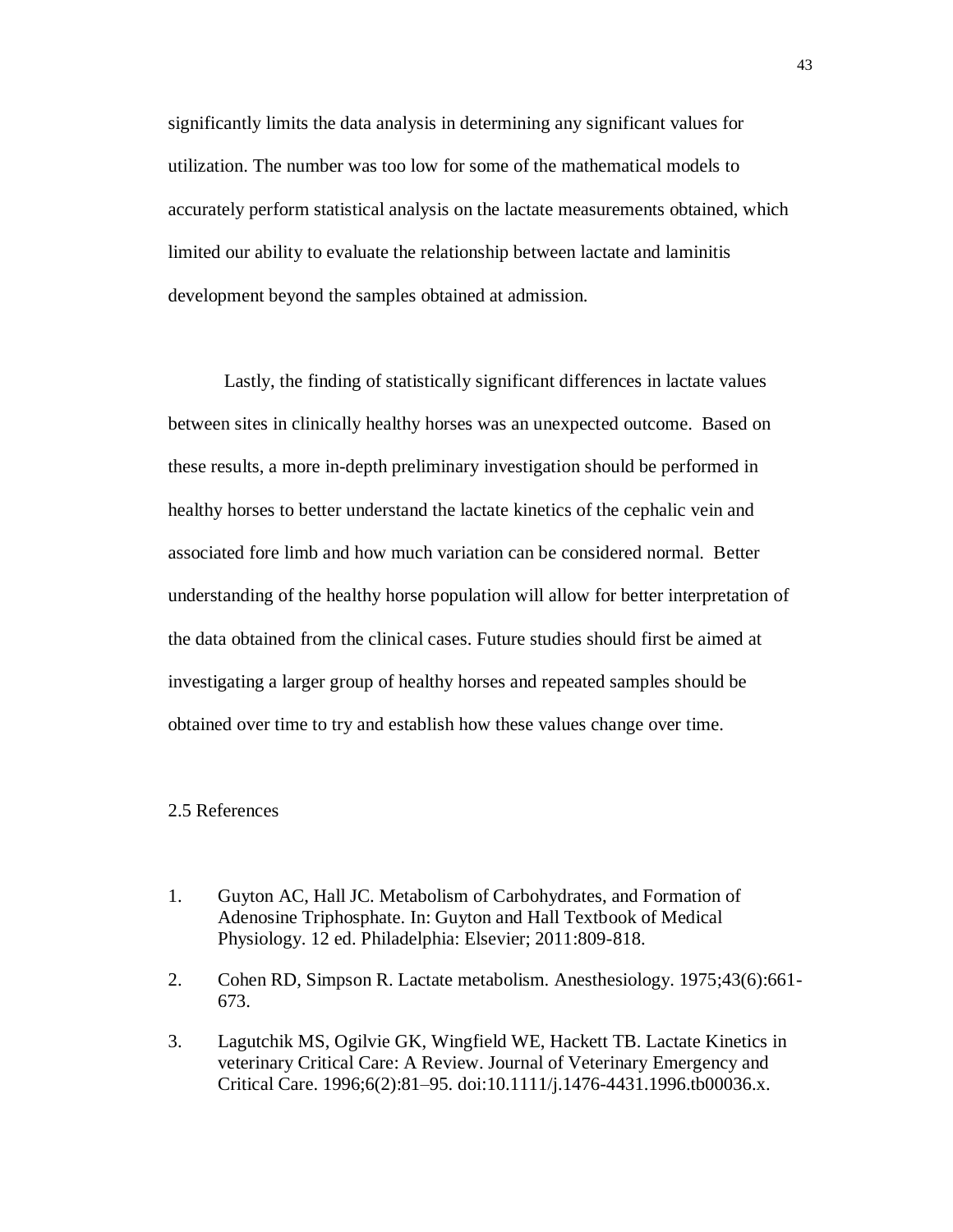- 4. Haljamae H. Lactic Acidosis. Intensive Care World. 1987;4:118-121.
- 5. Levy B. Lactate and shock state: the metabolic view. Current Opinion in Critical Care. 2006;12(4):315-321. doi:10.1097/01.ccx.0000235208.77450.15.
- 6. Levy B, Gibot S, Franck P, Cravoisy A, Bollaert P-E. Relation between muscle Na+K+ ATPase activity and raised lactate concentrations in septic shock: a prospective study. The Lancet. 2005;365(9462):871-875. doi:10.1016/S0140- 6736(05)71045-X.
- 7. Iscra F, Gullo A, Biolo G. Bench-to-bedside review: Lactate and the lung. Critical Care. 2002;6(4):327-329. https://www.ncbi.nlm.nih.gov/pmc/articles/PMC137459/.
- 8. De Backer D, Creteur J, Zhang H, Norrenberg M, Vincent J-L. Lactate Production by the Lungs in Acute Lung Injury. Am J Respir Crit Care Med. 1997;156(4):1099-1104. doi:10.1164/ajrccm.156.4.9701048.
- 9. De Backer D. Lactic acidosis. Intensive Care Med. 2003;29(5):699-702. doi:10.1007/s00134-003-1746-7.
- 10. Vary TC, Siegel JH, Nakatani T, Sato T, Aoyama H. Effect of sepsis on activity of pyruvate dehydrogenase complex in skeletal muscle and liver. Am J Physiol. 1986;250(6 Pt 1):E634-E640.
- 11. Luchette FA, Jenkins WA, Friend LA, Su C, Fischer JE, James JH. Hypoxia is not the sole cause of lactate production during shock. J Trauma. 2002;52(3):415-419.
- 12. Delesalle C, Dewulf J, Lefebvre RA, et al. Determination of lactate concentrations in blood plasma and peritoneal fluid in horses with colic by an Accusport analyzer. J Vet Intern Med. 2007;21(2):293-301.
- 13. Latson KM, Nieto JE, Beldomenico PM, Snyder JR. Evaluation of peritoneal fluid lactate as a marker of intestinal ischaemia in equine colic. Equine Vet J. 2005;37(4):342-346.
- 14. Tennent-Brown BS. Interpreting lactate measurement in critically ill horses: diagnosis, treatment, and prognosis. Compend Contin Educ Vet. 2012;34(1):E2-E6.
- 15. Moore JN, Owen RR, Lumsden JH. Clinical evaluation of blood lactate levels in equine colic. Equine Vet J. 1976;8(2):49-54.
- 16. Corley KTT, Donaldson LL, Furr MO. Arterial lactate concentration, hospital survival, sepsis and SIRS in critically ill neonatal foals. Equine Vet J. 2005;37(1):53-59. doi:10.2746/0425164054406856.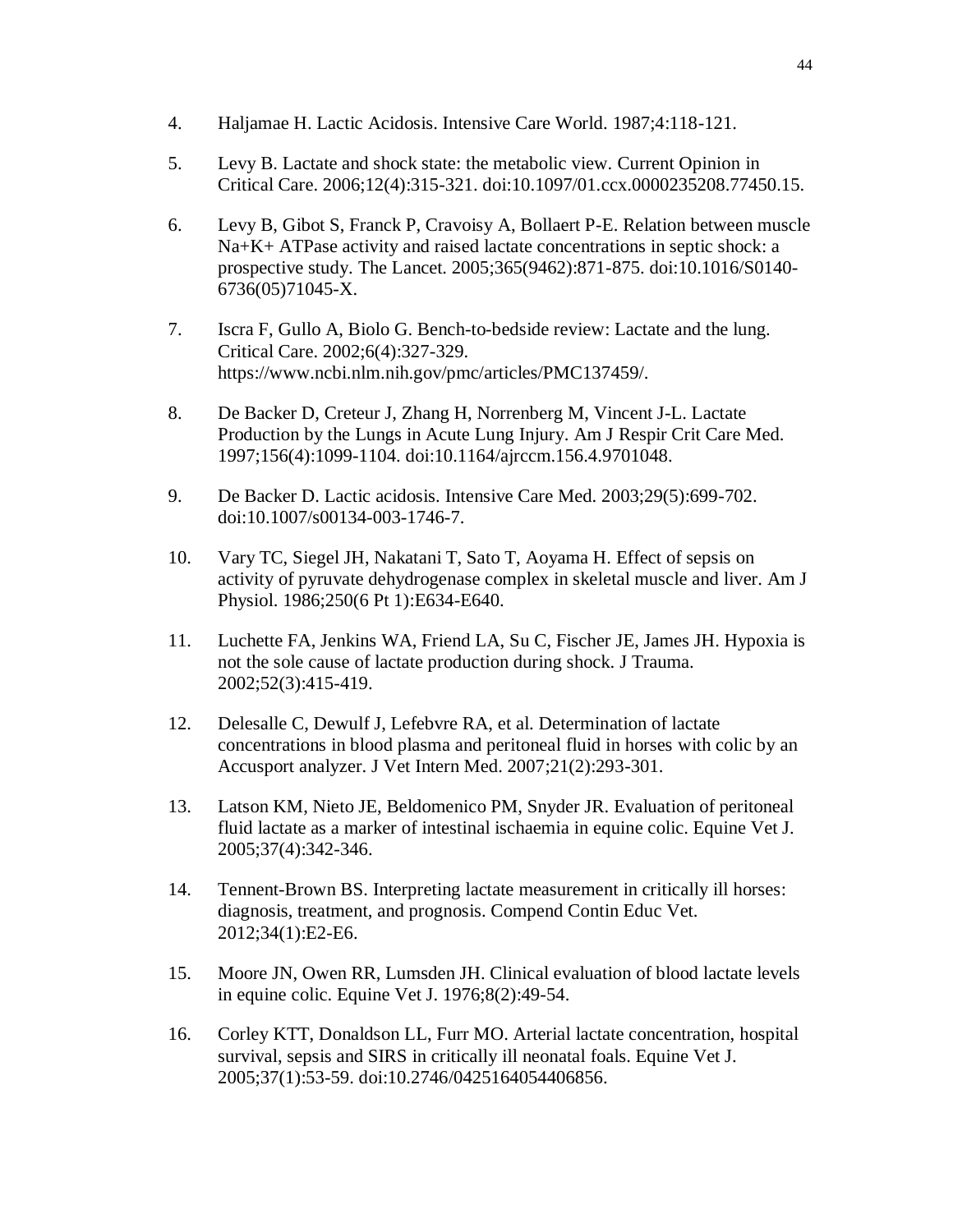- 17. Viu J, Armengou L, Ríos J, Cesarini C, Jose-Cunilleras E. Acid base imbalances in ill neonatal foals and their association with survival. Equine Vet J. 2015;49(1):51-57. doi:10.1111/evj.12542.
- 18. Wotman K, Wilkins PA, Palmer JE, Boston RC. Association of Blood Lactate Concentration and Outcome in Foals. J Vet Intern Med. 2009;23(3):598-605. doi:10.1111/j.1939-1676.2009.0277.x.
- 19. Henderson ISF, Franklin RP, Wilkins PA, Boston RC. Association of hyperlactatemia with age, diagnosis, and survival in equine neonates. Journal of Veterinary Emergency and Critical Care. 2008;18(5):496-502. doi:10.1111/j.1476-4431.2008.00349.x.
- 20. Tennent-Brown BS, Wilkins PA, Lindborg S, Russell G, Boston RC. Sequential Plasma Lactate Concentrations as Prognostic Indicators in Adult Equine Emergencies. J Vet Intern Med. 2010;24(1):198-205. doi:10.1111/j.1939-1676.2009.0419.x.
- 21. Hashimoto-Hill S, Magdesian KG, Kass PH. Serial Measurement of Lactate Concentration in Horses with Acute Colitis. J Vet Intern Med. 2011;25(6):1414-1419. doi:10.1111/j.1939-1676.2011.00808.x.
- 22. Hunter BG, Schlipf JW Jr, Cebra C. Comparison of transverse facial venous sinus and jugular blood values in healthy and critically ill horses. Equine Vet J. 2013;45:15-19. doi:10.1111/evj.12163.
- 23. Lascola KM, Vander Werf K, Freese S, Morgera A, Schaeffer DJ, Wilkins P. Comparison of jugular and transverse facial venous sinus blood analytes in healthy and critically ill adult horses. Journal of Veterinary Emergency and Critical Care. 2017;27(2):198-205. doi:10.1111/vec.12588.
- 24. Walesby HA, Hillmann DJ, Blackmer JM, Williams J. The transverse facial venous sinus: an alternative location for blood collection in the horse. Equine Veterinary Education. 2007;19(2):100-102. doi:10.2746/095777307X182284.
- 25. Dahan R, Sutton GA, Oreff GL, Kelmer G. Agreement among three different equine venipuncture sites with regard to measurement of packed cell volume and total solids. Aust Vet J. 2015;93(4):109-111. doi:10.1111/avj.12303.
- 26. Hughes D, Rozanski ER, Shofer FS, Laster LL, Drobatz KJ. Effect of sampling site, repeated sampling, pH, and PCO2 on plasma lactate concentration in healthy dogs. Am J Vet Res. 1999;60(4):521-524.
- 27. Sachs EKJ, Julius TM, Claypool S-PA, Clare MC. Comparison of cephalic and jugular plasma lactate concentrations in sick cats: a pilot study. Journal of Veterinary Emergency and Critical Care. 2017;27(2):193-197. doi:10.1111/vec.12582.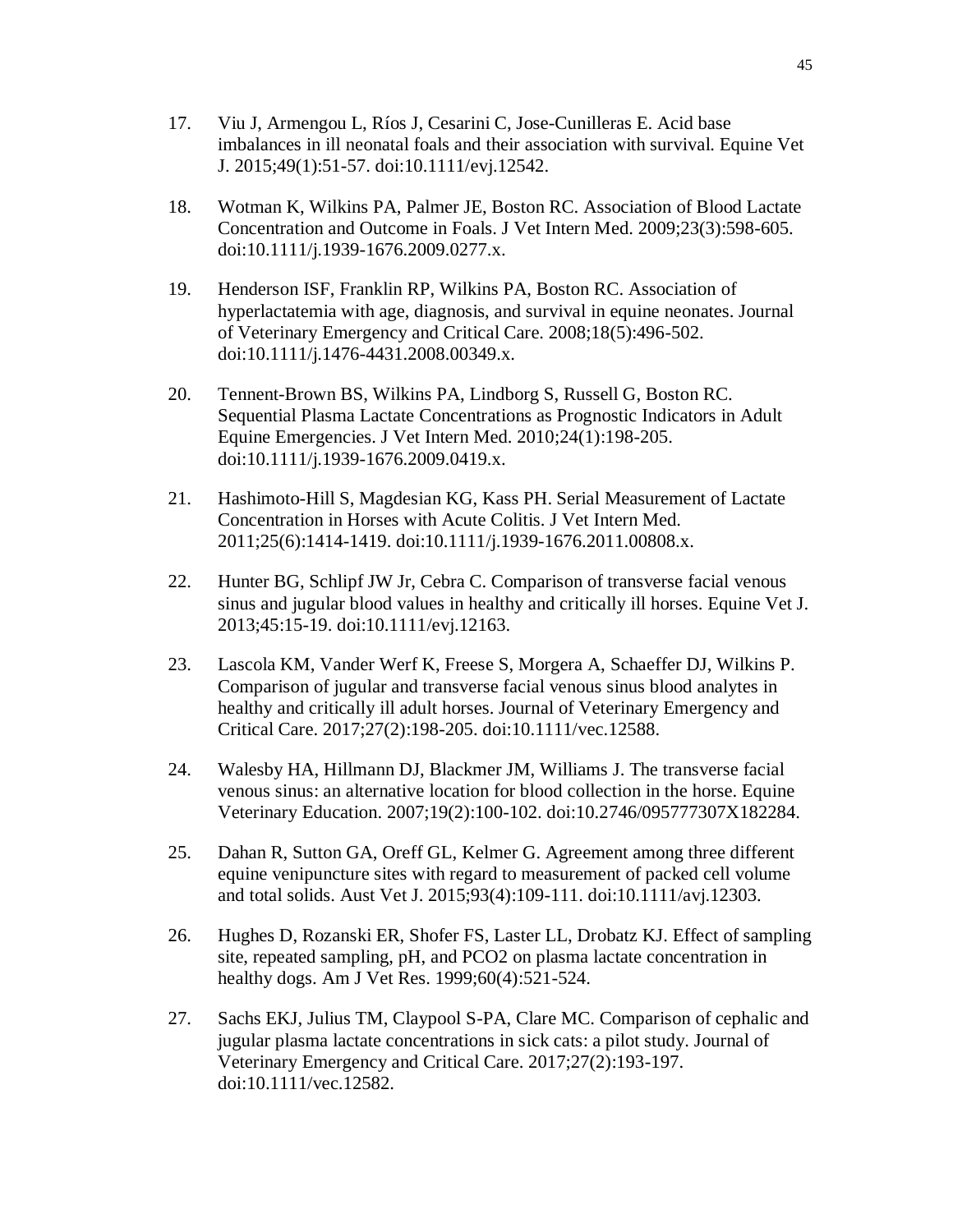28. Manikis P, Jankowski S, Zhang H, Kahn RJ, Vincent J-L. Correlation of serial blood lactate levels to organ failure and mortality after trauma. The American Journal of Emergency Medicine. 1995;13(6):619-622. doi:10.1016/0735- 6757(95)90043-8.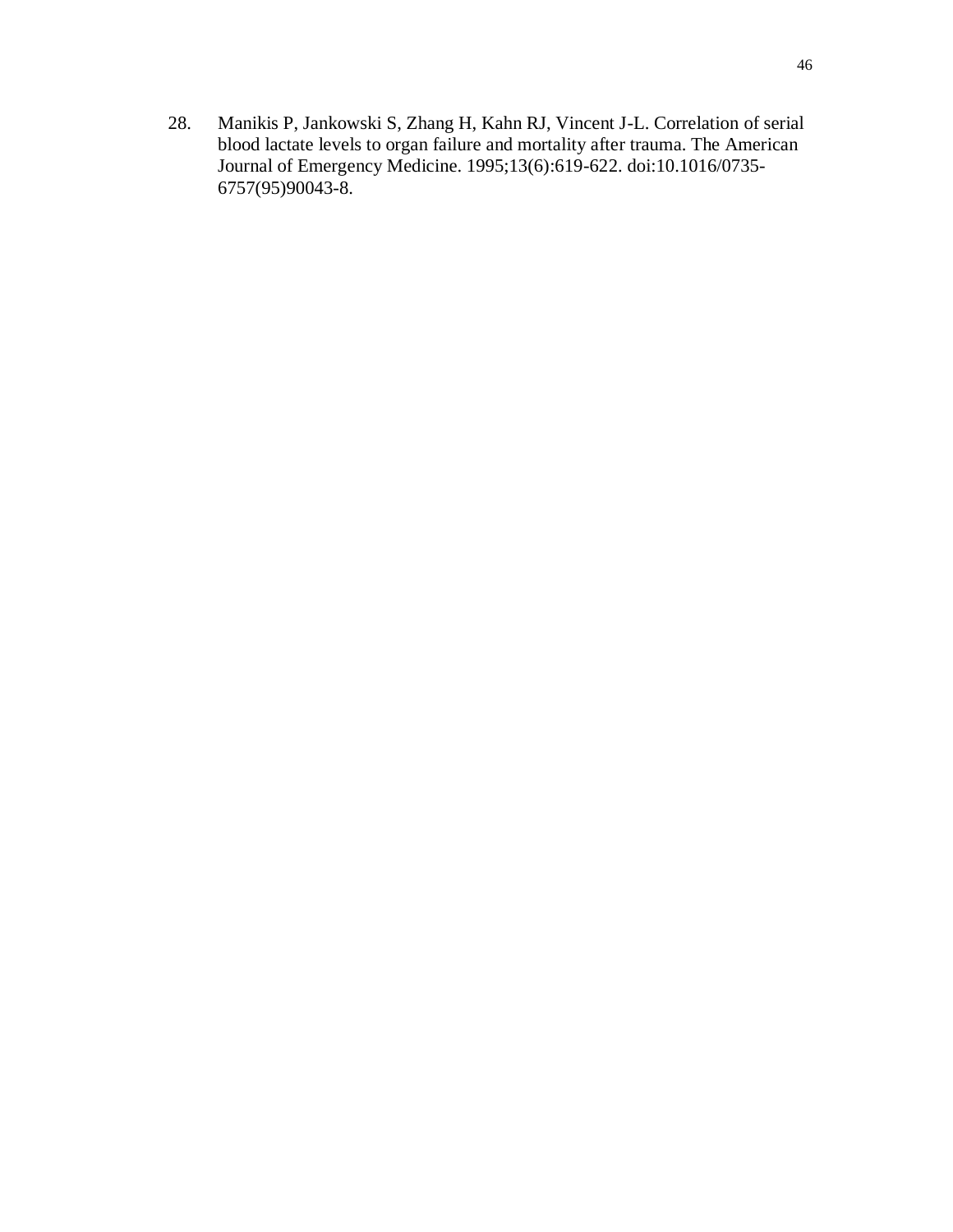# 3. CHANGES IN LACTATE IN HORSES UNDERGOING PROLONGED STANDING SEDATION

## 3.1 Introduction

Alpha-2 adrenergic agonists including xylazine, romifidine, detomidine, and met-detomidine are commonly used sedatives, analgesics and anesthetic premedications in veterinary medicine. In equine medicine, detomidine is commonly used for standing procedures as a means of standing sedation and chemical restraint  $<sup>1</sup>$ .</sup> Activation of  $\alpha$ -2 adrenergic receptors has a variety of effects depending on the location and the type of the receptor. If the pre-synaptic receptor is activated there is inhibition of the release of the catecholamines, norepinephrine and epinephrine, resulting in vasodilation and slowing gastrointestinal motility  $\frac{1}{1}$ . If the post-synaptic receptor is activated sedation, analgesia, decreased anxiety, inhibition of insulin release and vasoconstriction is appreciated  $\frac{1}{1}$ . The inhibition of insulin results in a transient but significant hyperglycemia that is reversible with the administration of α-2 antagonists <sup>2</sup>.

There are three different sub-types of  $\alpha$ -2 receptors ( $\alpha$ -2A, -2B, and -2C), however detomidine is considered a non-discriminatory agonist and will bind to all three subtypes and these receptors are responsible for different responses  $^1$ . Alpha-2A receptors largely are responsible for sedation, inhibition of insulin secretion, neuroprotection and sympathetic responses  $1,3$ . Alpha-2B receptors mediate spinal analgesia and vasoconstriction and  $\alpha$ -2C receptors play a role in pain modulation,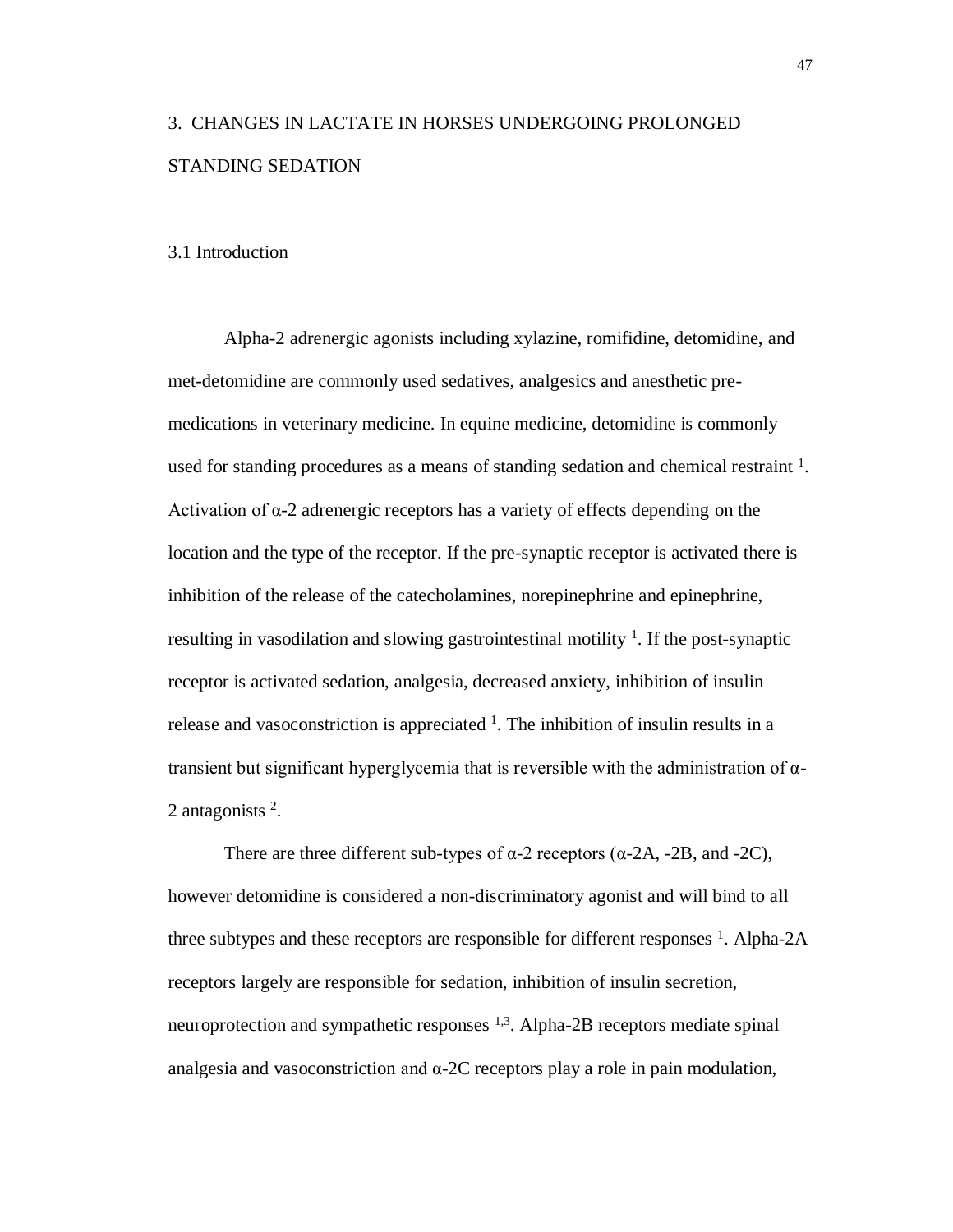locomotor activity suppression and catecholamine release from the adrenal medulla <sup>1,3</sup>. Therefore, with detomidine binding non-discriminately to all three receptor subtypes a wide range of effects can be seen.

Detomidine is used frequently in horses for the purposes of standing sedation and when provided as a single intravenous dose it has a half-life of approximately 30 minutes <sup>4</sup>. This half-life can be extended to 60 minutes, albeit with a lower peak plasma concentration, if administered intramuscularly <sup>4</sup>. Therefore, when medium duration (20-40 minutes) sedation is required in clinically stable horses, intravenous detomidine is well suited for this purpose. If more prolonged sedation is required, this can be achieved through repeated bolus administration or by using a continuous infusion. The continuous infusion is considered superior to intermittent bolus techniques for prolonged sedation (such as for standing surgical procedures), due to the steady plane of sedation and analgesia achieved  $1,2,5$ . This method limits movement of the patient during procedures and provides the clinician with the ability to rapidly increase or decrease the plane of sedation by changing the rate of the intravenous infusion without the need of administering reversal agents $1,2,5$ .

Long term sedation with a non-selective  $α-2$  agonist, such as detomidine, can lead to side effects due to their non-discriminatory binding. Previous studies have documented significant decreases in heart rate, respiratory rates and circulating catecholamine and plasma insulin concentrations and increases in circulating glucose and lactate parameters  $2,4,6,7$ . While these changes were statistically significant, not all changes were clinically relevant. For example, frequently the lactate values, heart rate and respiratory rates were reported to be significantly different from their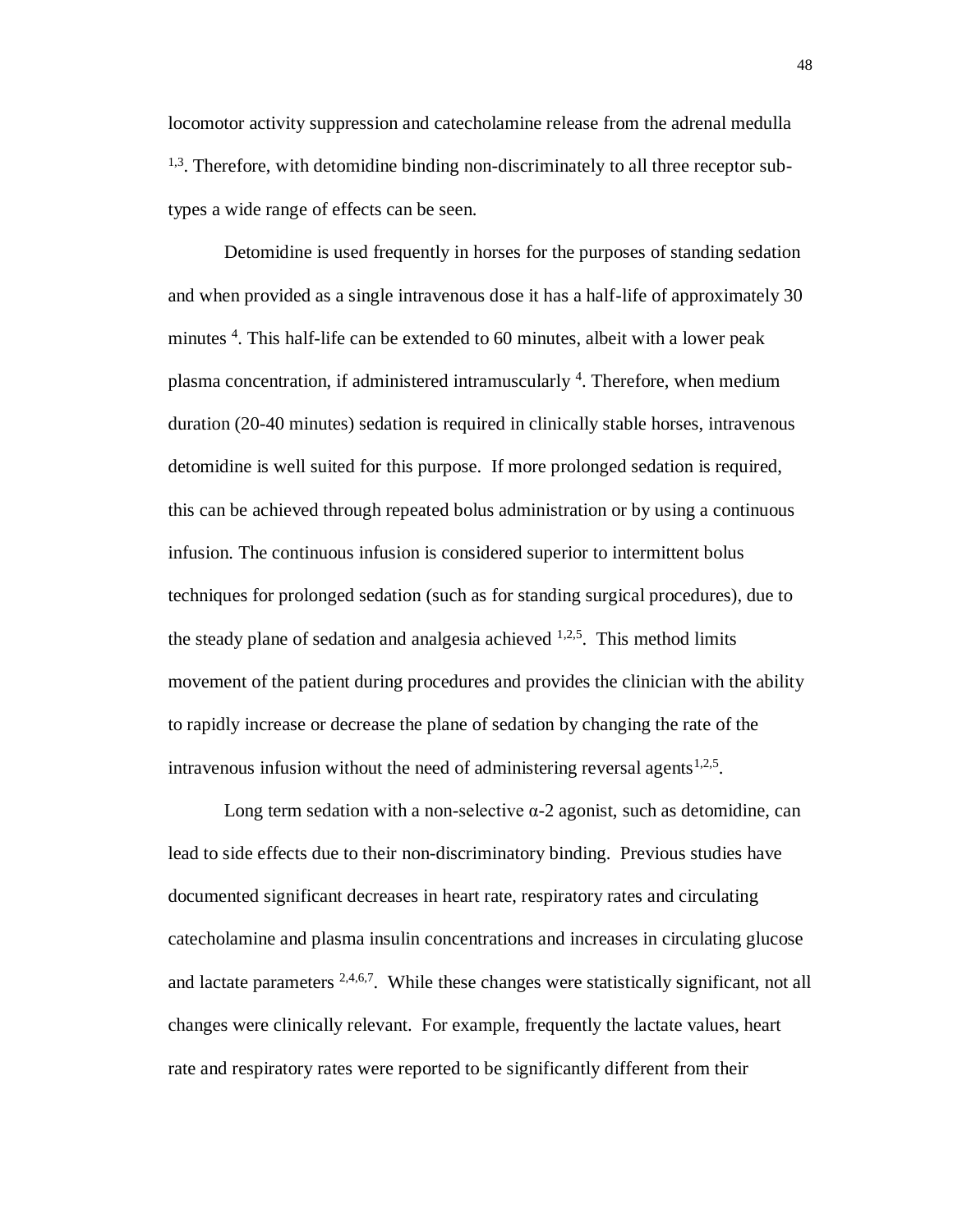baseline values but they were still within the normal reference range for horses and therefore not considered clinically significant  $2.7$ . To the author's knowledge, the effects of long term sedation with a continuous infusion of detomidine beyond 60 minutes on lactate, hear and respiratory rate are unknown<sup>7</sup>. Commonly, standing surgical procedures require more than 60 minutes considering sterile site preparation, surgical procedure and site closure. Therefore, the purpose of the study was to examine the effects of long-term standing sedation in healthy, adult horses. We hypothesized that with prolonged sedation a continual increase in lactate and glucose would measure above normal reference ranges. However, other measures of sedation, such as heart rate, respiratory rate and blood pressure would not be significantly altered with increased time.

### 3.2 Materials and Methods

### 3.2.1 Funding and Approval

All funding was received through Oregon State University, College of Veterinary Medicine Start-Up Funds through Dr. John W. Schlipf and through the Oregon State University, Department of Clinical Sciences Resident Research Grants. No conflicts of interest are declared. The study and all protocols used were approved by the Oregon State University Institutional Animal Care and Use Committee (IACUC) ACUP 4774.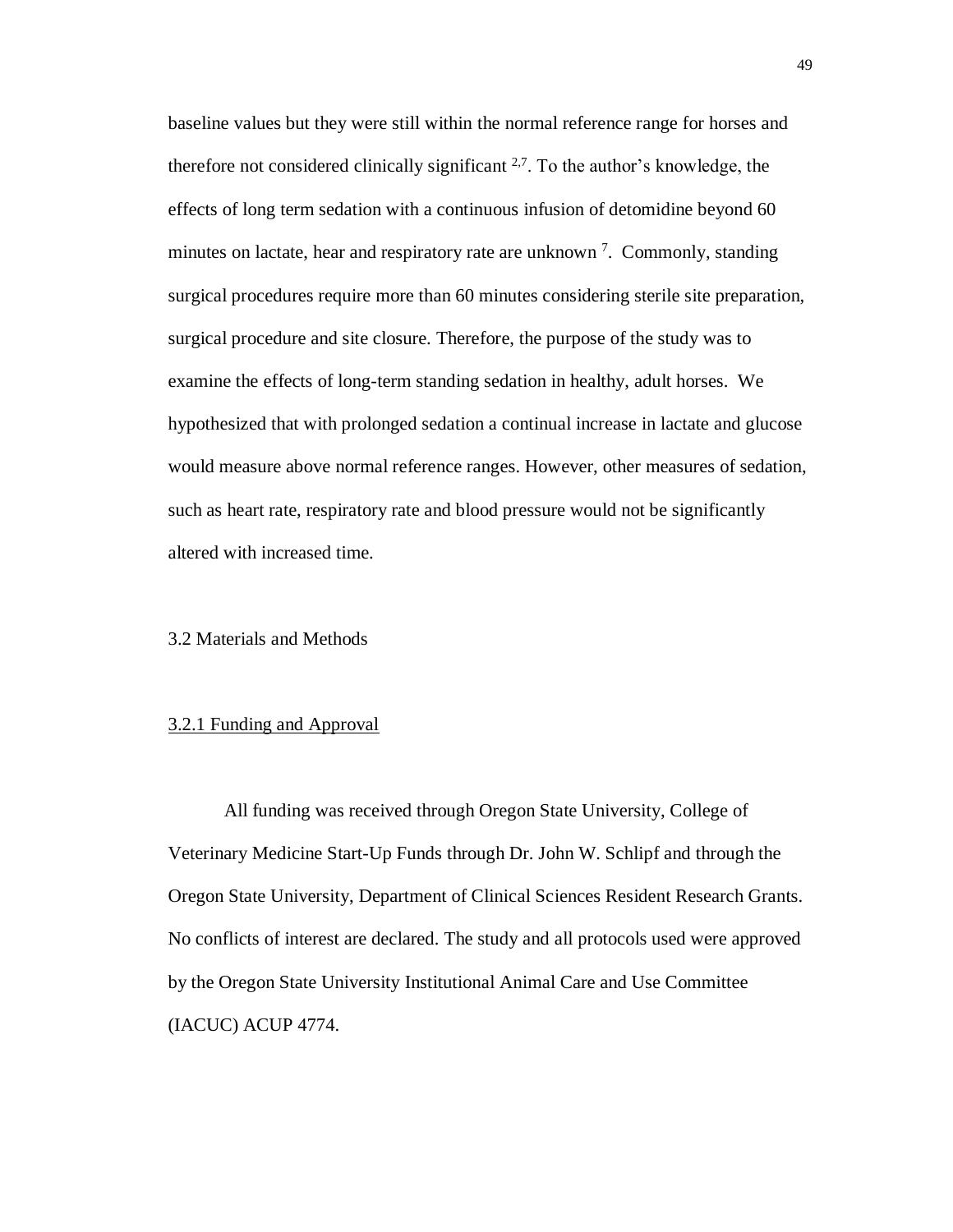Eight healthy, mature, full-sized horses from the Oregon State University, College of Veterinary Medicine teaching herd were selected for use in this study. Horses ranged in age from 10 to 21 years old. Three were geldings and the remaining five were mares. The breeds represented comprised of: Quarter Horse (3), Paint (2), Mustang (1), Thoroughbred (1), and Mixed Breed (1).

#### 3.2.3 Study Protocol

 $\overline{a}$ 

Prior to initiating the sedation protocol, each horse had a physical examination to ensure they were free of any signs of illness or systemic disease. A 16-gauge intravenous catheter was then aseptically placed into each jugular vein and sutured in place. Following placement of the catheters, a tail cuff was placed around the base of the tail and a non-invasive blood pressure  $(NIBP)^3$  measurement was taken. Three milliliters of waste blood was removed from the catheter, the initial (T0) blood sample was collected, the catheter was flushed, and a loading dose  $(15 \mu g/kg)$  of detomidine was administered through the catheter. The horse was then placed into the stocks for restraint and started on a detomidine continuous rate infusion at a rate of 5.0 mg/hour for the first 60 minutes of the infusion. The dose was then increased after the first 60 minutes to 6 mg/hour for the remaining 3 hours of the infusion. Blood was collected in the same manner as the first sample from the intravenous catheter

<sup>&</sup>lt;sup>3</sup> Cardell<sup>®</sup> 9401 Blood Pressure Monitor. Midmark Coorporation: Versailles, Ohio.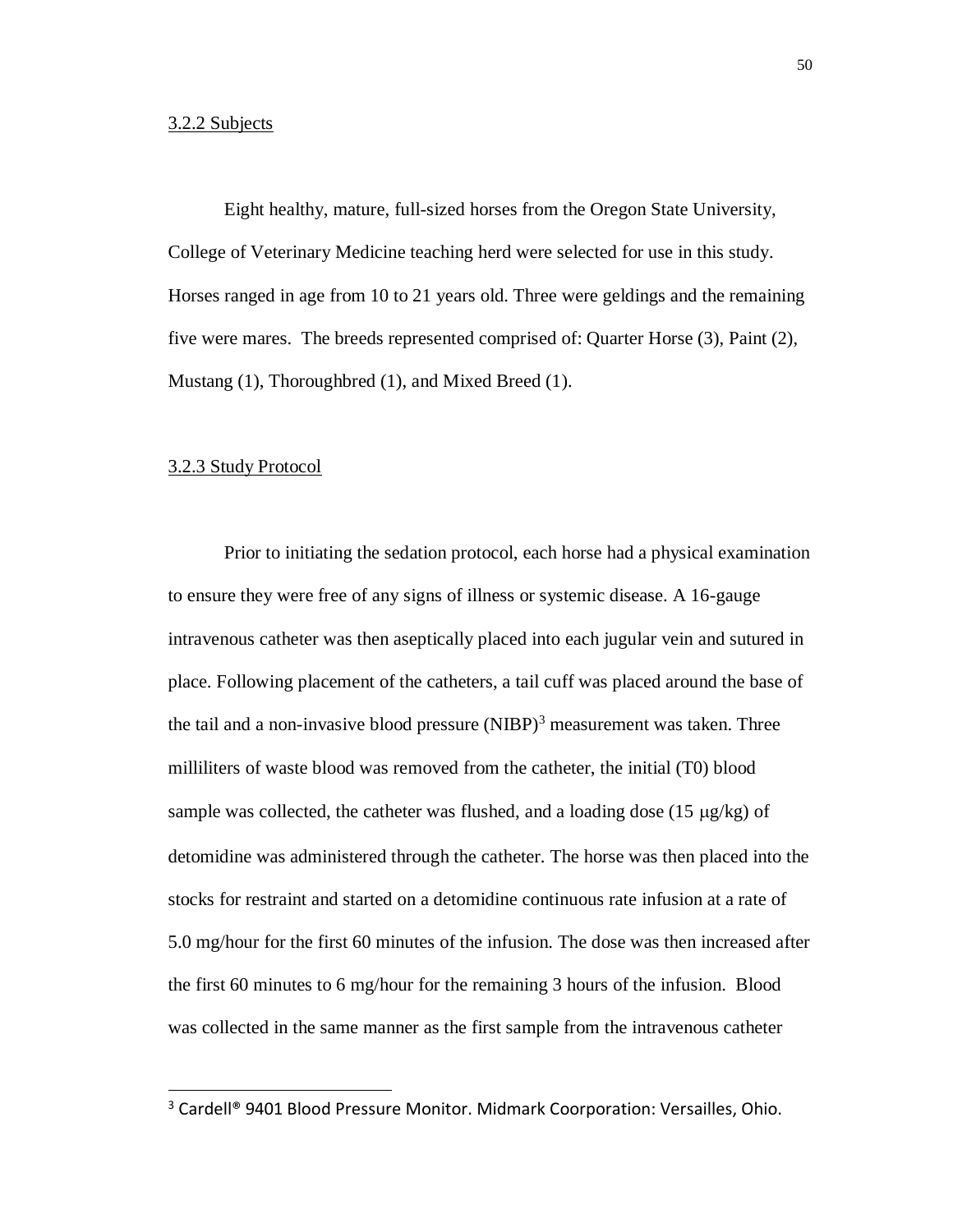that was not connected to the infusion pump after the first hour (T60) and then every 30 minutes thereafter for full blood gas analysis and lactate measurements (T90, 120, 150, 180, 210, and 240). Lactate measurements were performed on the available hospital blood gas machine<sup>4</sup> as well as on a handheld lactate meter<sup>5</sup> that has been previously validated for use in horses.

Throughout the infusion, the horses were constantly monitored for signs of excessive sedation so the infusion could be decreased, if needed. A complete physical examination (temperature, heart rate, respiratory rate, mucous membrane color and capillary refill time, abdominal and thoracic auscultation and digital pulse palpation) was done every 15 minutes throughout the infusion with NIBP measurements taken at the same time. A final physical examination and NIBP measurement was obtained 15 minutes following cessation of the infusion (T255) to ensure the sedation was decreasing and the animals were becoming more alert.

After the continuous infusion was finished, the intravenous catheters were removed and the horses remained in the stocks until they were alert enough to safely walk back to their stalls. All horses were monitored closely overnight for complications related to the procedure or their intravenous catheters. If no complications were noted, they returned to their regular turn out and feeding regimen the following day. The pre-samples collected at time 0 served as internal controls, since they were collected prior to any drug administration.

 $\overline{a}$ 

<sup>&</sup>lt;sup>4</sup> Element POC<sup>®</sup> Blood Gas & Electrolyte Analyzer. Heska (Cuattro) Corporation: Loveland, Colorado.

<sup>&</sup>lt;sup>5</sup> Lactate Scout+ Lactate Analyzer®. EKF Diagnostics: Leipzig, Germany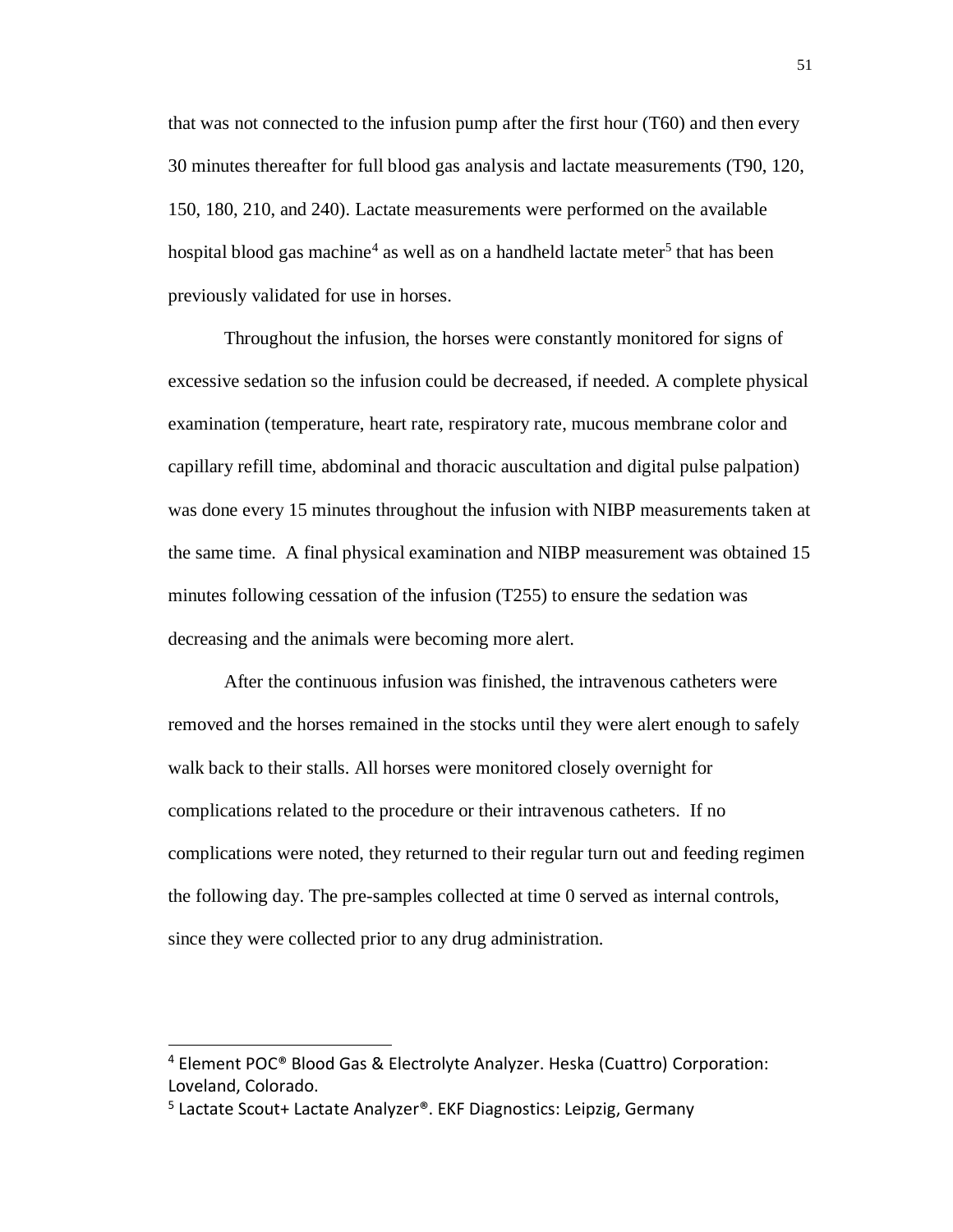### 3.2.4 Statistical Analysis

Values including physical examination parameters, lactate, glucose, venous oxygen, carbon dioxide and oxygen saturation were recorded into Microsoft Excel for analysis using both a one sample t-test on paired data. Maximum and minimum values and their difference for each variable were recorded and the means for each parameter were calculated in Microsoft Excel. The threshold for statistical significance was set for each variable at  $p \le 0.05$ .

3.3 Results

### 3.3.1 Sedation Protocol

All horses tolerated the procedure well. No horse was deemed to be excessively sedated during the procedure and no complications were noted following the conclusion of the study. Based on behavioral characteristics all horses were considered to be less sedated than anticipated, especially during the second half of the continuous infusion.

### 3.3.2 Lactate

Lactate increased from baseline in every horse (Table 3.1). However, at no time point in any horse did the value increase above the upper limit of the normal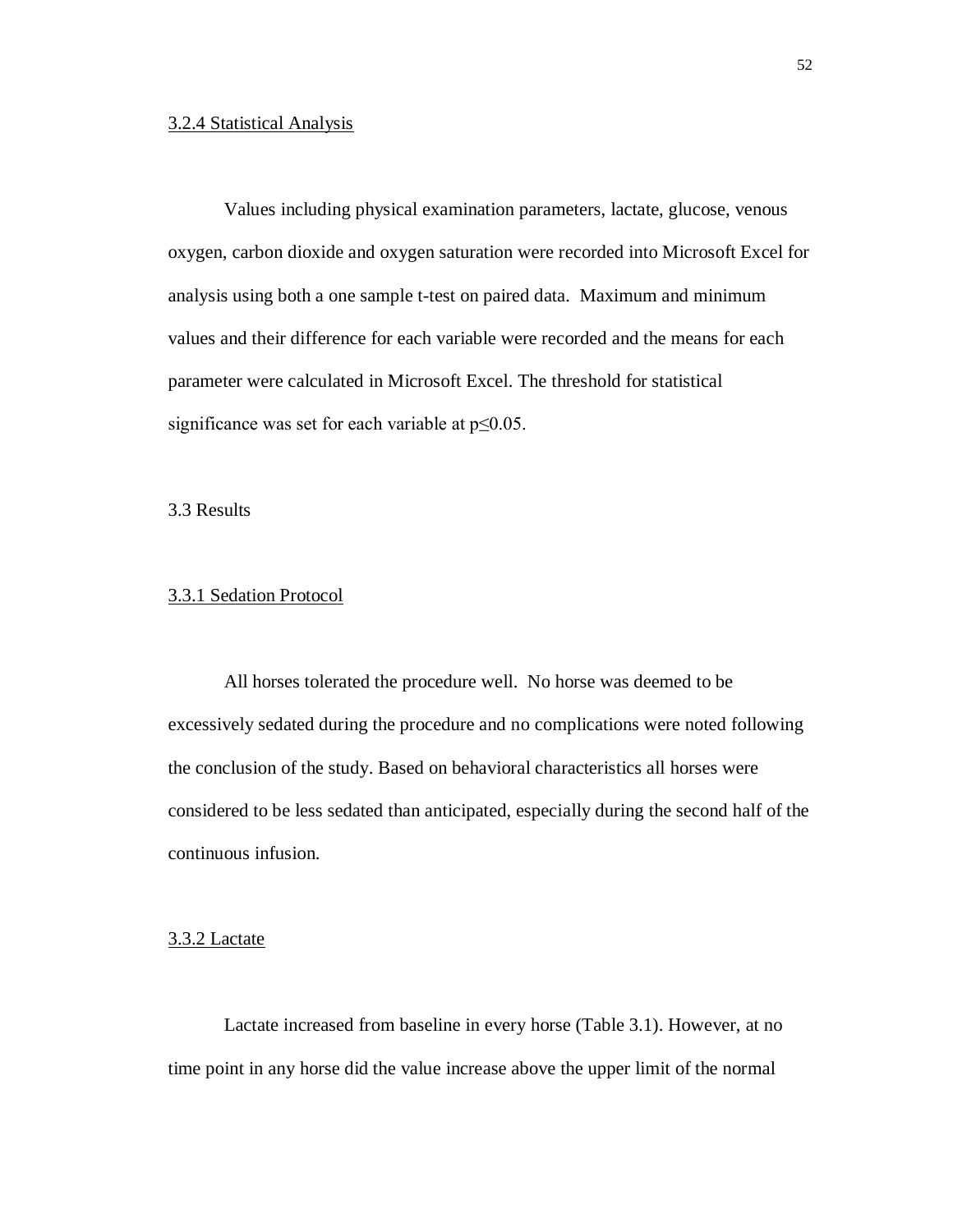reference range. Based on both a one- and two-tailed paired t-test, the increase in lactate was statistically significant  $(p=0.05)$ . The average lactate at the initiation of the study (T0) was 0.94 mmol/L and the average maximum lactate achieved throughout the infusion was 1.3 mmol/L with an average increase of 0.3 mmol/L for each horse. While these values are significantly different, the clinical relevance of these values and changes is likely negligible because all values remained within the normal reference range of <2.0 mmol/L.

| <b>Horse</b><br><b>Number</b> | Lactate (min)<br>(mmol/L) | Lactate (max)<br>(mmol/L) | <b>Difference</b><br>(mmol/L) |
|-------------------------------|---------------------------|---------------------------|-------------------------------|
| $\mathbf{1}$                  | 0.80                      | 1.9                       | 1.1                           |
| $\overline{2}$                | 1.00                      | 1.1                       | 0.1                           |
| 3                             | 1.20                      | 1.6                       | 0.4                           |
| 4                             | 0.90                      | 1.1                       | 0.2                           |
| 5                             | 0.90                      | 1.2                       | 0.3                           |
| 6                             | 0.80                      | 1.0                       | 0.2                           |
| $\overline{7}$                | 1.00                      | 1.0                       | 0.0                           |
| 8                             | 0.90                      | 1.1                       | 0.2                           |

Table 3.1: Lactate Minimum and Maximum Values

### 3.3.3 Other Variables

Other blood gas variables investigated in the study included venous oxygenation measures such as partial pressure of venous oxygen and carbon dioxide, venous oxygen saturation and blood glucose measurements. All these values were significantly different over time but the only value that was clinically significant was glucose (p<0.05). The average minimum partial pressure of oxygen was 32.3 mmHg, the average maximum was 41.5 mmHg, with an average change of approximately 9.2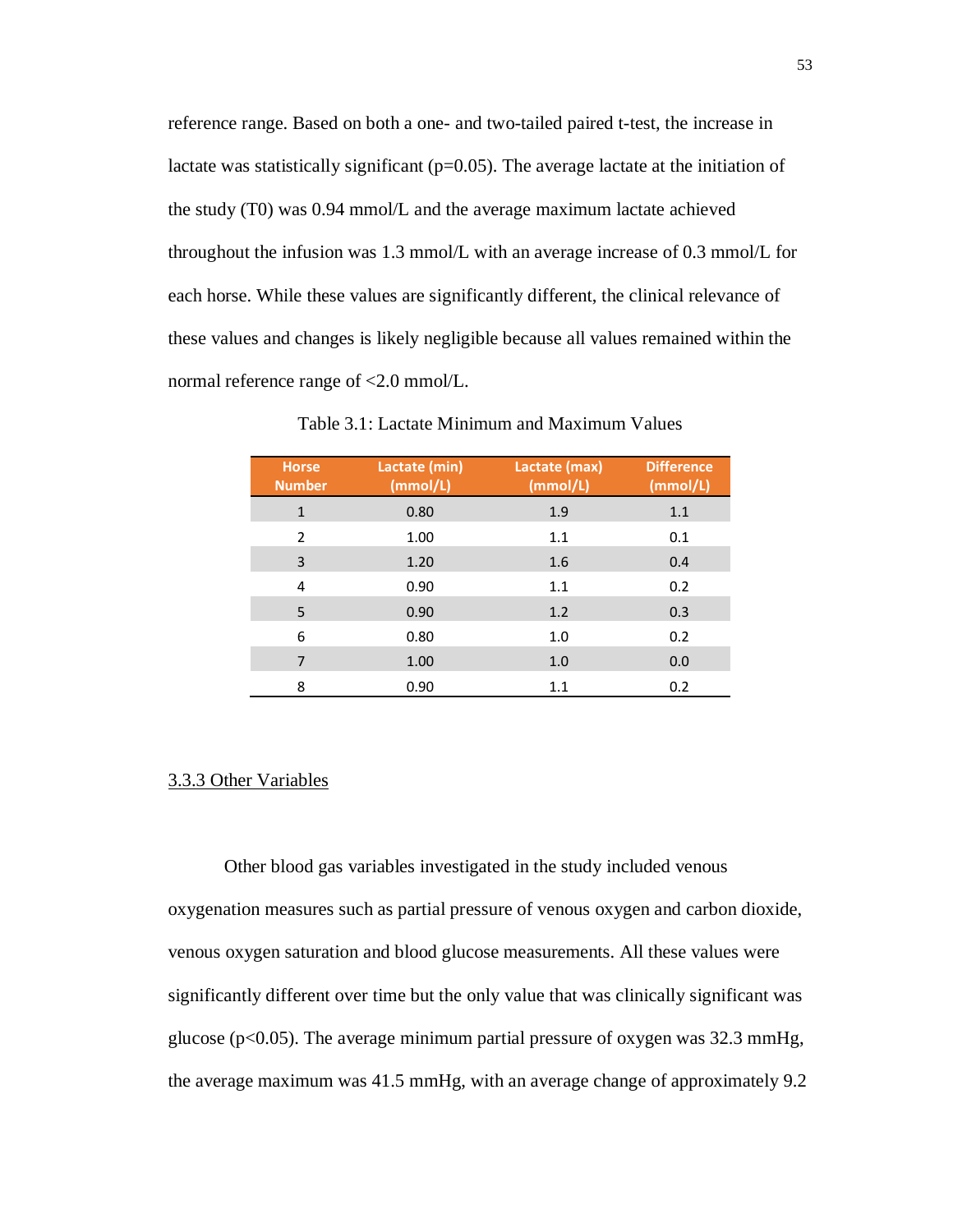mmHg for each subject (Table 3.2). The minimum oxygen value usually occurred at T0 and the maximal values usually occurred around the mid-point of the infusion. For the partial pressure of carbon dioxide, the average minimum was 47.0 mmHg, the average maximum was 55.6 mmHg, with an average difference of 8.6 mmHg for each subject (Table 3.3). Similar to oxygen, the minimum value was typically at T0 and the maximum value typically occurred at the end of the infusion. The oxygen saturation had an average minimum of 60.5%, maximum of 76.7%, and average difference of 16.2% (Table 3.4). For glucose, the average minimum was  $87.6 \text{ mg/dL}$ , the average maximum was 244.1 mg/dL, with an average difference of 156.5 mg/dL (Figure 7). This demonstrates an almost 3-fold increase in blood glucose over the course of the infusion (Table 3.5) and all values were above renal threshold by 90 minutes (the as demonstrated by the horizontal dashed line in Figure 7).

For physical exam data, the mean temperature, heart rate, and pulse rate all decreased but remained within normal limits (Table 3.6). The average systolic, and mean arterial pressures for all 8 horses decreased significantly when compared to the values obtained at Time 0 (baseline)  $(p<0.05)$ . The average diastolic pressure also decreased, but was not considered significant (p=0.064) (Table 3.6).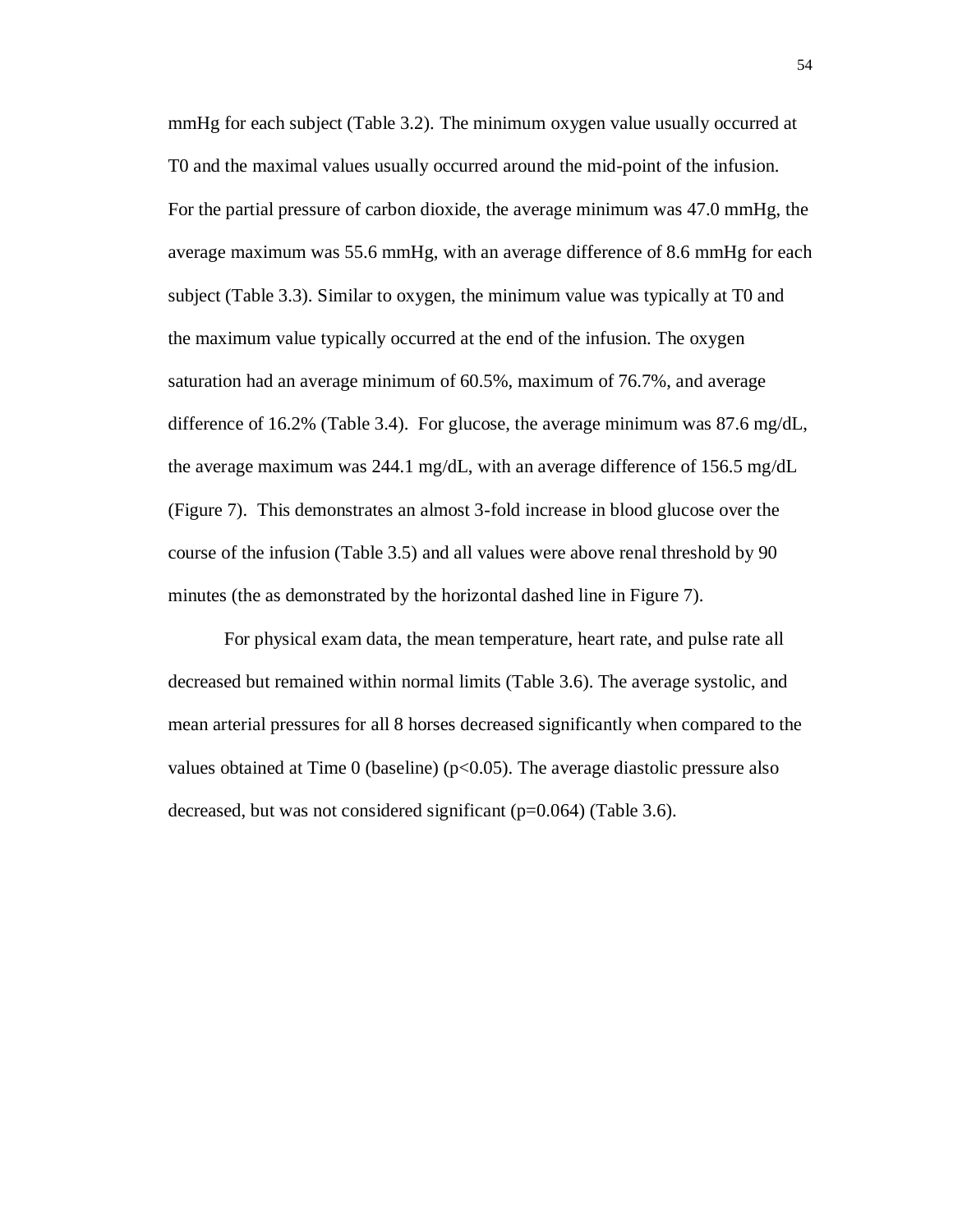| <b>Horse</b><br><b>Number</b> | <b>Oxygen (Min)</b><br>(mmHg) | <b>Oxygen (Max)</b><br>(mmHg) | <b>Difference</b><br>(mmHg) |
|-------------------------------|-------------------------------|-------------------------------|-----------------------------|
| $\mathbf{1}$                  | 42.2                          | 49.4                          | 7.2                         |
| 2                             | 29.6                          | 34.7                          | 5.1                         |
| 3                             | 33.3                          | 41.5                          | 8.2                         |
| 4                             | 38.5                          | 45.9                          | 7.4                         |
| 5                             | 23.4                          | 36.6                          | 13.2                        |
| 6                             | 35.1                          | 45.7                          | 10.6                        |
| 7                             | 26.7                          | 39.2                          | 12.5                        |
| 8                             | 29.3                          | 38.8                          | 9.5                         |

# Table 3.2: Changes in Partial Pressure of Oxygen

# Table 3.3: Changes in Partial Pressure of Carbon Dioxide

| Horse<br><b>Number</b> | $CO2$ (min)<br>(mmHg) | $CO2$ (Max)<br>(mmHg) | <b>Difference</b><br>(mmHg) |
|------------------------|-----------------------|-----------------------|-----------------------------|
| $\mathbf{1}$           | 50.4                  | 60.7                  | 10.3                        |
| $\overline{2}$         | 46.1                  | 57.7                  | 11.6                        |
| 3                      | 42.1                  | 52.7                  | 10.6                        |
| 4                      | 48.2                  | 54.8                  | 6.6                         |
| 5                      | 47.7                  | 51.8                  | 4.1                         |
| 6                      | 48.2                  | 55.9                  | 7.7                         |
| $\overline{7}$         | 45.8                  | 55.6                  | 9.8                         |
| 8                      | 47.2                  | 55.5                  | 8.3                         |

# Table 3.4: Changes in Venous Oxygen Saturation

| <b>Horse</b><br><b>Number</b> | <b>O2 Saturation (Min)</b><br>(%) | <b>O2 Saturation (Max)</b><br>(%) | <b>Difference</b><br>(%) |
|-------------------------------|-----------------------------------|-----------------------------------|--------------------------|
| $\mathbf{1}$                  | 77.1                              | 83.9                              | 6.8                      |
| 2                             | 57.8                              | 69.4                              | 11.6                     |
| 3                             | 67.4                              | 79.5                              | 12.1                     |
| 4                             | 72.0                              | 80.6                              | 8.6                      |
| 5                             | 40.3                              | 69.4                              | 29.1                     |
| 6                             | 65.8                              | 82.3                              | 16.5                     |
| 7                             | 48.6                              | 74                                | 25.4                     |
| 8                             | 55.0                              | 74.1                              | 19.1                     |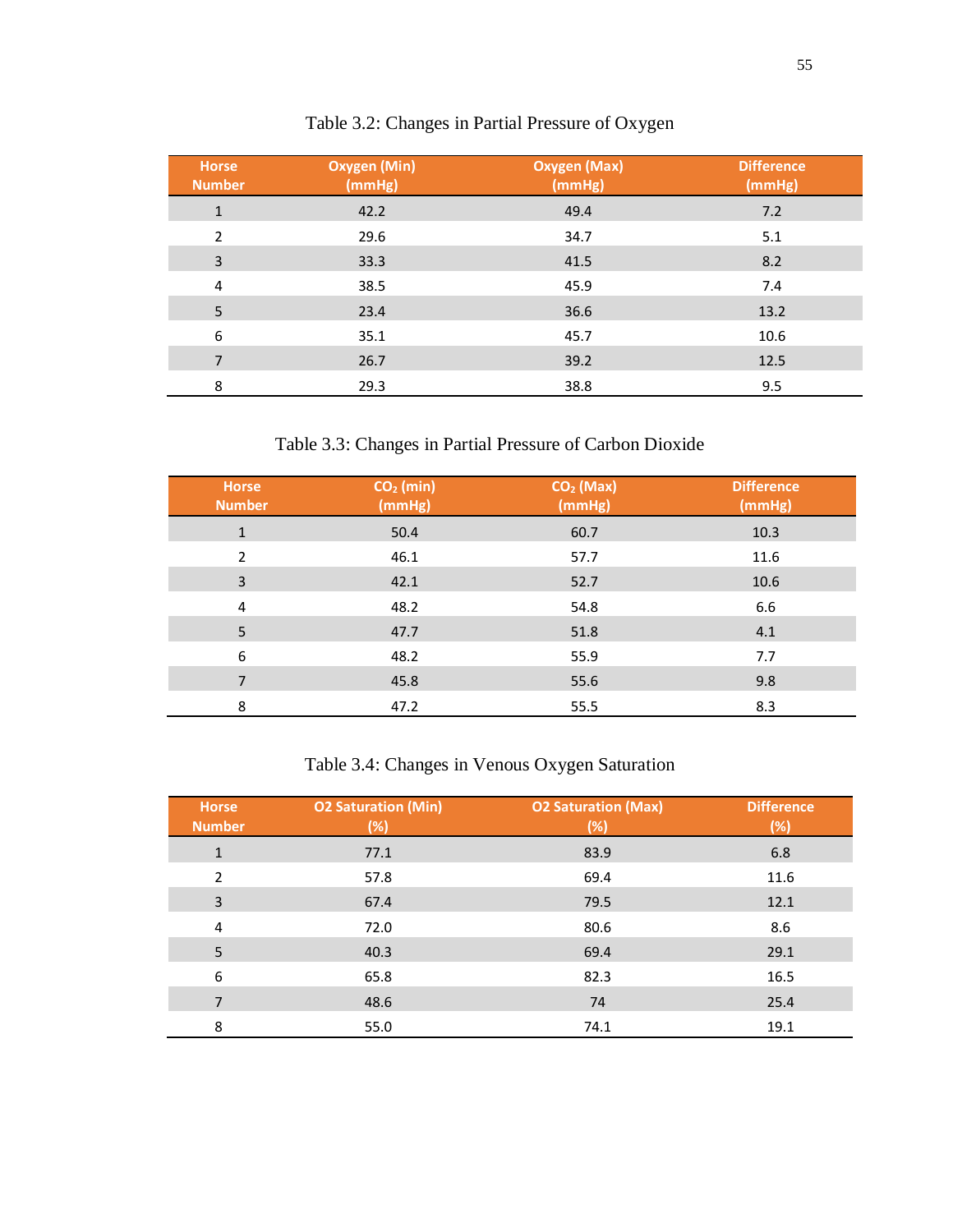| <b>Horse</b><br><b>Number</b> | <b>Glucose (min)</b><br>(mg/dL) | <b>Glucose (max)</b><br>(mg/dL) | <b>Difference</b><br>(mg/dL) |
|-------------------------------|---------------------------------|---------------------------------|------------------------------|
| $\mathbf{1}$                  | 91                              | 291                             | 200                          |
| $\overline{2}$                | 80                              | 178                             | 98                           |
| 3                             | 69                              | 322                             | 253                          |
| 4                             | 88                              | 253                             | 165                          |
| 5                             | 90                              | 272                             | 182                          |
| 6                             | 101                             | 225                             | 124                          |
| 7                             | 91                              | 205                             | 114                          |
| 8                             | 91                              | 207                             | 116                          |

# Table 3.5: Changes in Blood Glucose

Figure 7: Glucose Changes Over Time

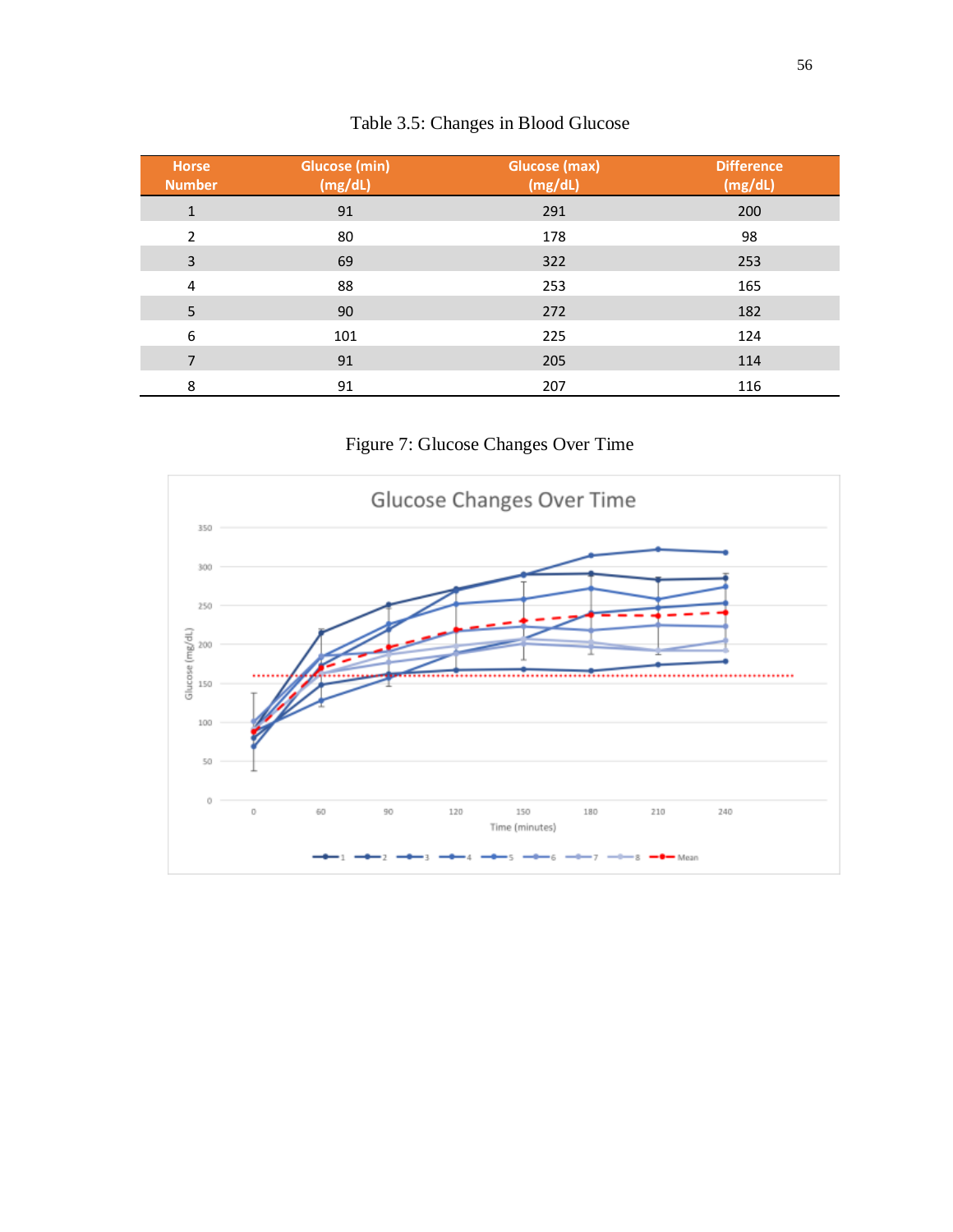| <b>Horse</b><br><b>Number</b> | <b>Mean</b><br>Temp<br>(F) | <b>Mean</b><br><b>Pulse</b><br>( / min) | Mean<br><b>Respiratory Rate</b><br>( / min) | <b>TO Systolic</b><br>Pressure<br>(mmHg) | <b>TO Diastolic</b><br>Pressure<br>(mmHg) | <b>TO MAP</b><br>(mmHg) | <b>Mean Sedated Systolic</b><br>Pressure (mmHg) | <b>Mean Sedated</b><br><b>Diastolic Pressure</b><br>(mmHg) | <b>Mean Sedated</b><br>MAP (mmHg) |
|-------------------------------|----------------------------|-----------------------------------------|---------------------------------------------|------------------------------------------|-------------------------------------------|-------------------------|-------------------------------------------------|------------------------------------------------------------|-----------------------------------|
| $\mathbf{1}$                  | 97.4                       | 36.0                                    | 12.5                                        | 135                                      | 121                                       | 129                     | 86.71                                           | 42.71                                                      | 56.71                             |
| $\overline{2}$                | 97.0                       | 28.5                                    | 12.0                                        | 137                                      | 119                                       | 123                     | 86.14                                           | 68.57                                                      | 74.29                             |
| 3                             | 98.5                       | 36.5                                    | 12.0                                        | 130                                      | 106                                       | 113                     | 97.14                                           | 61.29                                                      | 73.14                             |
| 4                             | 97.8                       | 36.0                                    | 16.5                                        | 122                                      | 79                                        | 94                      | 118.43                                          | 76.57                                                      | 91.43                             |
| 5                             | 97.6                       | 25.5                                    | 11.5                                        | 101                                      | 81                                        | 89                      | 86.71                                           | 72.00                                                      | 77.57                             |
| 6                             | 96.8                       | 25.5                                    | 13.0                                        | 103                                      | 77                                        | 84                      | 86.71                                           | 55.29                                                      | 63.86                             |
| $\overline{7}$                | 99.6                       | 31.0                                    | 11.0                                        | 167                                      | 92                                        | 121                     | 86.71                                           | 88.14                                                      | 98.86                             |
| 8                             | 99.1                       | 31.5                                    | 10.5                                        | 95                                       | 60                                        | 63                      | 86.71                                           | 76.43                                                      | 81.00                             |

Table 3.6: Physical Exam Summary Data

### 3.4 Discussion

Alpha-2 adrenergic agonists such as xylazine and detomidine have previously demonstrated significant cardiovascular effects in horses 8-10. Detomidine is considered to be approximately 10 times more potent than xylazine and has a greater specificity for  $\alpha$ -2 receptors with a longer duration of effects <sup>9</sup>. Following administration of these drugs a decreased heart rate, increased incidence of seconddegree atrioventricular (AV) block, reduced cardiac output and transient hypertension followed by prolonged hypotension are commonly seen  $8,11,12$ . Both of these medications are non-specific  $\alpha$ -2 adrenergic agonists and stimulation of these receptors can induce a wide variety of effects including sedation, analgesia, decreased anxiety, hypothermia and cardiovascular effects as discussed above <sup>1,9</sup>.

Additionally, administration of  $\alpha$ -2 agonists in horses result in hyperglycemia 1,13,14. This phenomena is attributed to decreased secretion of insulin from the pancreas  $2,14$ . Sedatives such as detomidine and xylazine act on the  $\beta$ -cells of the Islets of Langerhans which results in hypoinsulinemia that causes the hyperglycemia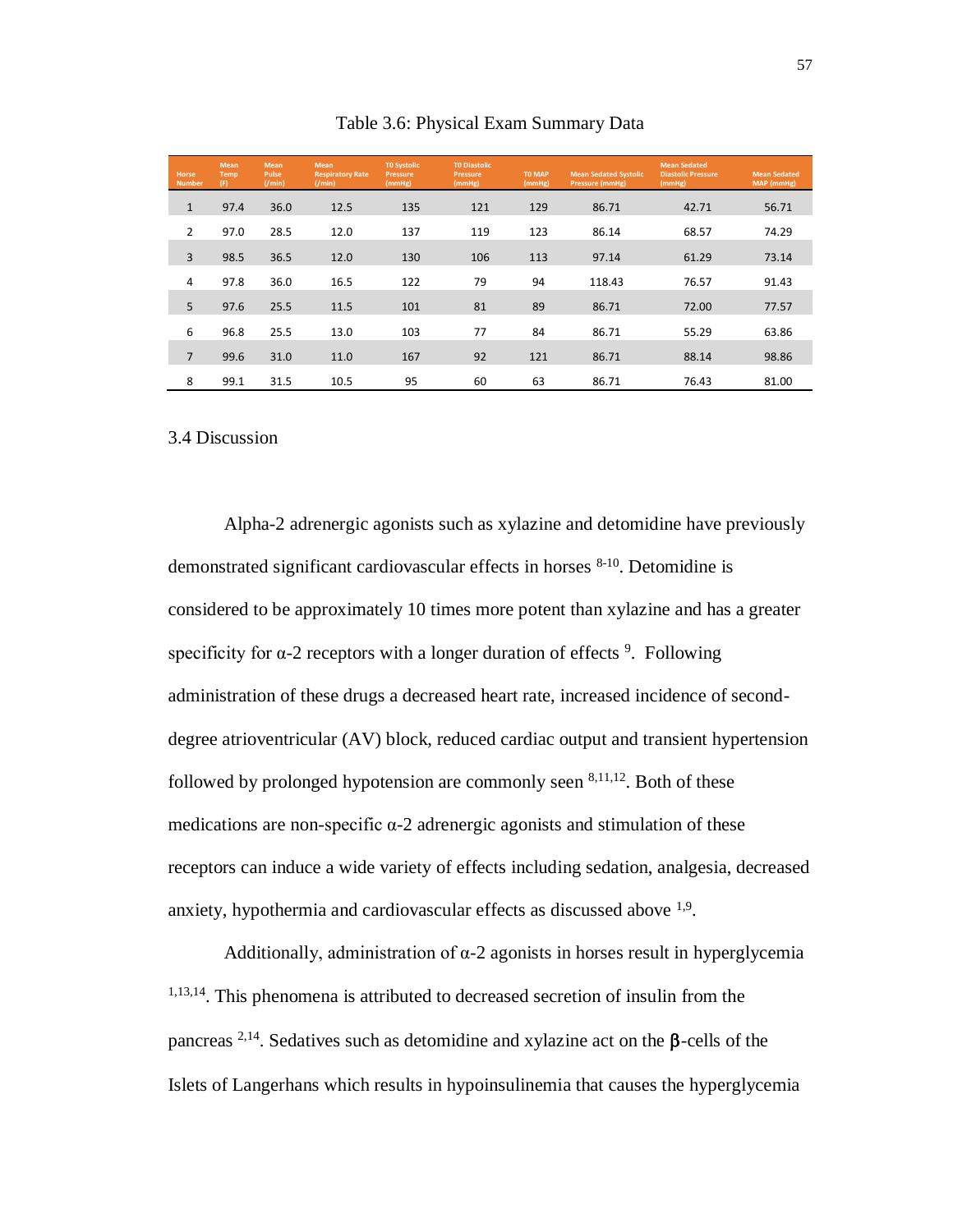<sup>2,14</sup>. In surgical patients the stress response that occurs from surgery may compound the hyperglycemia seen due to the production of hormones, such as cortisol, which have anti-insulin effects<sup>2</sup>. However, previous research has failed to demonstrate this 2 .

Previous studies have demonstrated the cardiovascular effects and lactate trends of detomidine used as a continuous infusion over a short period of time for standing sedation<sup>7</sup>. Detomidine infusions have a wide range of dosages with a maximum dose of 36  $\mu$ g/kg/hr being described <sup>1,5</sup>. Based on these previous studies, we selected a maximum dose of continuous infusion to be set at 6 mg/hr, which was approximately 33% of the maximum reported dose. This rate was selected because it was in accordance with the existing protocol used by the Oregon State University Large Animal Surgery service for clinical cases and was within the published range of effective doses in the horse  $<sup>1</sup>$ . The lower infusion rate was selected due to the lack</sup> of stimulation these horses would receive while under sedation. Unfortunately, while the initial sedation for the first hour appeared to be sufficient, as the infusion time progressed through the remaining three hours, all horses became progressively less sedated and subjectively did not appear to be in a significant plane of sedation to attempt a standing surgical procedure safely. However, this was the maximum infusion rate that was approved by the Oregon State University IACUC, therefore increasing adjustments to the rate were not possible. In a similar study that examined detomidine infusions over 60 minutes the infusion rate was approximately 20 g/kg/hr, which was described to achieve levels of sedation that were more similar to clinical settings and may have been a more appropriate dose in this study 7.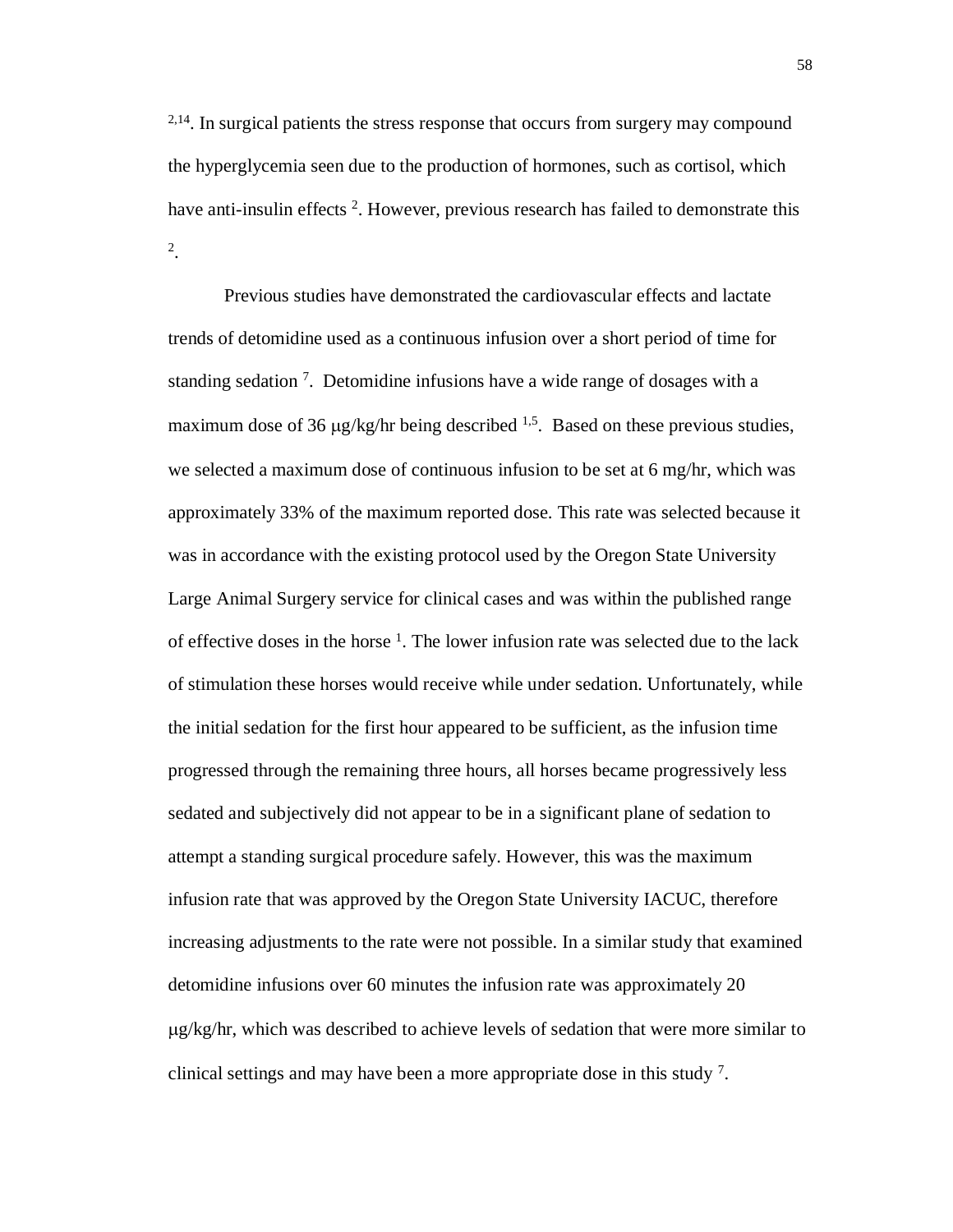The lactate values increased significantly during the infusion, however they never exceeded the normal reference range of 2.0 mmol/L. Lactate is an indirect measure of tissue perfusion and metabolism, as it is a byproduct of increased tissue aerobic and anaerobic metabolic pathways 15-17. Lactate production is increased from basal levels during periods of decreased tissue hypoxia and during increased catecholamine release 16,17. The increased lactate in this study was thought to be related to impairment of glucose update in the skeletal muscle due to decreased insulin as well as to decreased skeletal muscle perfusion secondary to peripheral vascular effects of detomidine, resulting in decreased oxygen utilization at the level of these tissues. Previous research has demonstrated detomidine administration can significantly decrease cardiac output and muscle perfusion resulting in increased lactate production by these tissues  $10$ . Our findings may have also been potentially worsened by hyperglycemia, which was evident in all subjects, which is a reflection of anti-insulin activity but also can worsen hypoperfusion by potentially acting as an osmotic diuretic.

In this study, the circulating glucose very rapidly exceeded the renal threshold of glucose reabsorption ( $\sim$ 160 mg/dL) in the horse <sup>6,14</sup>. Detomidine can also cause significant renal sodium excretion, which will contribute to diuresis with or without glycosuria <sup>6</sup> . This enhanced diuresis through either glycosuria or enhanced sodium excretion can contribute to a lower plasma circulating volume. Lower diastolic volume may contribute to decreased tissue perfusion and anaerobic metabolism lactate production and decreased clearance mechanisms.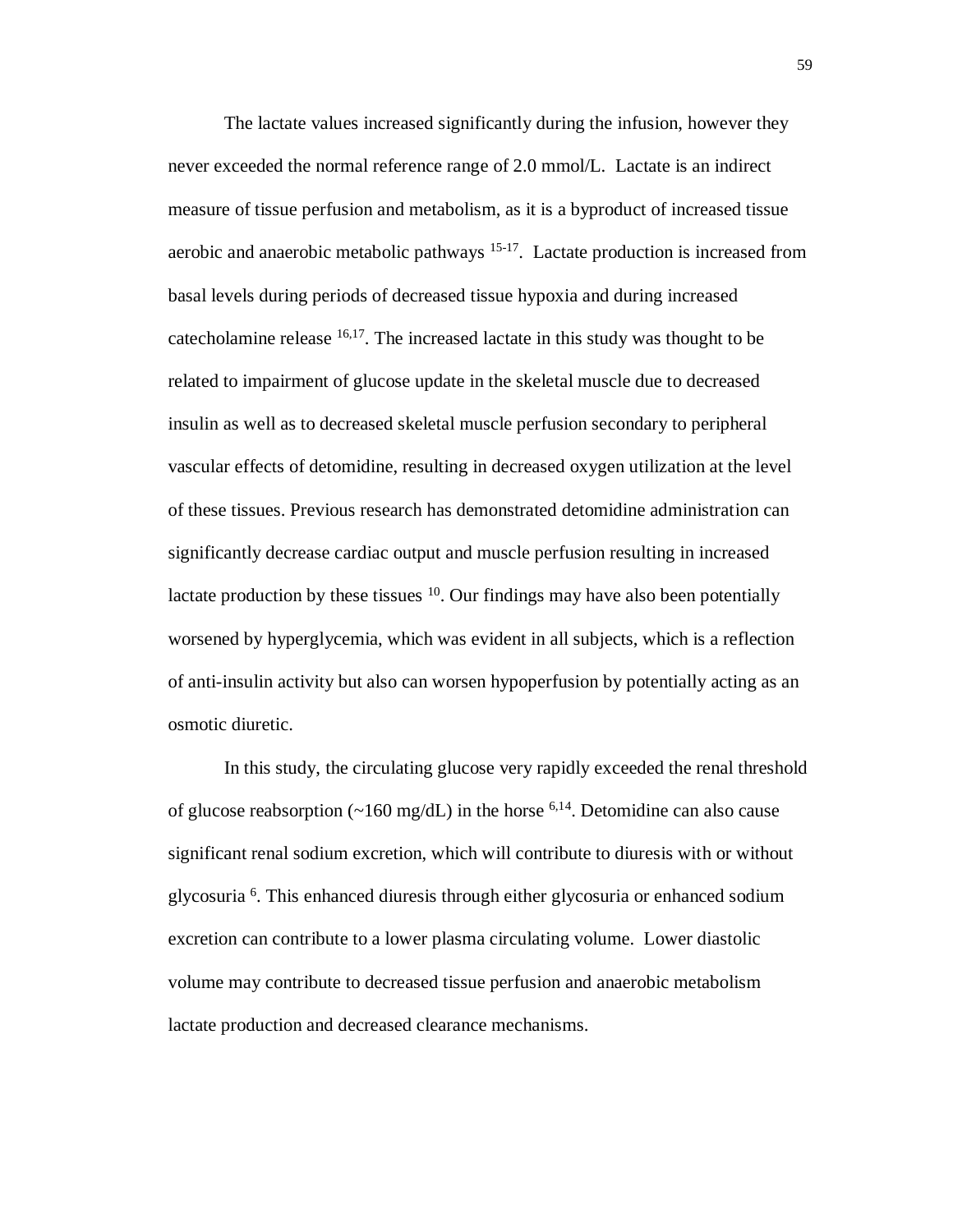We report here significant changes in venous oxygen, carbon dioxide and oxygen saturation but do not consider them to be clinically significant. Venous blood gas variables provide evidence of tissue metabolism as opposed to arterial blood gas variables that serve as indices of respiratory gas exchange and blood oxygenation. Overall, the variables identified in this study showed a transient decrease in venous oxygen initially followed by an overall increase. There was an increased partial pressure of carbon dioxide when compared to baseline values. This suggests an initial increase in metabolic activity of these tissues causing an initial increase in aerobic metabolism, resulting in a decreased venous partial pressure of oxygen and increased partial pressure of carbon dioxide.

One of the major limitations of this study was the lack of appropriate sedation. Every horse achieved an immediate plane of sedation that was considered adequate for the first 45-60 minutes of the infusion, however for the remainder of the infusion the horses became progressively less sedate. This was manifested primarily through behavioral signs, such as elevation of the head and responsiveness to stimuli such as touch, noise and motion either within or just beyond the examination room. Subjectively, none of the eight horses by the end of the study period were considered sedate enough to perform standing surgery, meaning this sedation protocol did not adequately mimic clinical conditions. This lighter plane of sedation may have resulted in slower rate of tissue metabolism compared to higher doses potentially due to a smaller induction of catecholamines from the adrenal medulla and improved tissue perfusion due to less severe cardiovascular effects. Additionally, many standing continuous detomidine infusions for surgical procedures combines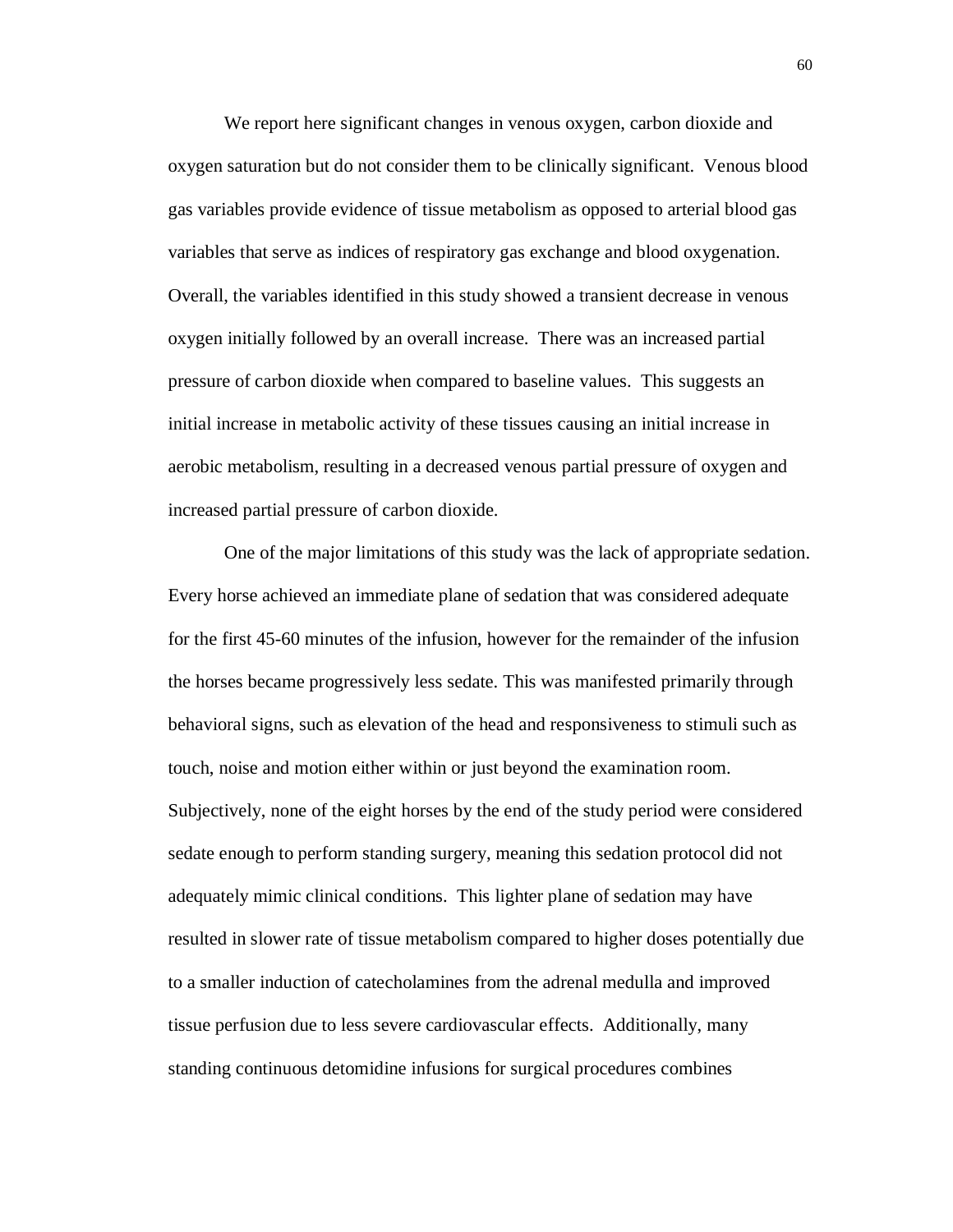detomidine with an opioid such as butorphanol. Future research should be aimed at performing this study either under more clinically relevant levels of sedation, or potentially sampling from clinical cases.

An additional limitation of this study was the inconsistency of the NIBP measurements and the use of the Element POC blood gas analyzer. Non-invasive blood pressure measurements were obtained every 15 minutes throughout the study period. However, these readings were significantly inconsistent with wide range of reported measurements within the same measurement timeframe (repeated measures) as well as on subsequent measures within the same horse. The machine frequently gave error messages that also further undermined the reliability of the measurements obtained. Therefore, assessment of sedation and the circulatory effects of the detomidine was based primarily on behavioral and physical examination parameters throughout the study, as assessment of blood pressure was considered inaccurate. The Element POC was used in this study due to unavailability of the routine hospital bench-top blood gas analyzer. This machine has been validated for use in horses, but is not as reliable as other bench-top machines  $^{18}$ . To mitigate variability in lactate data, lactate from the same blood sample was also measured on a handheld lactate analyzer that has been previously validated in horses and those values were used for statistical analysis <sup>19</sup>.

In conclusion, the utilization of long-term continuous infusion of detomidine appears to have a limited clinical effect on the production and elimination of lactate. However, significant increases in plasma glucose can be seen and in surgical cases hyperglycemia may contribute to increased urine production and subsequent

61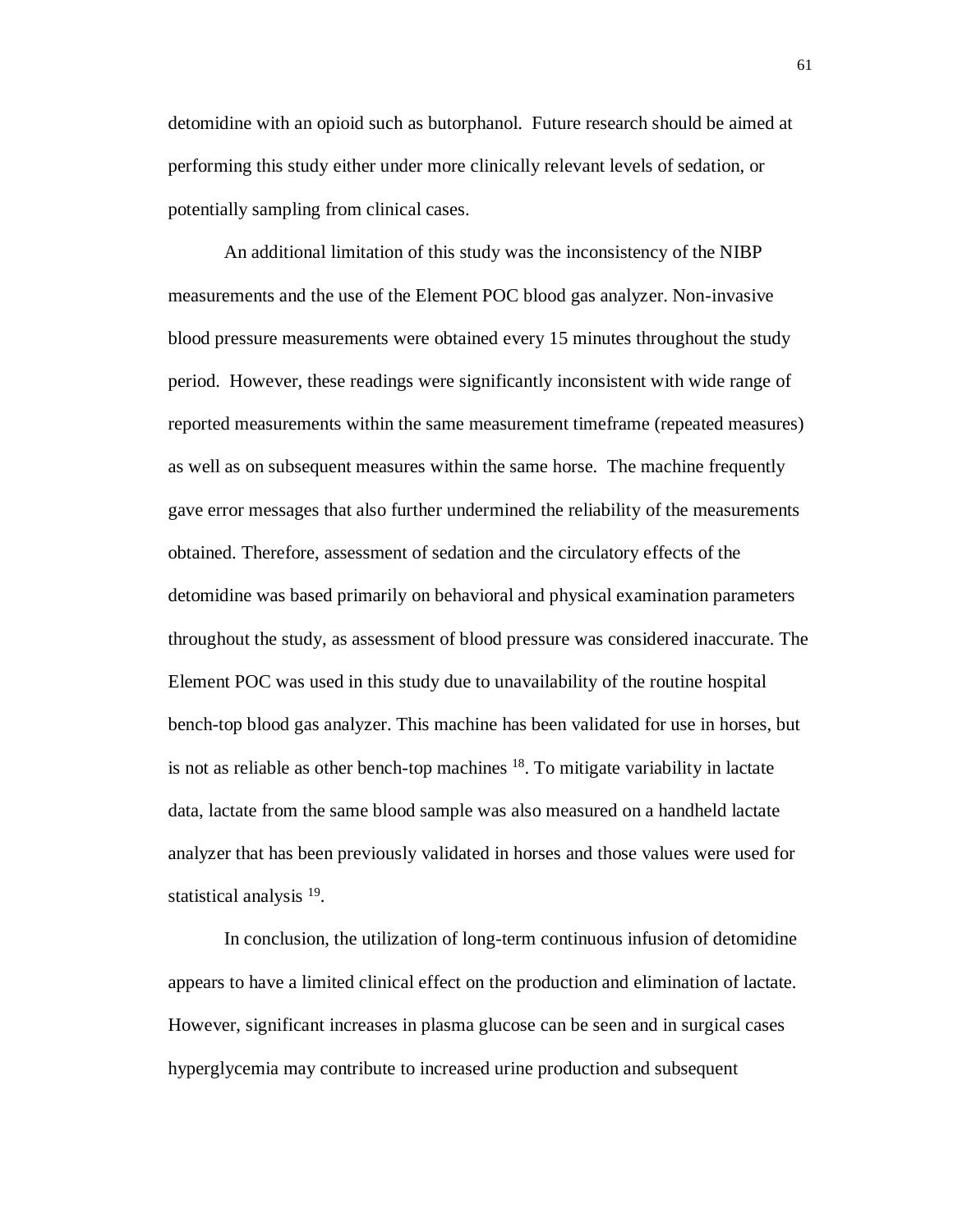hypoperfusion, even though this was not demonstrated specifically in this study. In the author's clinical experience, significant accumulations of lactate have been seen in healthy horses undergoing procedures requiring prolonged standing sedation, but we were unable to experimentally re-create this phenomenon here. Future studies with horses undergoing surgical procedures or using infusion protocols that better mimic a clinical setting are warranted to further study lactate accumulation and metabolism.

3.5 References:

- 1. Valverde A. Alpha-2 Agonists as Pain Therapy in Horses. *Veterinary Clinics of North America: Equine Practice*. 2010;26(3):515-532. doi:10.1016/j.cveq.2010.07.003.
- 2. Van Dijk P, Lankveld D, Rijkenhuizen A, Jonker FH. Hormonal, metabolic and physiological effects of laparoscopic surgery using a detomidinebuprenorphine combination in standing horses. *Veterinary Anaesthesia and Analgesia*. 2003;30(2):71-79. doi:10.1046/j.1467-2995.2003.00097.x.
- 3. Philipp M, Brede M, Hein L. Physiological significance of alpha(2)-adrenergic receptor subtype diversity: one receptor is not enough. *Am J Physiol Regul Integr Comp Physiol*. 2002;283(2):R287-R295. doi:10.1152/ajpregu.00123.2002.
- 4. Grimsrud KN, Mama KR, Thomasy SM, Stanley SD. Pharmacokinetics of detomidine and its metabolites following intravenous and intramuscular administration in horses. *Equine Vet J*. 2010;41(4):361-365. doi:10.2746/042516409X370900.
- 5. Russell TM, Maclean AA. Standing surgical repair of propagating metacarpal and metatarsal condylar fractures in racehorses. *Equine Vet J*. 2010;38(5):423- 427. doi:10.2746/042516406778400664.
- 6. Gasthuys F, Terpstra P, van den Hende C, De Moor A. Hyperglycaemia and diuresis during sedation with detomidine in the horse. *Zentralbl Veterinarmed A*. 1987;34(9):641-648.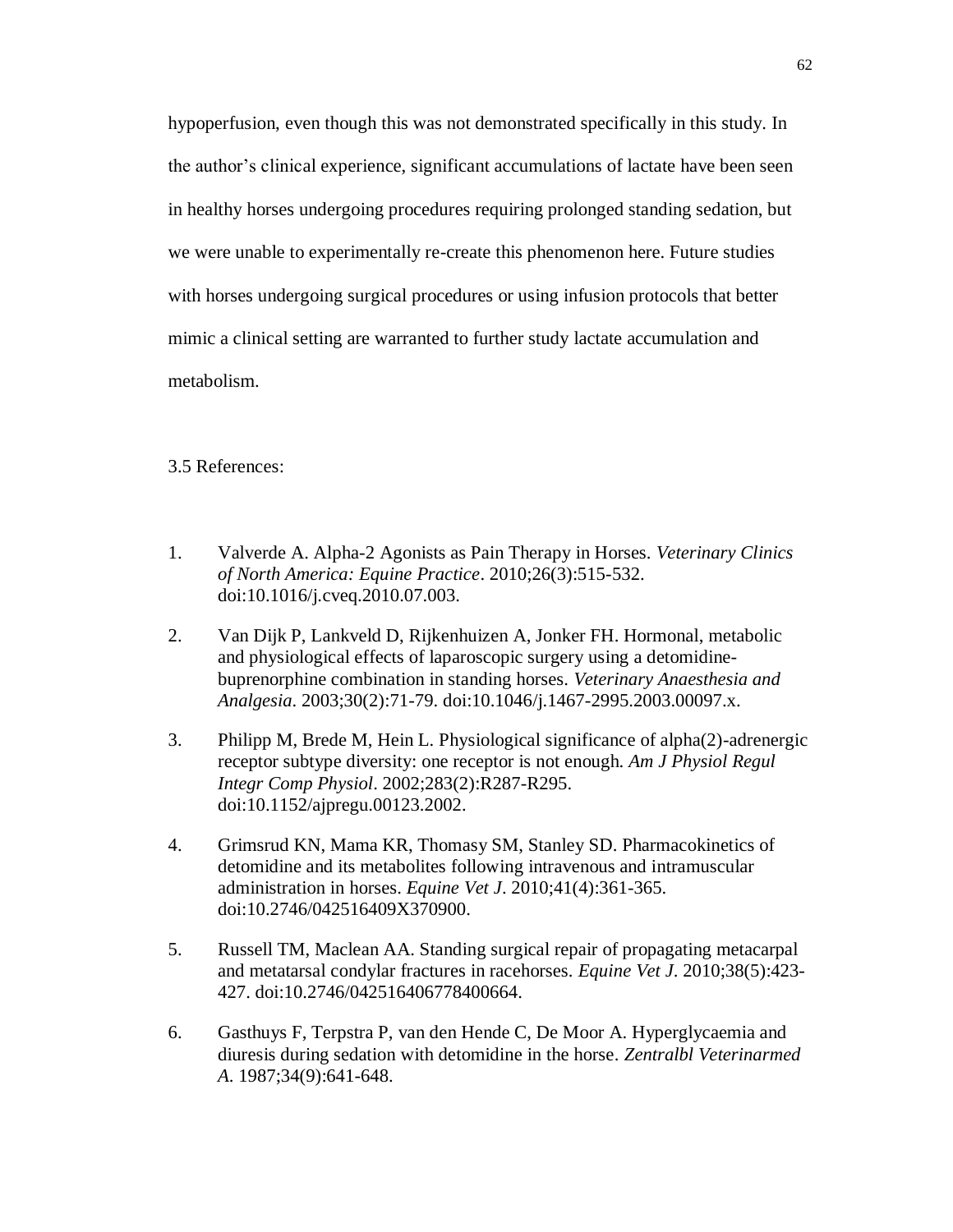- 7. Serpa PBS, Garbade P, Natalini CC, et al. Energy Imbalance and Physiological Changes During Detomidine Hydrochloride Constant Rate Infusion in Standing Horses. *Journal of Equine Veterinary Science*. 2015;35(3):232-237. doi:10.1016/j.jevs.2015.01.003.
- 8. Wagner AE, Muir WW, Hinchcliff KW. Cardiovascular effects of xylazine and detomidine in horses. *Am J Vet Res*. 1991;52(5):651-657.
- 9. Virtanen R, MacDonald E. Comparison of the effects of detomidine and xylazine on some alpha 2-adrenoceptor-mediated responses in the central and peripheral nervous systems. *Eur J Pharmacol*. 1985;115(2-3):277-284.
- 10. Edner A, Nyman G, Essén-Gustavsson B. The relationship of muscle perfusion and metabolism with cardiovascular variables before and after detomidine injection during propofol–ketamine anaesthesia in horses. *Veterinary Anaesthesia and Analgesia*. 2002;29(4):182-199. doi:10.1046/j.1467- 2995.2002.00101.x.
- 11. Muir WW, Skarda RT, Sheehan W. Hemodynamic and respiratory effects of a xylazine-acetylpromazine drug combination in horses. *Am J Vet Res*. 1979;40(11):1518-1522.
- 12. Muir WW, Skarda RT, Sheehan WC. Hemodynamic and respiratory effects of xylazine-morphine sulfate in horses. *Am J Vet Res*. 1979;40(10):1417-1420.
- 13. Thurmon JC, Neff-Davis C, Davis LE, Stoker RA, Benson GJ, Lock TF. Xylazine hydrochloride-induced hyperglycemia and hypoinsulinemia in thoroughbred horses. *J Vet Pharmacol Ther*. 1982;5(4):241-245.
- 14. Thurmon JC, Steffey EP, Zinkl JG, Woliner M, Howland D. Xylazine causes transient dose-related hyperglycemia and increased urine volumes in mares. *Am J Vet Res*. 1984;45(2):224-227.
- 15. Guyton AC, Hall JC. Metabolism of Carbohydrates, and Formation of Adenosine Triphosphate. In: *Guyton and Hall Textbook of Medical Physiology*. 12 ed. Philadelphia: Elsevier; 2011:809-818.
- 16. Cohen RD, Simpson R. Lactate metabolism. *Anesthesiology*. 1975;43(6):661- 673.
- 17. Lagutchik MS, Ogilvie GK, Wingfield WE, Hackett TB. Lactate Kinetics in veterinary Critical Care: A Review. *Journal of Veterinary Emergency and Critical Care*. 1996;6(2):81–95. doi:10.1111/j.1476-4431.1996.tb00036.x.
- 18. Bardell D, West E, Mark Senior J. Evaluation of a new handheld point-of-care blood gas analyser using 100 equine blood samples. *Veterinary Anaesthesia and Analgesia*. 2017;44(1):77-85. doi:10.1111/vaa.12392.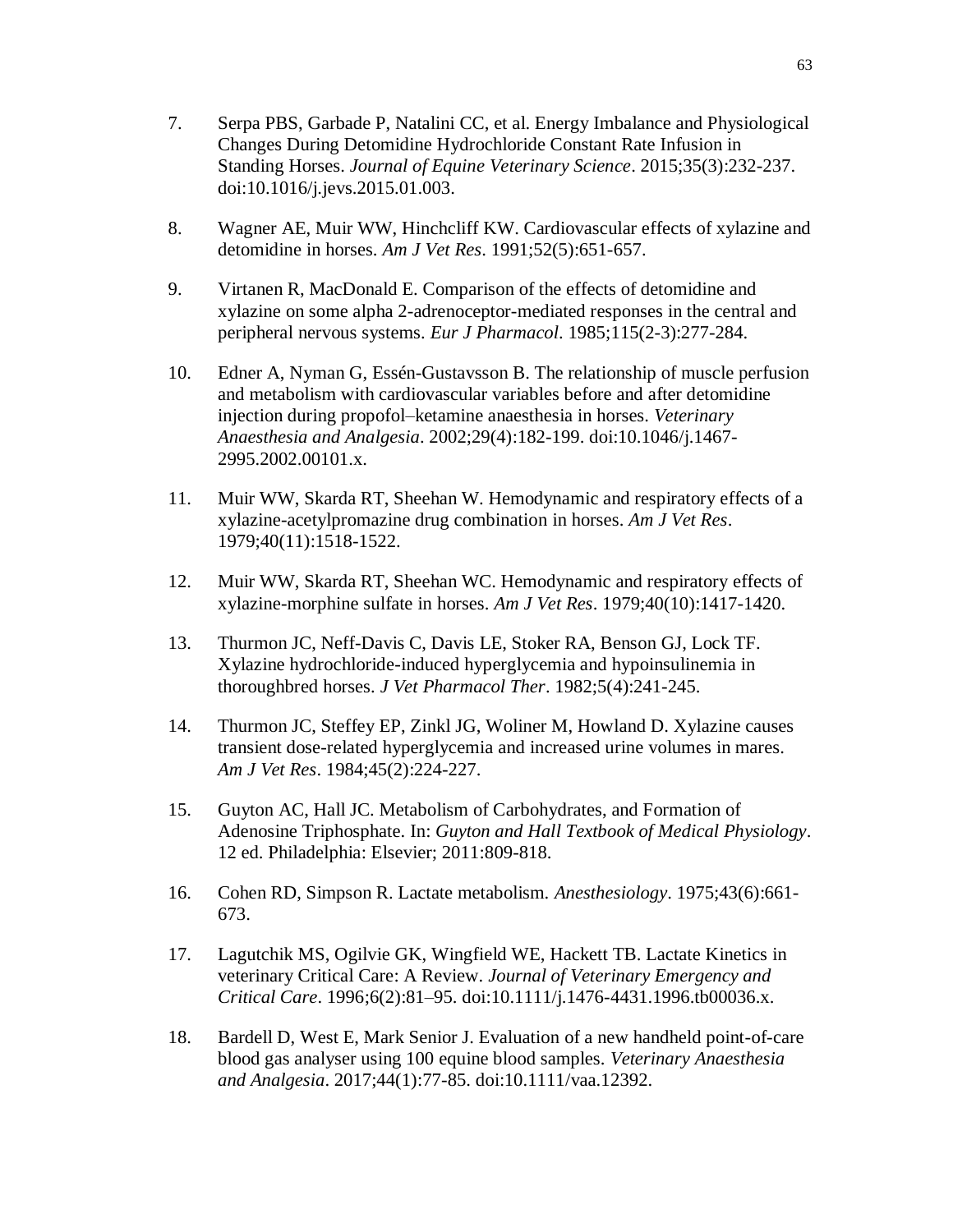19. Nieto JE, Dechant JE, le Jeune SS, Snyder JR. Evaluation of 3 Handheld Portable Analyzers for Measurement of L-Lactate Concentrations in Blood and Peritoneal Fluid of Horses With Colic. *Veterinary Surgery*. 2014;44(3):366- 372. doi:10.1111/j.1532-950X.2014.12231.x.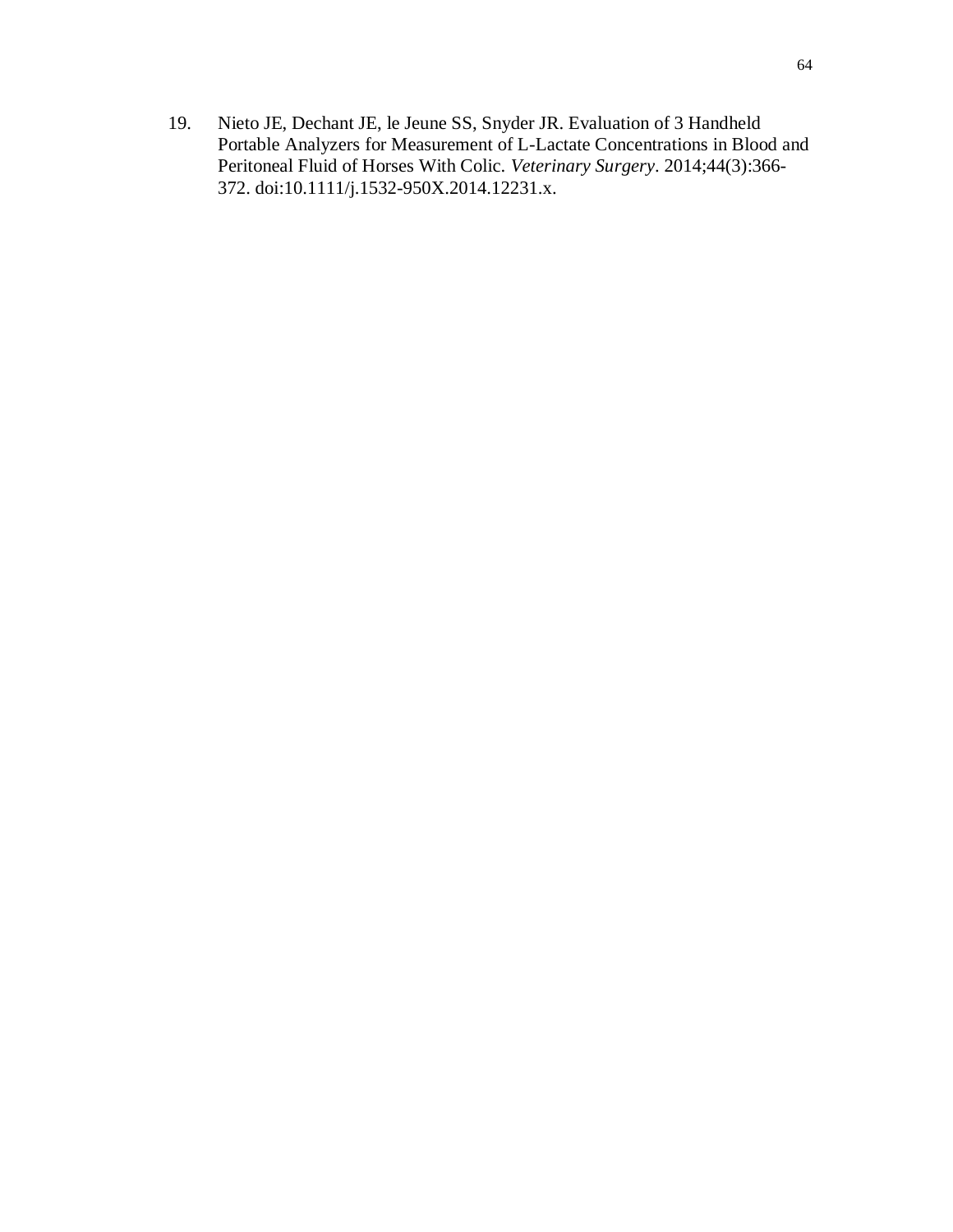## 4 CONCLUSIONS AND FUTURE DIRECTIONS

## 4.1 Summary

Lactate serves primarily as an end product of anaerobic cellular metabolism of glucose. However, a degree of production occurs in aerobic environments as well, commonly from the circulating erythrocytes that do not contain mitochondria and are incapable of oxidative phosphorylation and from the small amount that escapes other cells capable of oxidative phosphorylation. Increases in lactate can result from a variety of conditions and commonly reflect a degree of tissue hypoxia, dysoxia, or increased cellular metabolism. Lactate is metabolized by the body primarily in the liver to re-form glucose or is broken down into bicarbonate; small amounts are also used in a variety of tissues by conversion back to pyruvate and processing in the Krebs cycle. Once produced in a cell, lactate can either be utilized by that cell or transported to the liver or other tissues for energy metabolism. Lactate will readily diffuse across cell membranes and into the cardiovascular circulation and has a very short half-life under normal conditions. Therefore, it serves as a rapid, inexpensive and reliable measure of tissue perfusion and cellular metabolism. In the critical patient, significant research has been performed in both the human and veterinary field demonstrating its utility as a marker of perfusion, as an indicator of sepsis and as a marker for response to goal-directed therapies. Blood lactate can also be used as a prognostic tool for survival and for the likelihood of development of complications and sepsis.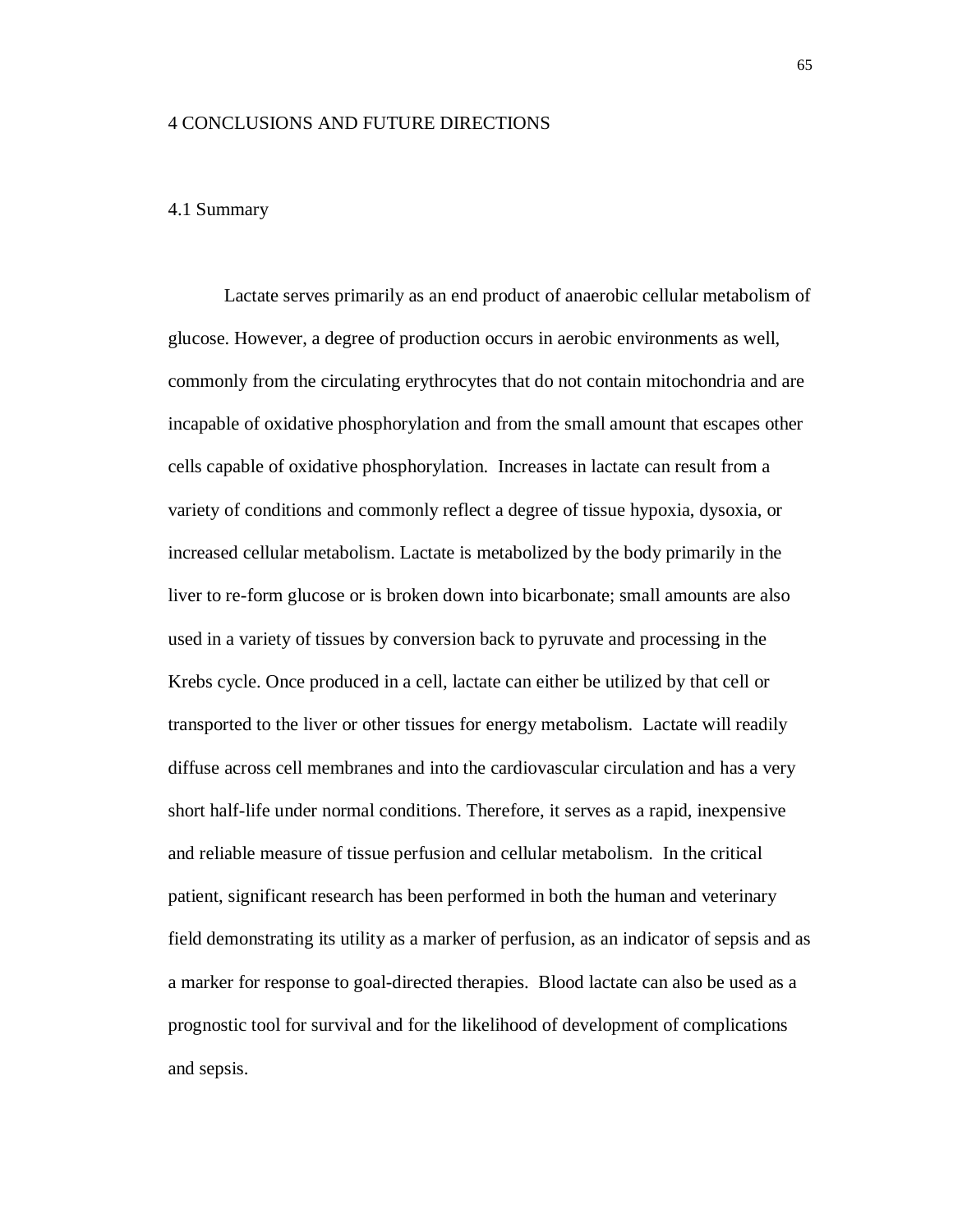In the equine veterinary literature lactate has been extensively studied as a marker for prognosis, an indicator of tissue ischemia and sepsis, and a monitoring tool for response to therapy. Repeatable evidence has shown that comparison of lactate values from the jugular vein to other body cavities can have significant prognostic and diagnostic value. It has been shown in other veterinary species that lactate values may differ depending on the site of blood collection suggesting a significant effect of local production of lactate. However, limited research has been performed in the horse, which represents a gap in our knowledge. For example, one of the most active metabolic tissues in the horse is the lamina of the digit, therefore it is reasonable to suspect it could be a potential source of lactate production. Additionally, it is well established certain drugs, including  $\alpha$ -2 agonists, can have profound suppressive effects on the cardiovascular system, which could decrease perfusion and increase lactate production.

These compounds are commonly used as part of standing sedation protocols in horses undergoing surgical procedures for prolonged periods. Available literature has only investigated the effects of short term (up to one hour) continuous use of these drugs on tissue metabolism. However, it is common for these procedures to far exceed one hour and there is limited information suggesting the effects. Therefore, as part of this degree, the purpose of the projects undertaken was to expand the current veterinary knowledge into these two regions of limited understanding utilizing lactate as the indicator of tissue metabolism and energy utilization.

The first study of this thesis compared jugular to cephalic venous lactate measurements in both healthy horses as well as in horses that presented with

66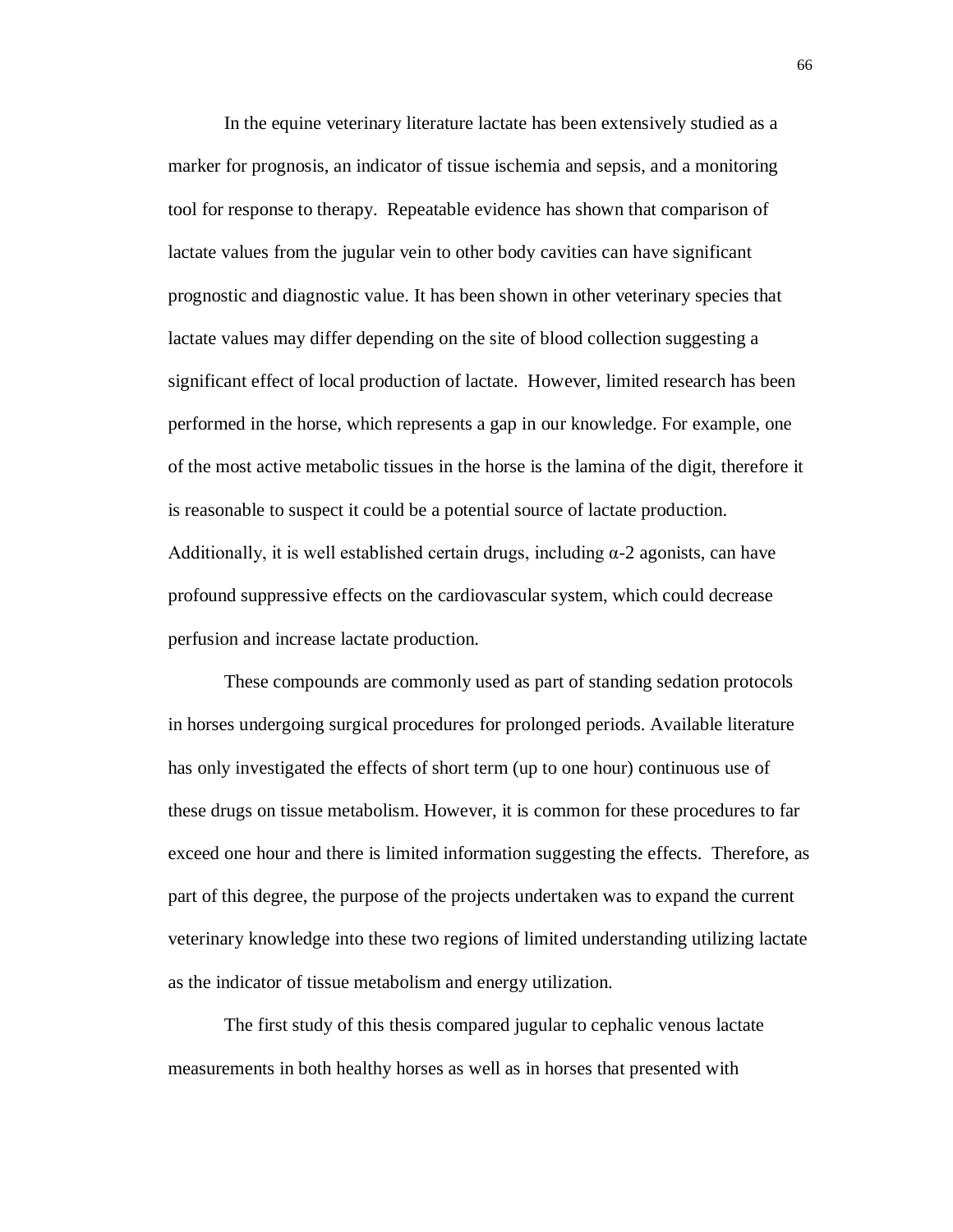significant clinical disease that commonly manifests with clinical hypoperfusion with and without sepsis. This study has shown that there does appear to be a significantly higher cephalic vein lactate concentration in clinically healthy horses compared to their jugular values. In all horses, both healthy and clinical cases, the cephalic lactate value was the higher value of the two sites. Additionally, horses that had poor disease outcomes (i.e. non-survivors and those that developed laminitis) failed to demonstrate a significant difference in their lactate values when comparing the jugular to the cephalic samples. This suggests that horses with severe clinical disease with poor outcomes will have a higher jugular lactate value than they would otherwise, making the difference between the jugular and the cephalic vein smaller. However, no difference was found between any sub-group of clinical cases and the trend in how their lactate values responded to treatment through time (within the first 24 hours). However, this study had several shortcomings, including a lack of consistency in timing of repeated sampling, small sample size in the clinical cases with poor disease outcomes and too short of a duration of sample collection. In addition, it was unexpected to find a significant difference between the jugular and cephalic vein lactate samples in clinically healthy horses. Combined these leave significant questions regarding the results and further study is warranted.

The second study built on findings from the first to study how perfusion parameters change over time in healthy horses that undergo prolonged sedation with the α-2 agonist, detomidine. Detomidine is a commonly used sedative and analgesic used in standing surgical procedures with known side effects on glucose metabolism, cardiovascular output, blood pressure and tissue perfusion. Standing surgical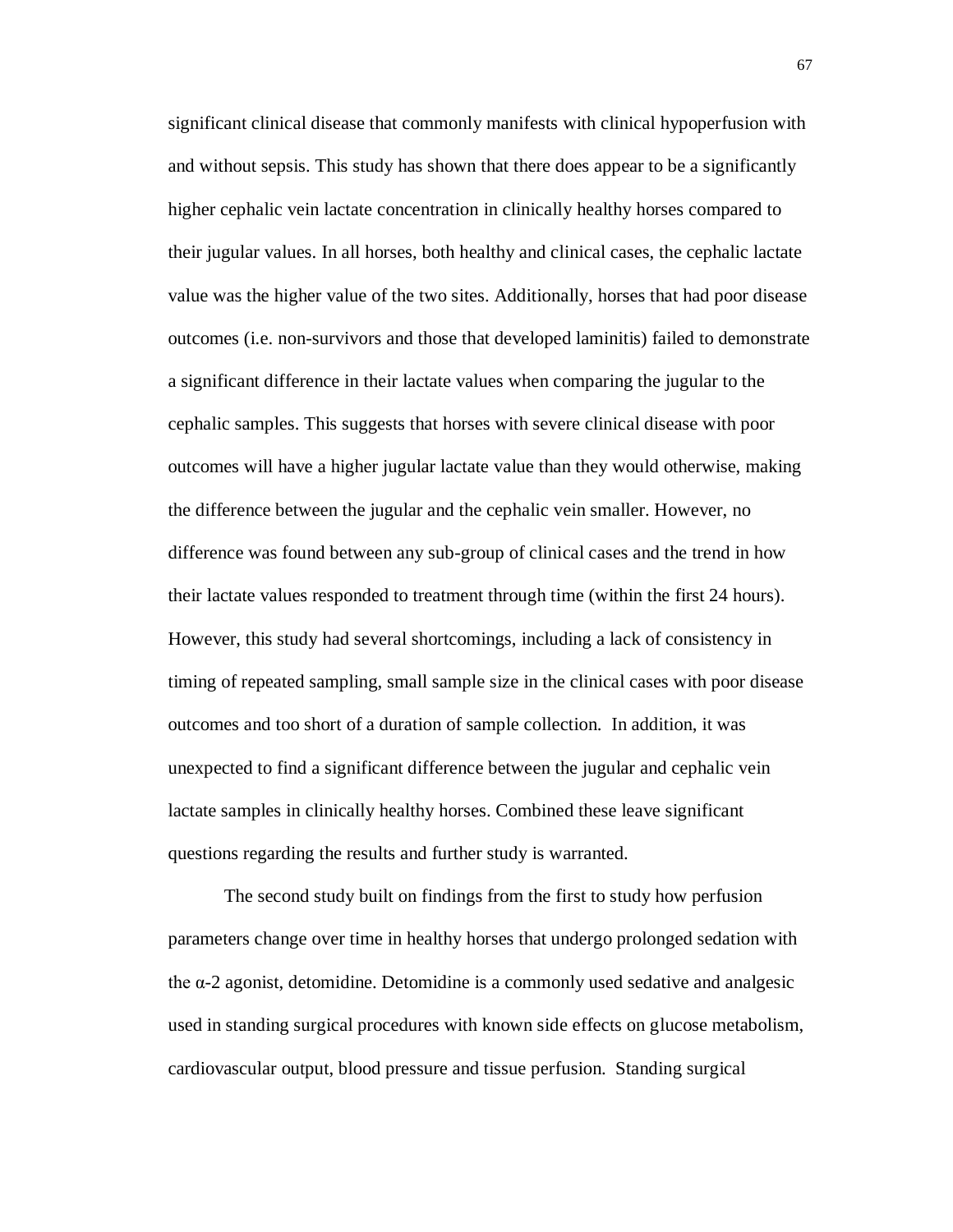procedures can require prolonged sedation (up to and exceeding four hours) so the purpose of the second project was to investigate how prolonged sedation can affect perfusion parameters and lactate production. This study demonstrated a statistically significant, but not clinically relevant elevation in lactate concentration as well as venous oxygen and carbon dioxide partial pressures. This demonstrates that detomidine, at the doses used in this study, does have a minor effect on tissue perfusion and therefore cellular metabolism. The only examined variable that had a clinically relevant change was glucose, where we report significant hyperglycemia. The blood glucose concentration consistently exceeded the renal threshold for glucose, therefore sustained hyperglycemia could potentially exacerbate hypoperfusion through osmotic diuresis. Of important consideration for this study was that the subjects did not appear to reach a plane of sedation that mimicked clinical settings, therefore additional studies are warranted to see if these parameters might change with more aggressive sedation protocols.

## 4.2 Future Directions

Despite earnest efforts to expanding the current knowledge in these respective areas of veterinary medicine several questions remain unanswered. The following areas outlined below serve as areas of additional focus for the author for continued research. These are points where the current study protocol was lacking or where the knowledge gained can be expanded.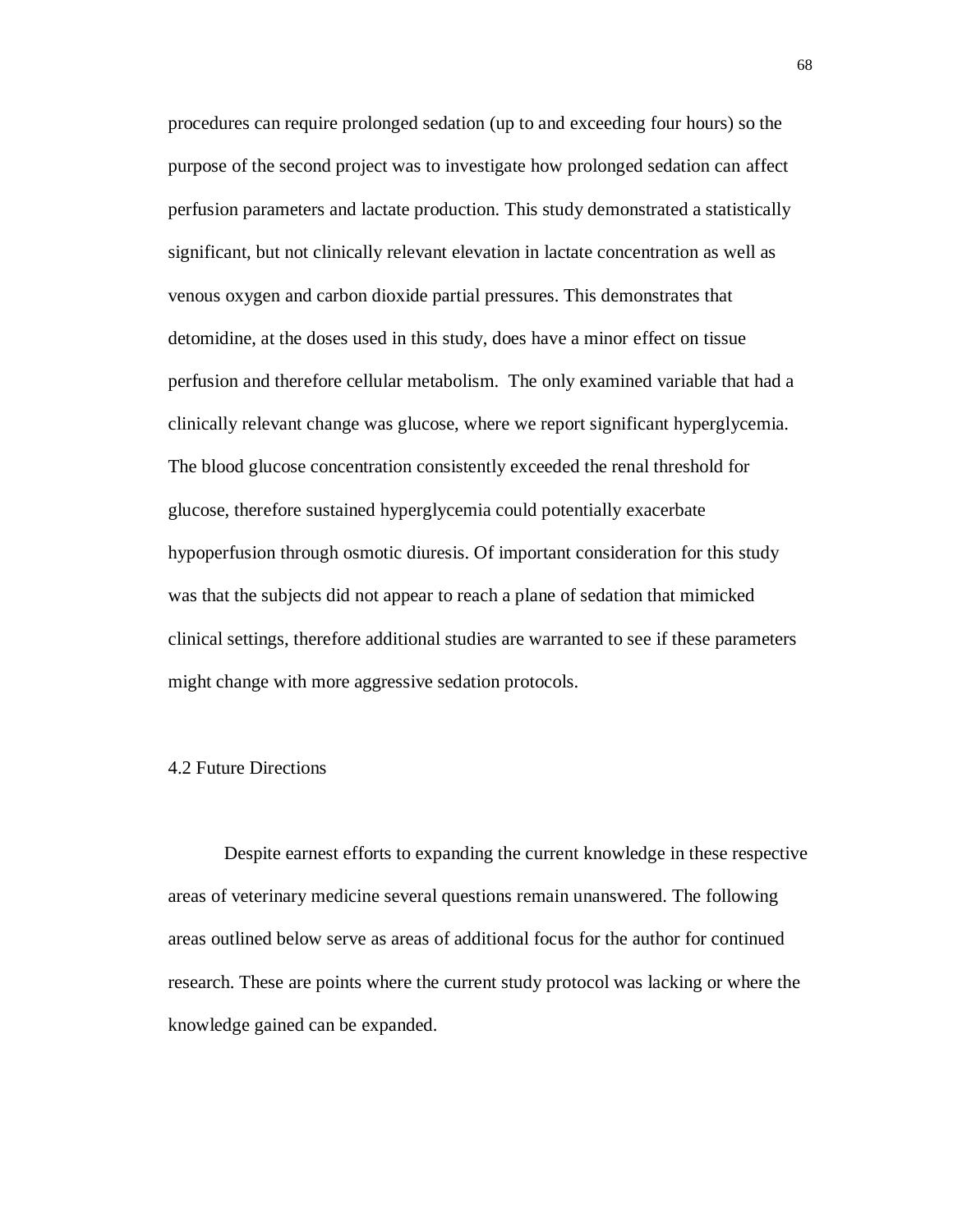Lactate comparison in normal healthy animals need more baseline of comparison to determine normal vs. abnormal. Due to the paucity of available data on this specific matter and given the information provided from our initial control sample of 10 healthy horses, additional sampling of healthy horses should be considered to determine a normal reference range for cephalic samples. This could provide useful information regarding a normal range, but also would provide data on the normal ratio of normal for comparison of jugular lactate values to cephalic. This could serve as a useful comparison in horses with clinical illnesses in a similar fashion as what has been previously identified when comparing the abdominal/thoracic cavity fluid to the jugular venous blood samples.

The need for horses with significant clinical disease to develop life threatening complications is an unfortunate desire when studying the prognostic potential of comparative samples to identify at risk horses. In the project detailed in Chapter 2, relatively few horses developed laminitis or other life threatening complications. This means that any statistical analysis related to the development of complications is also limited. Valuable information can be gained using models for complications (such as laminitis modeling) as a means of monitoring horses through a transition from healthy to diseased. Monitoring naturally occurring cases of laminitis and other complications would be better suited from an ethical standpoint however, this is reliant on treatment failure in a clinical caseload.

If significant information is gained from colitis cases, looking to see if this information is applicable across other types of systemic diseases (colic, peritonitis, pneumonia/pleuropneumonia, metabolic disease, grain overload, etc) would also be of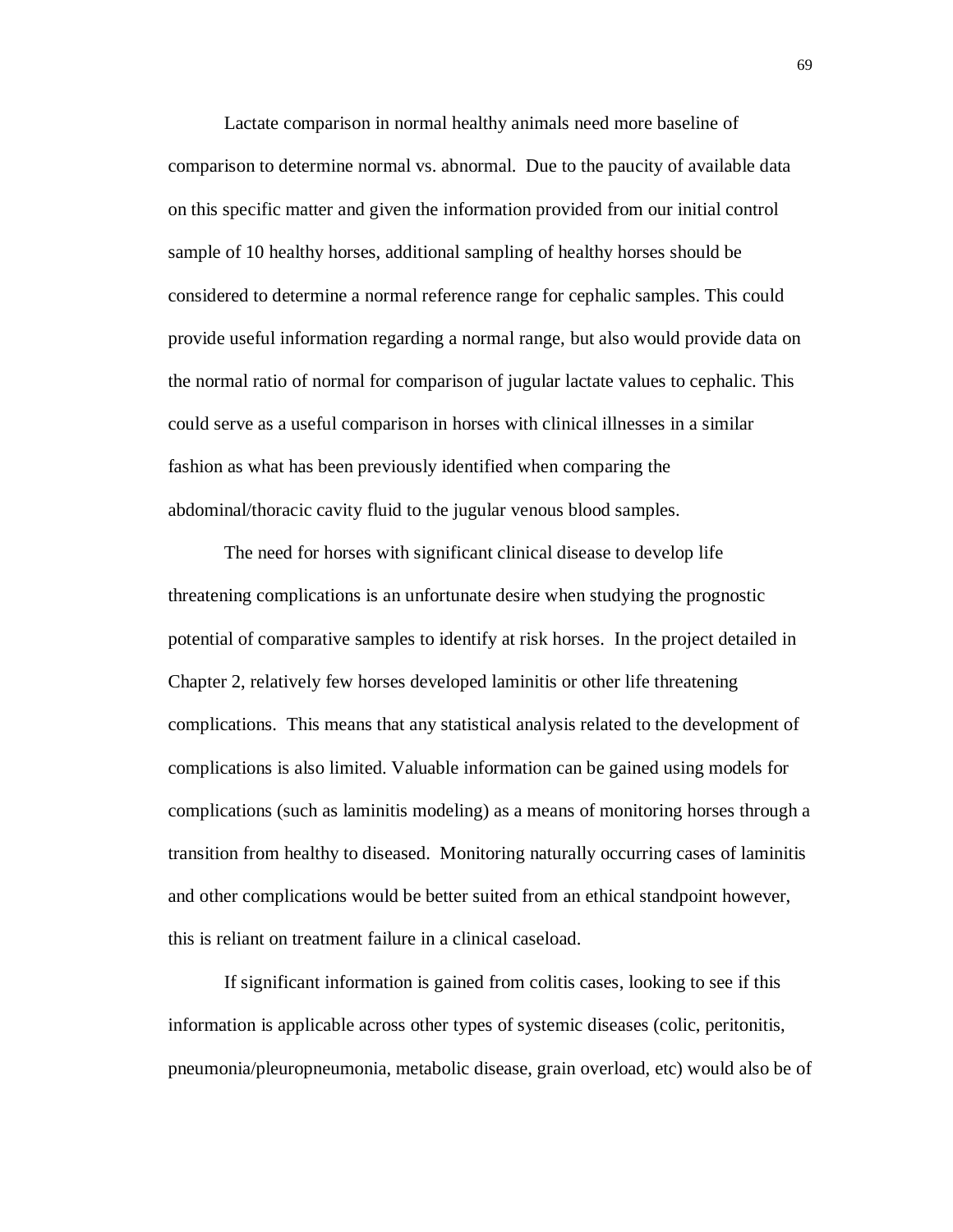clinical interest. Expanding the inclusion criteria of clinical cases involved in additional studies may prove to be of benefit, especially to include diseases that involve sepsis or endotoxemia as part of the disease manifestation.

For the second study outlined in Chapter 3, additional investigation in the changes in lactate and glucose in horses administered a more clinically relevant dose of sedation that resembles the plane of sedation used during standing surgical procedures needs to be investigated. As some significant changes were noted during periods of maximal sedation, however beyond the first hour these horses did not appear to be significantly affected by their continuous infusions. In addition, there may be greater benefit in performing a study that samples hospitalized horses that are undergoing standing surgical procedures. This will also allow for investigation of additional variables that might have an effect of tissue perfusion such as increased sweat loss from impermeable drapes, additional medications such as opioids that can alter perfusion pressures, and abdominal insufflation. More sophisticated measuring tools of pressures, such as more accurate non-invasive blood pressure monitoring or the use of an arterial catheter, and use of a bench top blood gas analyzer validated for use in horses may also improve the quality of information obtained.

The two studies undertaken as part of this master's degree have demonstrated the clinical utility of lactate in equine veterinary medicine. Additional information regarding the lactate kinetics have been demonstrated in clinically diseased animals and in horses undergoing prolonged heavy sedation. However, there are still gaps in the available knowledge and while the projects undertaken here have demonstrated some interesting results, additional information is required to provide significant